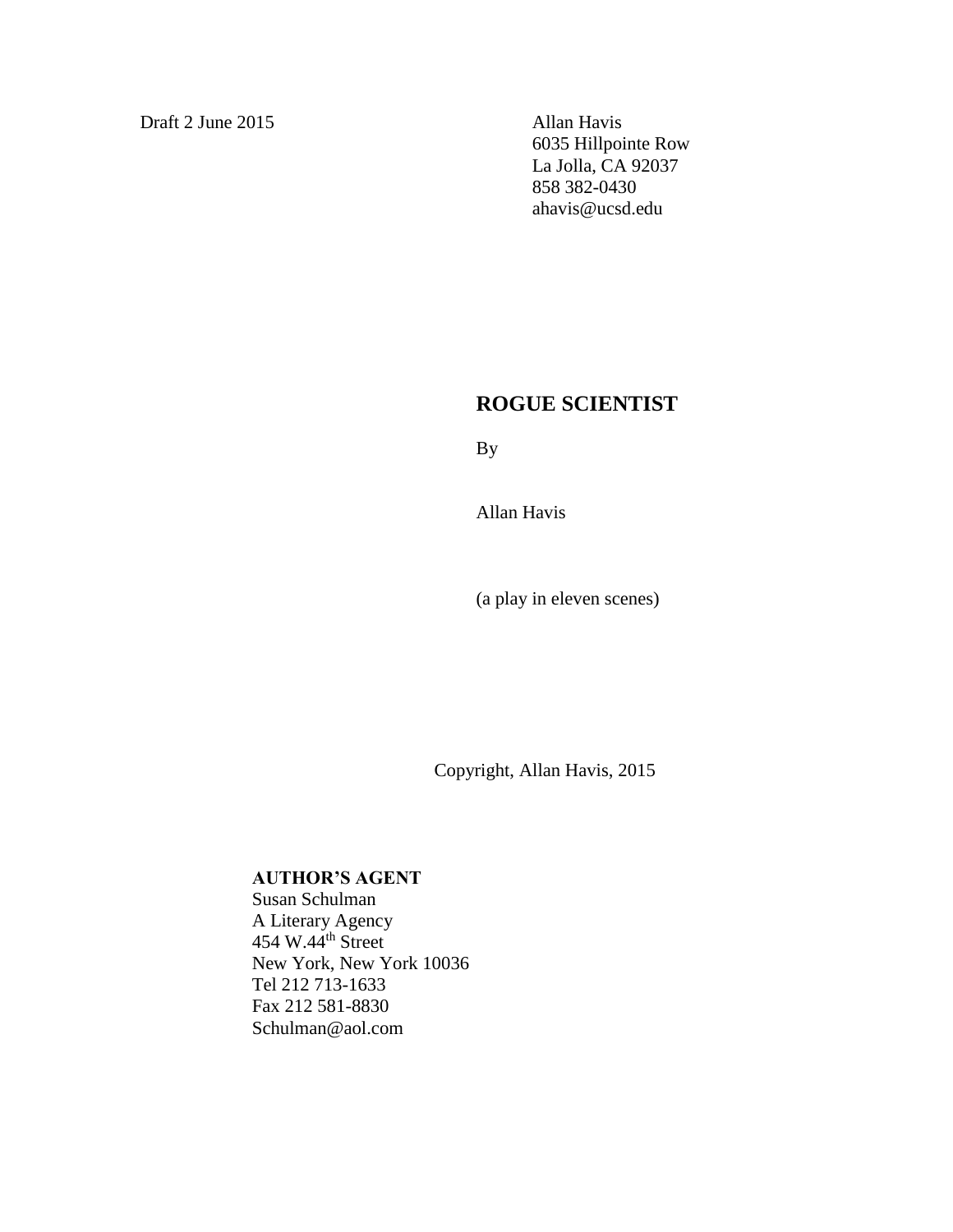# **CHARACTERS**

| RICHARD BRONSTEIN age 60, pathogen scientist and professor, ironic, charming        |
|-------------------------------------------------------------------------------------|
| TERRI BRONSTEIN age 54, social worker and Bronstein's wife, attractive              |
| NORTON $\dots \dots \dots \dots$ age 53, car mechanic, angular built, a bit uncouth |
|                                                                                     |
| AMANDA BRONSTEIN age 33, Terri and Richard's daughter, between careers              |

## **SETTING**

A private home in Southern California. Time is Summer 2014. Action occurs over several weeks.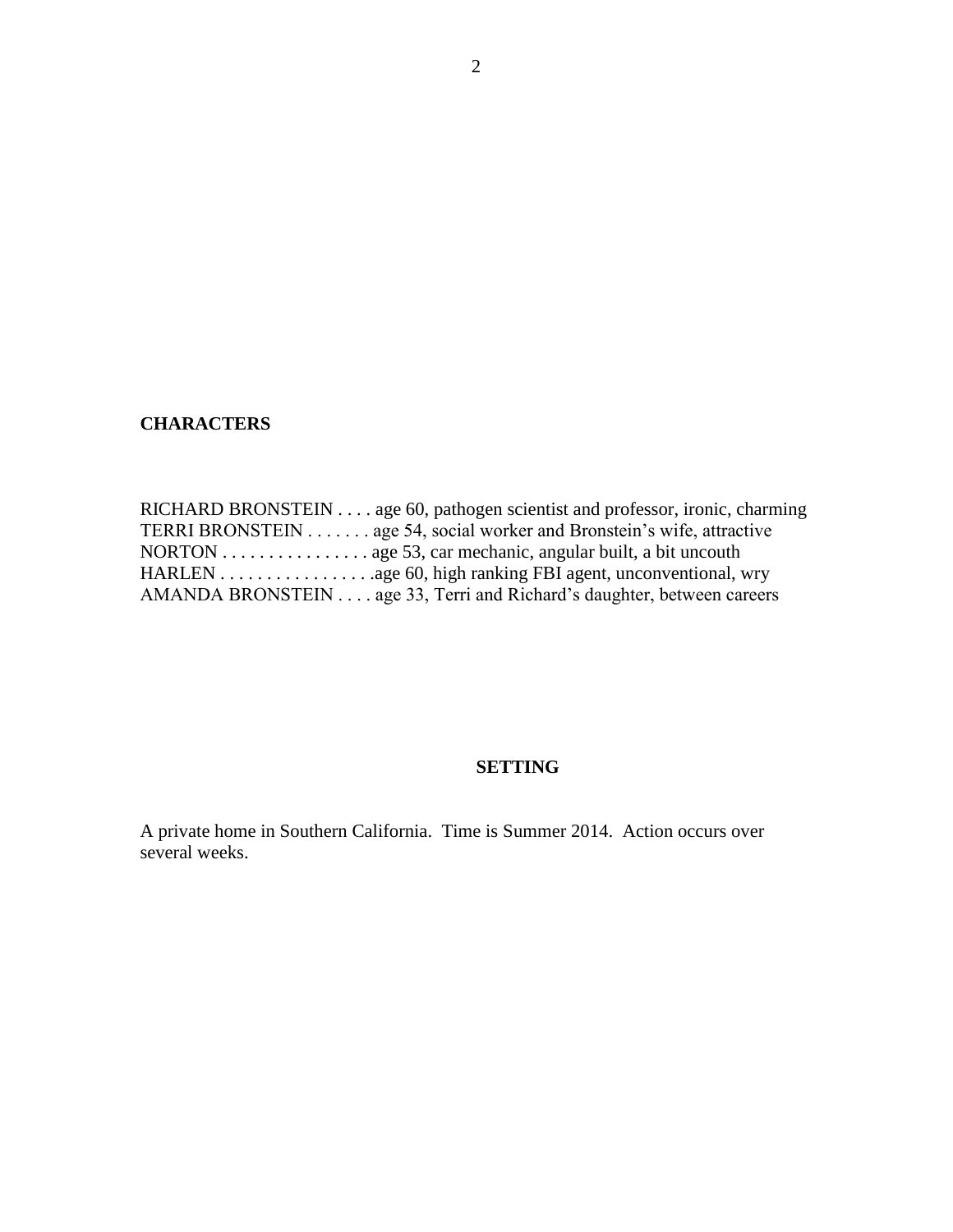## **SCENE ONE (MONDAY, LATE SUMMER) RICHARD IS ON THE PHONE)**

## RICHARD

Yes, I took the week off, and I'll try to get in a few rounds of golf at the club. (PAUSE)

No, this club accepts women members. I'm positive. Bylaws were changed 15 years ago. There are Amazon women teeing off all the time.

(PAUSE)

No, I don't know their names. But I see them all the time. Off the ladies' tee, that's right. Mostly blondes in halter tops with discreet breast implants and tattoos.

(PAUSE)

My darling, I would quit in an instant if that were the case.

(PAUSE)

I can't do that. No, I really can't do that. I have my reputation to consider. Yes, I still have a reputation.

(PAUSE)

I'll tell you what. I'll call the club director tomorrow and get you a roster of names. How's that? Happy?

#### TERRI

Who's on the phone?

# **RICHARD**

Your mother.

#### TERRI

On your cell phone? You're joking?

(TO TERRI)

## **RICHARD**

No.

## **TERRI**

Is she giving you a hard time? (RICHARD PLAYFULLY SHAKES HIS HEAD "NO") Tell her I'll be over this afternoon to help her with the new drapes.

## **RICHARD**

She doesn't want you to come by.

## TERRI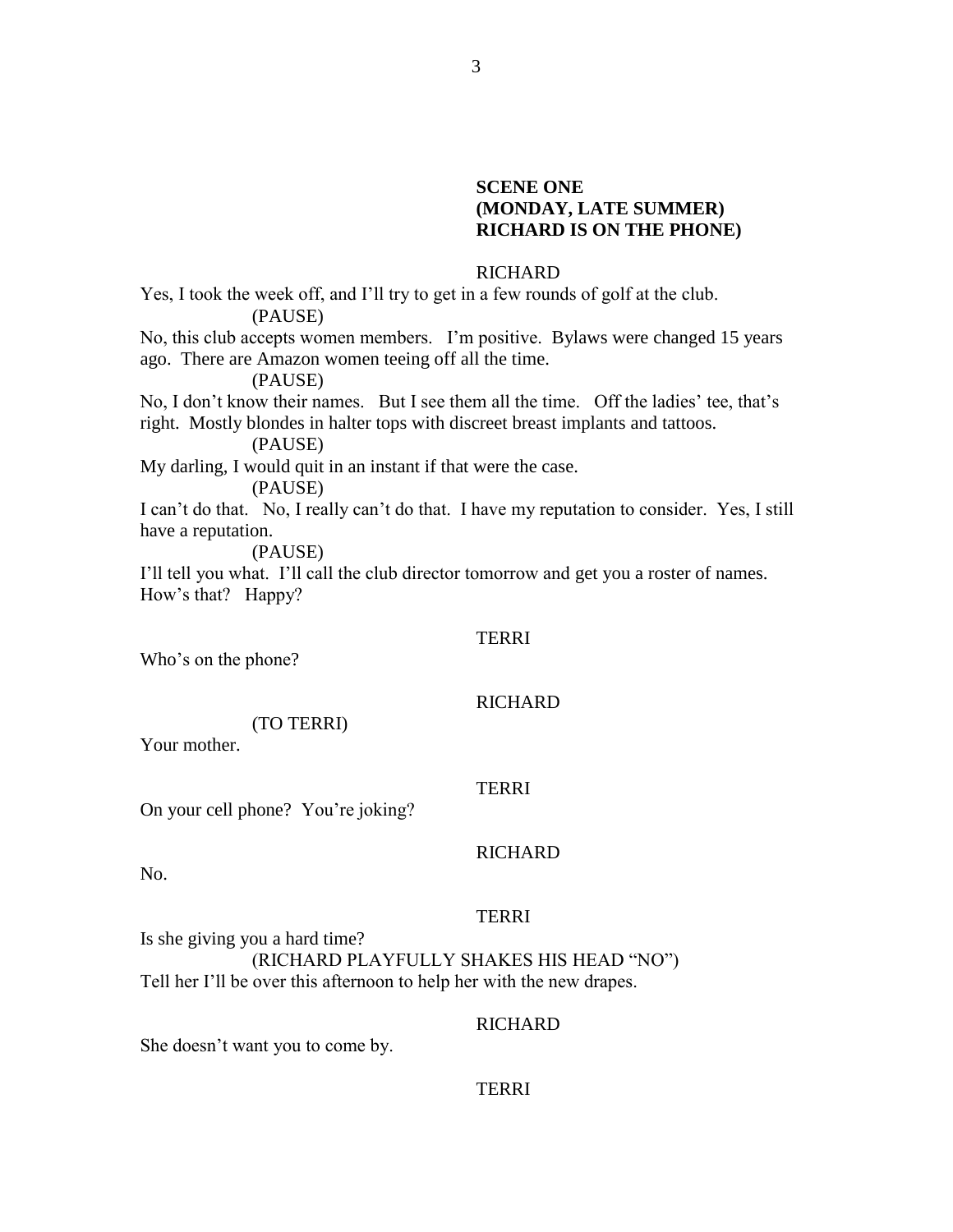Of course she does.

## **RICHARD**

She said it to me loud and clear. She's pissed at you for missing her birthday party.

## TERRI

Give me the phone.

## **RICHARD**

I'm a diplomat. I can handle it.

## TERRI

No you can't.

## **RICHARD**

(TO PHONE)

Terri wants to help you with the drapes. She doesn't want you to fall or pull out your back.

## TERRI

Richard!

## (GRABBING FOR THE PHONE)

#### RICHARD

RICHARD

Hold on one second, Lydia. I got a second call coming in. (HE HITS WRONG BUTTON ON THE IPHONE) Christ, I just lost the call. (TERRI TAKES PHONE FROM HIS HAND, BUT THE CONNECTION IS LOST)

| Never put my mother on hold.          | TERRI          |
|---------------------------------------|----------------|
| She does that to me all the time.     | <b>RICHARD</b> |
| She's a divorcee. She feels entitled. | <b>TERRI</b>   |
| Are you sure?                         | <b>RICHARD</b> |
| Are you wearing a new cologne?        | TERRI          |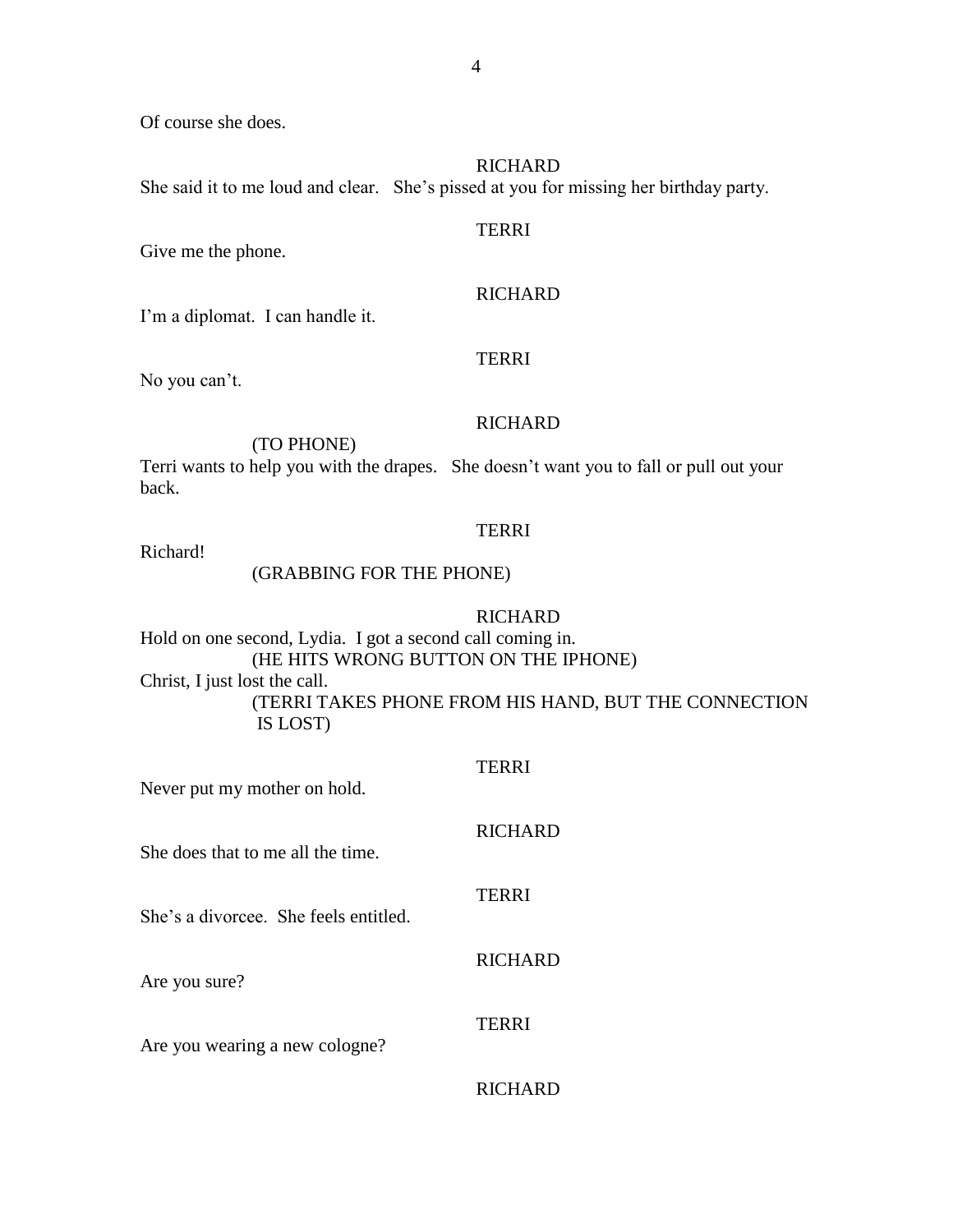#### TERRI

I'm not in the mood.

## RICHARD

And when are you ever *in the mood?*

## TERRI

I'm so nice to your mother.

## **RICHARD**

And you speak to her once a year. You prefer your father, Terri. (PAUSE) You look lovely today.

## **TERRI**

Do I?

# **RICHARD**

TERRI

TERRI

TERRI

TERRI

**RICHARD** 

**RICHARD** 

RICHARD

Too pastel? Your lipstick? You changed something.

Yes. You've noticed.

An extreme make-over?

Yes.

Your hair?

Yes.

It's different.

Yes.

## **RICHARD**

It's a different color. Extremely different.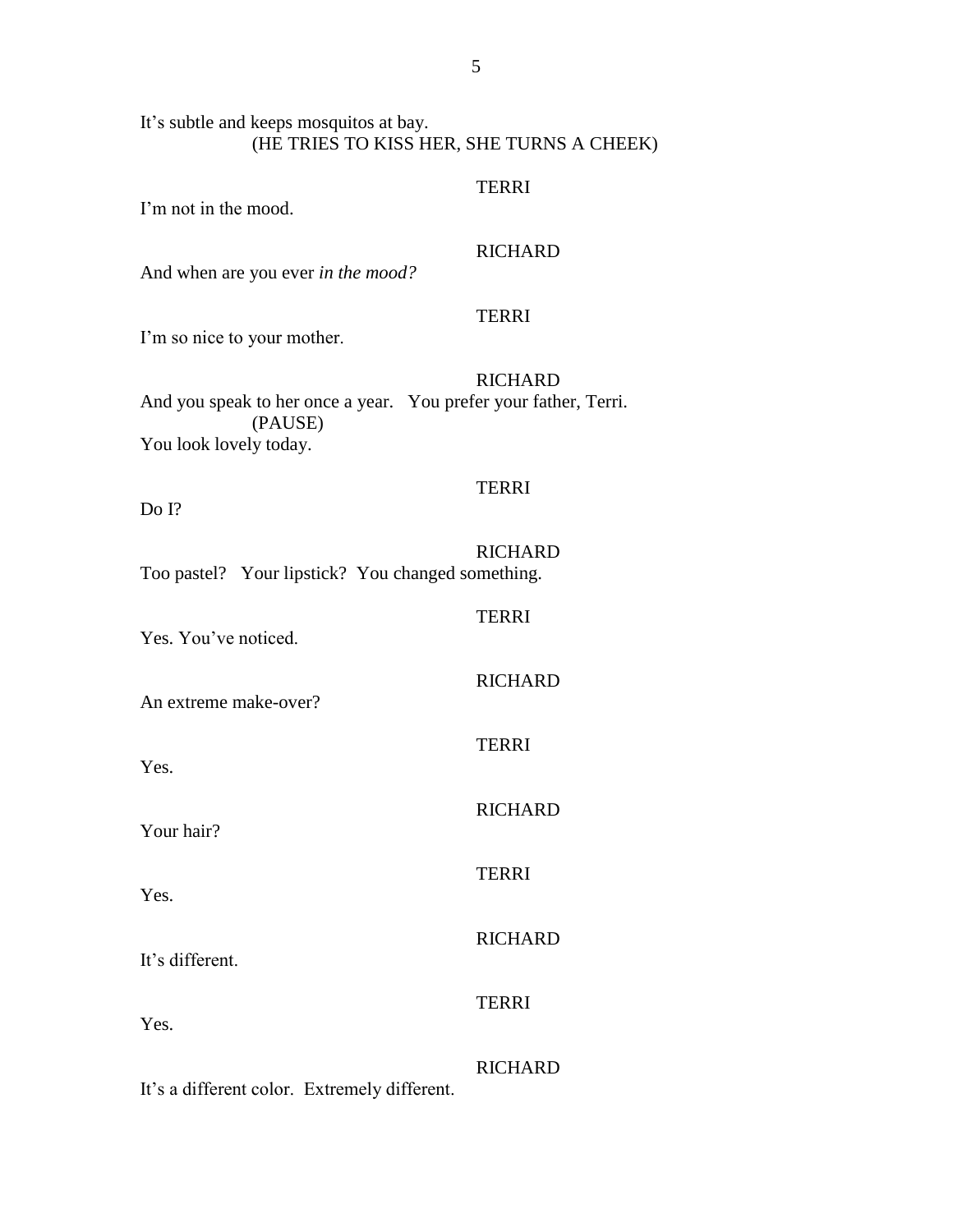TERRI Yes. **RICHARD** You were a brunette. TERRI Yes. RICHARD Today you're blonde. TERRI Yes. **RICHARD** Oh my gosh. **TERRI** How observant. **RICHARD** Is this today's surprise? TERRI No. I told you last week I was about to go blonde.

RICHARD I thought you said you were about to go *blind* and I thought it was a *metaphor.*

## TERRI

I never speak in metaphors.

## **RICHARD**

*Au contraire.* You speak metaphorically on the hour, every hour. You're the Diva of metaphor makers.

## TERRI

You don't like my hair short.

## **RICHARD**

My fingers once loved running through that gorgeous wooly mane.

## TERRI

I scare you, Richard.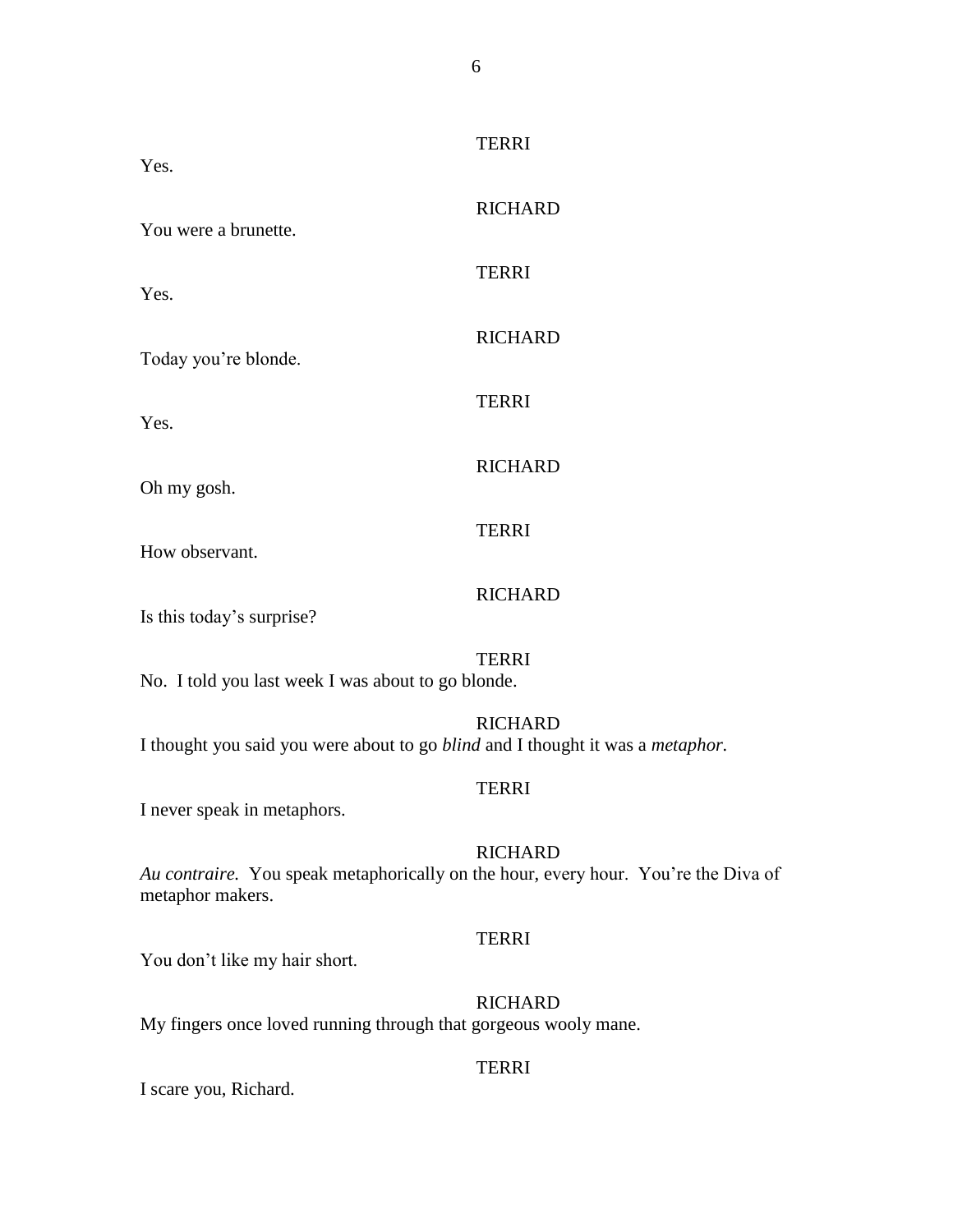| Yes, you do. Today you're like Grace Kelly in Hitchcock's REAR ENTRY. | <b>RICHARD</b> |
|-----------------------------------------------------------------------|----------------|
| That's REAR WINDOW.                                                   | <b>TERRI</b>   |
| Yes, exactly. I was in the park this morning.                         | <b>RICHARD</b> |
| Which park?                                                           | <b>TERRI</b>   |
| Do public parks have names?                                           | <b>RICHARD</b> |
| Were you in the village park?                                         | <b>TERRI</b>   |
| Yes.                                                                  | <b>RICHARD</b> |
|                                                                       | TERRI          |

That's called "The Village Park".

## **RICHARD**

And there were many "Village People" singing. And there was that group of brilliant black kids playing chess. You know, by that large water fountain with the missing angel.

## TERRI

I know the spot.

#### **RICHARD**

So this time, I sat down and one thing led to another . . . and this sixth grade kid beat me in 9 moves.

#### TERRI

## (HALF LISTENING, BUSYING HERSELF OPENING THE MAIL)

6 moves?

#### RICHARD

Well maybe it was 12 moves, and I bought him a blue Gatorade from the vending machine.

#### **TERRI**

And this is how you spend your precious free time?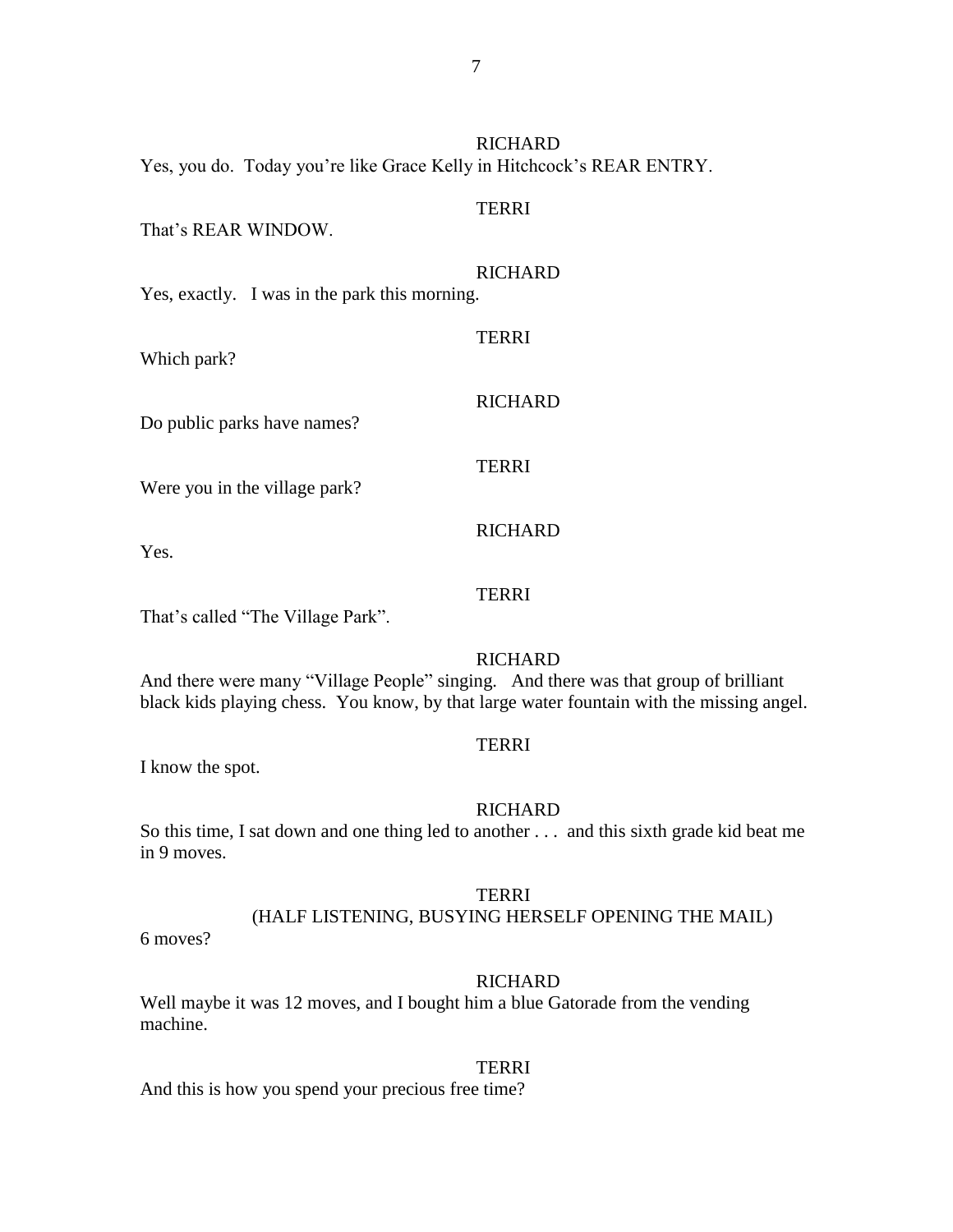## **RICHARD**

Why not?

## TERRI

You're asking for trouble playing chess with children.

## **RICHARD**

Always negative, cupcake.

**TERRI** 

Richard. Don't mess with street kids.

## **RICHARD**

You mean – don't mess with *black kids*.

## **TERRI**

Ginger had a run-in with a gang of black teens in the Westfield parking lot near the video arcade.

## **RICHARD**

**RICHARD** 

**RICHARD** 

TERRI

Well, sure. Look how Ginger dresses. Like an overweight Vegas hooker on Ecstasy. Terri, the park makes me think creatively.

TERRI You said you would play 18 holes each week.

And risk another bout of sciatica?

Play your violin.

It's in the shop.

Go to a movie.

**RICHARD** 

TERRI

There's nothing I want to see.

## TERRI (DISTRACTED, BORED) We've a stack of new Blu-rays.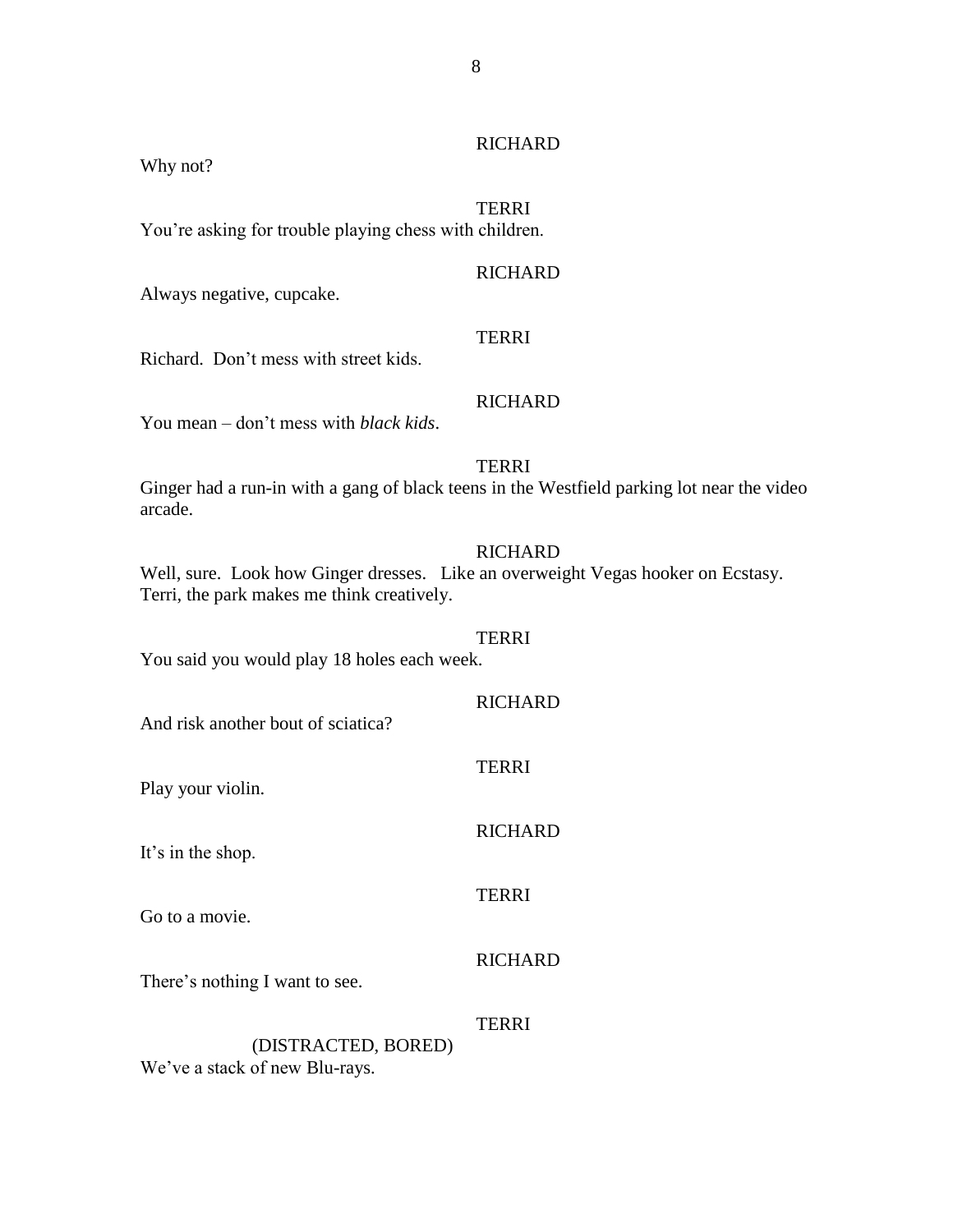I can't watch crap on a home screen unless you watch with me.

## TERRI I'm too antsy to sit. Ask O'Reilly if you can go back next Monday.

#### **RICHARD**

**RICHARD** 

He's not returning my calls.

#### TERRI

That's not like him.

I'll say.

# TERRI

RICHARD

You must have pissed him off.

# **RICHARD**

Ahuh. He's a classic Princeton prick. No sense of humor.

## TERRI

Is it really that bad?

## **RICHARD**

It is. I might be in trouble.

# TERRI

(THE REALITY IS HITTING HER)

Shit. Another lab stunt Richard?

## RICHARD

No. Not a stunt. But something strange is going on at the Institute.

## **TERRI**

Is that why you took time off?

## **RICHARD**

In part.

## TERRI

Are you withholding?

## **RICHARD**

Does it matter?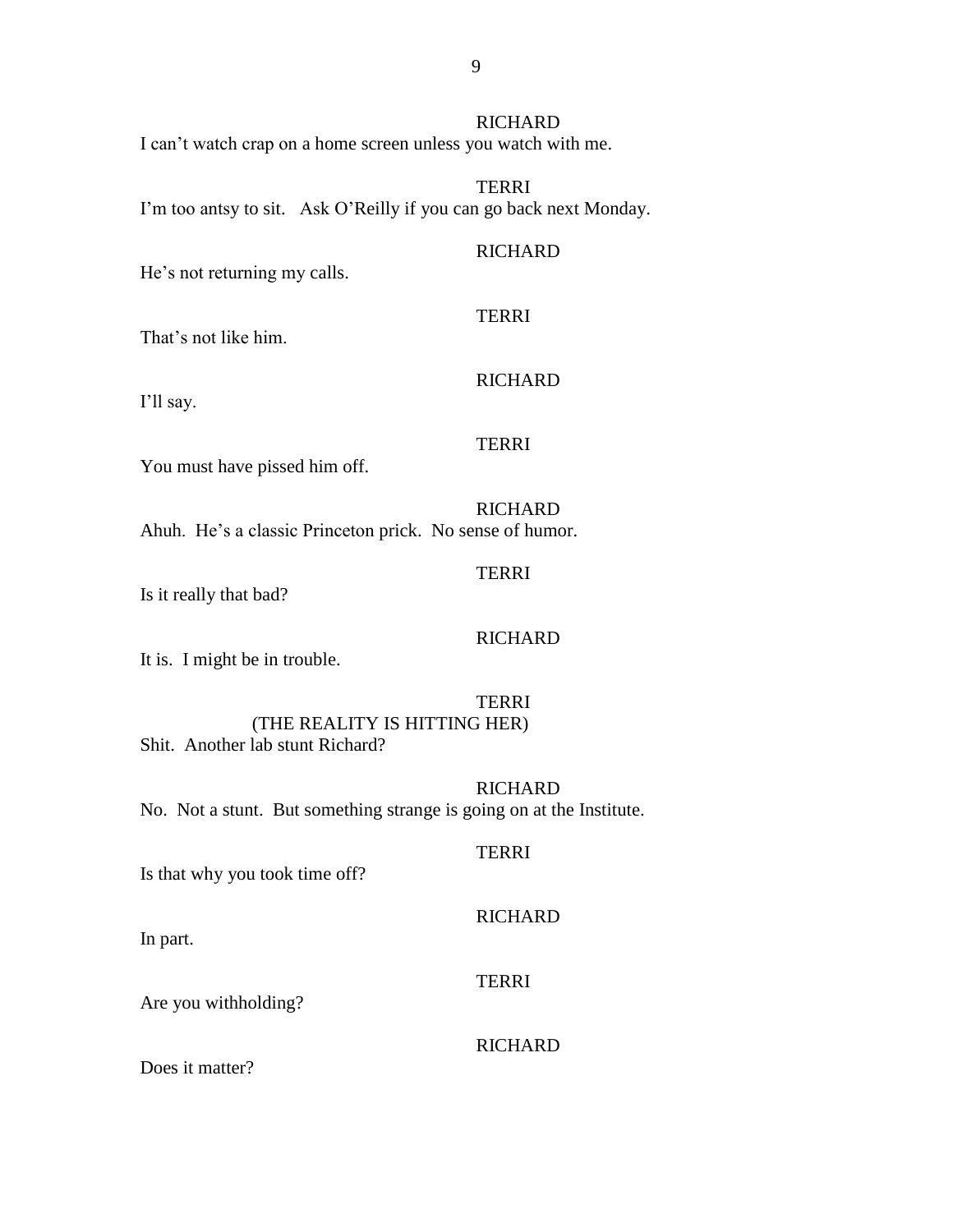## TERRI

What the hell's going on? Really? (PAUSE) You're in more trouble than you're letting on.

## **RICHARD**

You have sublime radar, Terri.

How long?

## RICHARD

TERRI

Several months.

#### TERRI

Since your trip to Kenya? (HE NODS QUIETLY) I knew you were running risks with the grant.

#### RICHARD

Funding accuracies are an issue. Proper record keeping, that sort of thing.

**TERRI** Then it's an IRS audit. Your used the funds inappropriately.

**RICHARD** That's what I thought. I took the team out to the Marine Room and I billed the Institute.

## TERRI

Don't make this a game.

#### **RICHARD**

It began like a game. I alerted the FBI that there were some missing vials of plague.

## **TERRI**

Missing Vials? You love to press your luck.

#### **RICHARD**

My father was a gambler.

#### TERRI

Your father died penniless.

#### **RICHARD**

But he gave a fortune to the homeless.

10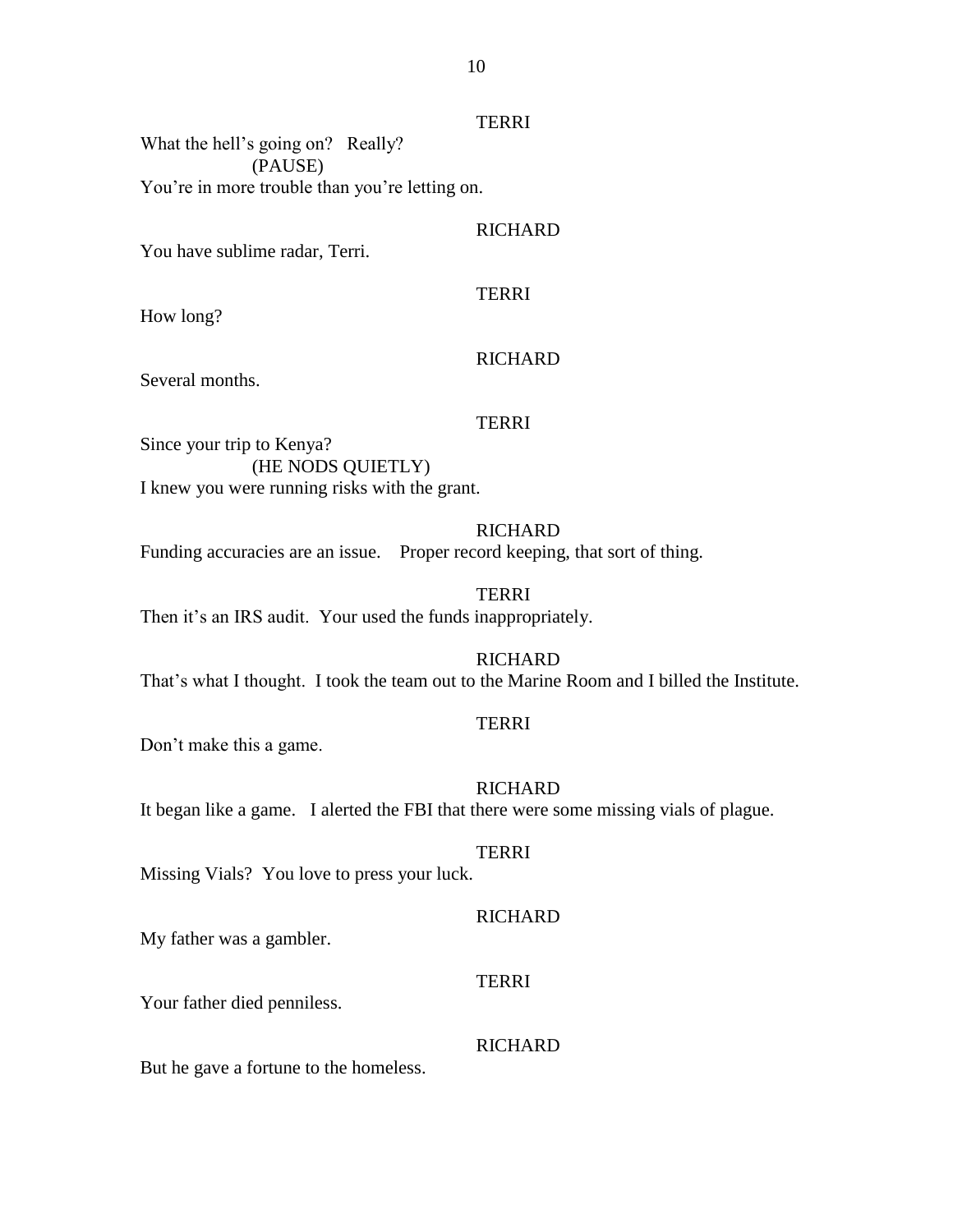**TERRI** 

RICHARD

Talk to a lawyer, Richard.

I will.

When?

**TERRI** 

# RICHARD

Tomorrow.

## **TERRI**

A smart lawyer. Not that asshole Harry Simm.

# **RICHARD**

Harry's a member of MENSA and can recite The Iliad from cover to cover.

## TERRI

Harry's the biggest schmuck of the century.

## **RICHARD**

TERRI

You once were friends with his wife.

Harry drove her into madness, Richard.

## **RICHARD**

That may be partly true, Terri. But Harry's wife was a kleptomaniac. I'll get a lawyer you will endorse. I'm now a person of interest to the FBI.

TERRI Did you call your senior colleagues from the Institute?

## **RICHARD**

I'm too embarrassed to call.

## **TERRI**

This is the time when you all need to band together. If you're at risk, they will soon be.

## RICHARD

You're right.

## TERRI

You guys love to make up the rules as you go along.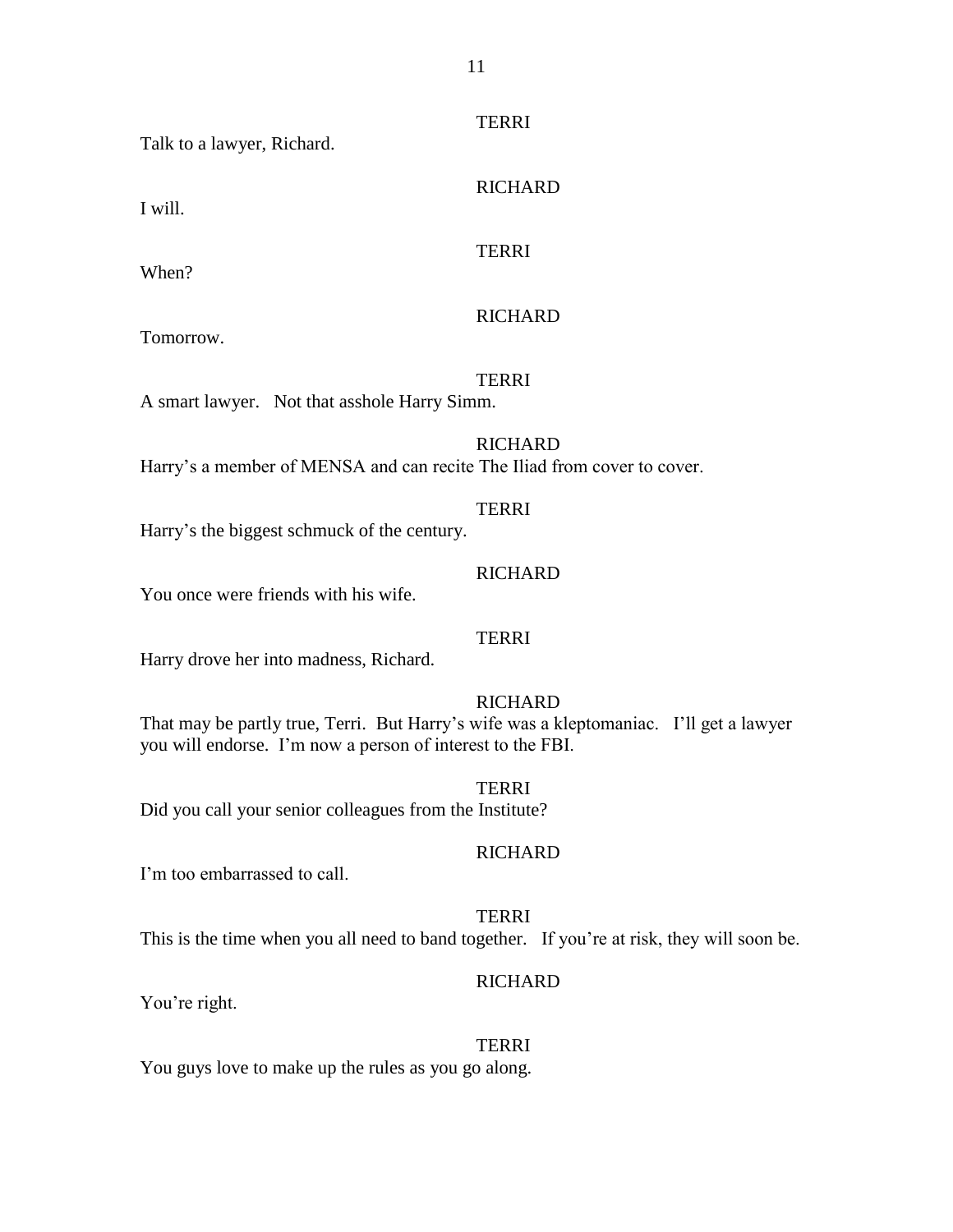| Federal Government is naive in this pursuit.                                                                                                       | <b>RICHARD</b><br>Terri, Homeland Security doesn't understand the upper tier bio-research community. The |  |
|----------------------------------------------------------------------------------------------------------------------------------------------------|----------------------------------------------------------------------------------------------------------|--|
| Why do you continue to work with weapons?                                                                                                          | <b>TERRI</b>                                                                                             |  |
| I'm working with <i>level Four pathogens</i> . The Pentagon works with weapons.                                                                    | <b>RICHARD</b>                                                                                           |  |
| And anthrax?                                                                                                                                       | <b>TERRI</b>                                                                                             |  |
| I don't go study anthrax.                                                                                                                          | <b>RICHARD</b>                                                                                           |  |
| You don't study anthrax this year.                                                                                                                 | <b>TERRI</b>                                                                                             |  |
| This isn't an anthrax case.                                                                                                                        | <b>RICHARD</b>                                                                                           |  |
| And?                                                                                                                                               | <b>TERRI</b>                                                                                             |  |
| And?                                                                                                                                               | <b>RICHARD</b>                                                                                           |  |
| This isn't related to the Ebola outbreak?                                                                                                          | <b>TERRI</b>                                                                                             |  |
| No.                                                                                                                                                | <b>RICHARD</b>                                                                                           |  |
| You didn't bring back Ebola samples? Isn't that what ticked off O'Reilly?                                                                          | <b>TERRI</b>                                                                                             |  |
| O'Reilly is a big Republican supporter has influence over the Center for Disease<br>Control. His pals run the biggest biotech firms in California. | <b>RICHARD</b>                                                                                           |  |
|                                                                                                                                                    | <b>TERRI</b>                                                                                             |  |

What is it, Richard? A mafia of white coats?

## RICHARD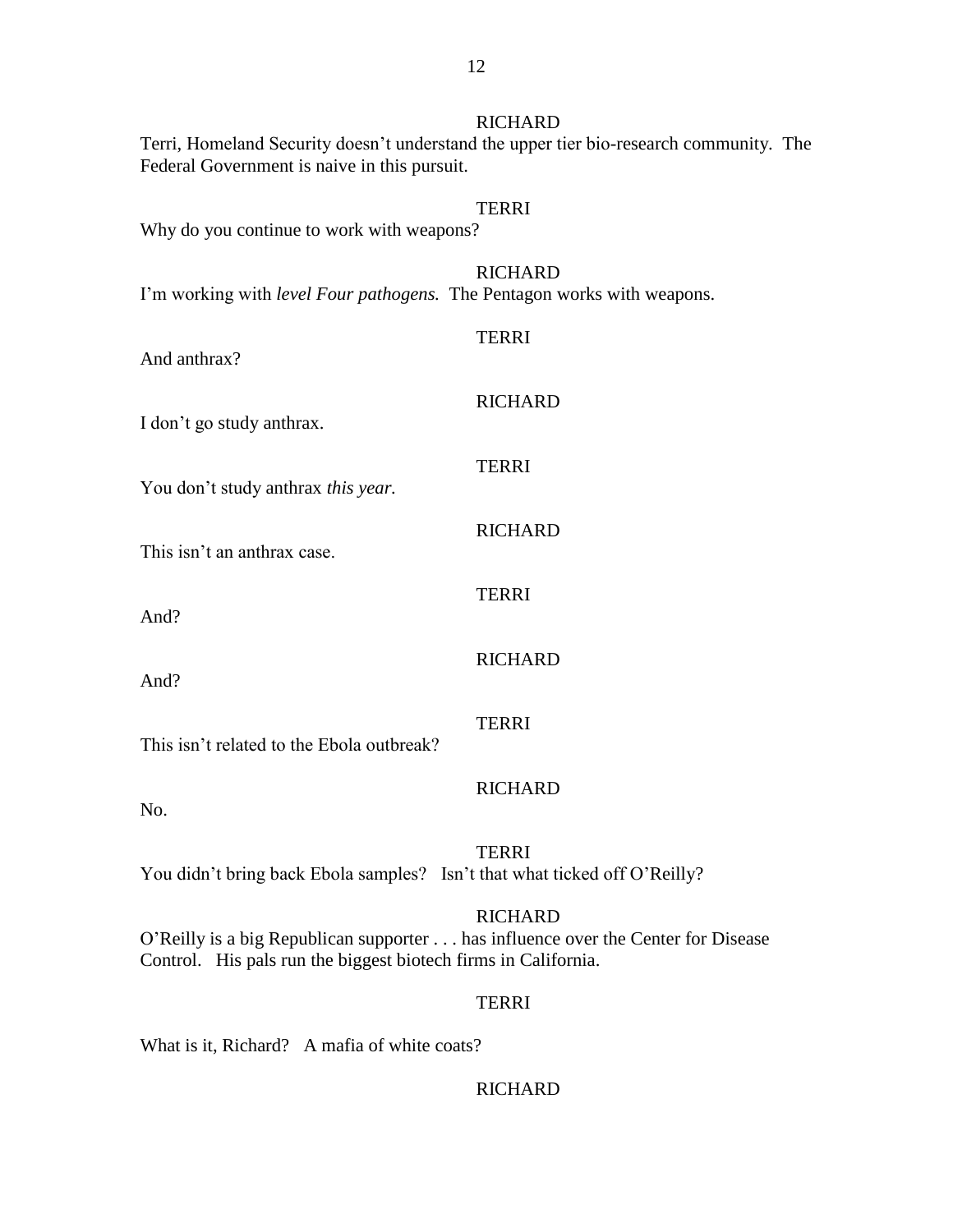Yes.

| It's about Kenya, isn't it?                                                                       | <b>TERRI</b>   |
|---------------------------------------------------------------------------------------------------|----------------|
| Probably not.                                                                                     | <b>RICHARD</b> |
| What the hell did you bring back from Kenya?                                                      | <b>TERRI</b>   |
| (NORTON ENTERS)                                                                                   |                |
| I can fix the car.                                                                                | <b>NORTON</b>  |
| Who's car?                                                                                        | <b>TERRI</b>   |
| Your car. The Lexus.                                                                              | <b>NORTON</b>  |
| Why?                                                                                              | <b>TERRI</b>   |
| I test drove it. Nice baby. Definitely smells like a lady. I waxed and detailed it too.           | <b>NORTON</b>  |
| What's wrong with my car?                                                                         | <b>TERRI</b>   |
| Timing's off, you can hear a little knocking at low speeds. The brake line is cracking.           | <b>NORTON</b>  |
| Who asked you to                                                                                  | <b>TERRI</b>   |
| I told him to take a look, Terri. Norton could use some extra work. The car needed a<br>check up. | <b>RICHARD</b> |
|                                                                                                   | <b>TERRI</b>   |

Without asking me?

# RICHARD

Norton's less expensive than the Lexus dealer. And your car is out of warranty.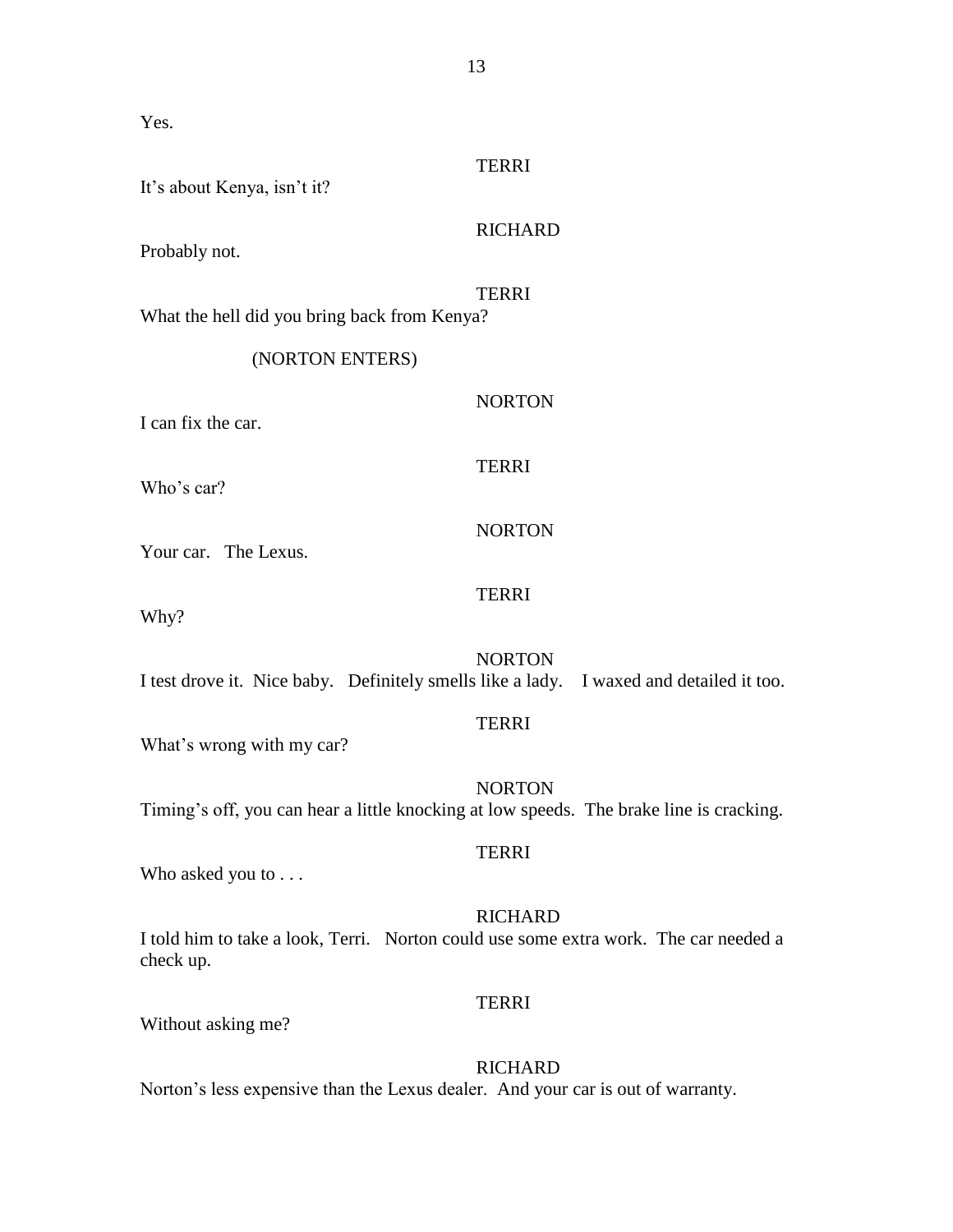| I used to work at Brackton Lexus before my wife died. Nobody likes Brackton Lexus. | <b>NORTON</b>  |
|------------------------------------------------------------------------------------|----------------|
| Freelance is always better.                                                        | <b>RICHARD</b> |
| Yeah, really. One hell of a year. Doris died from a brain aneurism.                | <b>NORTON</b>  |
| I'm sorry about your wife.                                                         | <b>TERRI</b>   |
| Thank you. Ghosts can be friendly.                                                 | <b>NORTON</b>  |
| I need the car now.                                                                | <b>TERRI</b>   |
| No problem, Mrs. Bronstein.<br>(HE EXITS)                                          | <b>NORTON</b>  |
| Richard?                                                                           | <b>TERRI</b>   |
| What?                                                                              | <b>RICHARD</b> |
| Charity?                                                                           | <b>TERRI</b>   |
| It's a long story, but I like him I feel sorry for the guy.                        | <b>RICHARD</b> |
| Let him have your car, if you have to throw him work. He's a little weird.         | <b>TERRI</b>   |
| He says his wife's haunting him at night in his kitchen.                           | <b>RICHARD</b> |
| Amanda called from Paris.<br>(SILENCE)                                             | <b>TERRI</b>   |

She's miserable.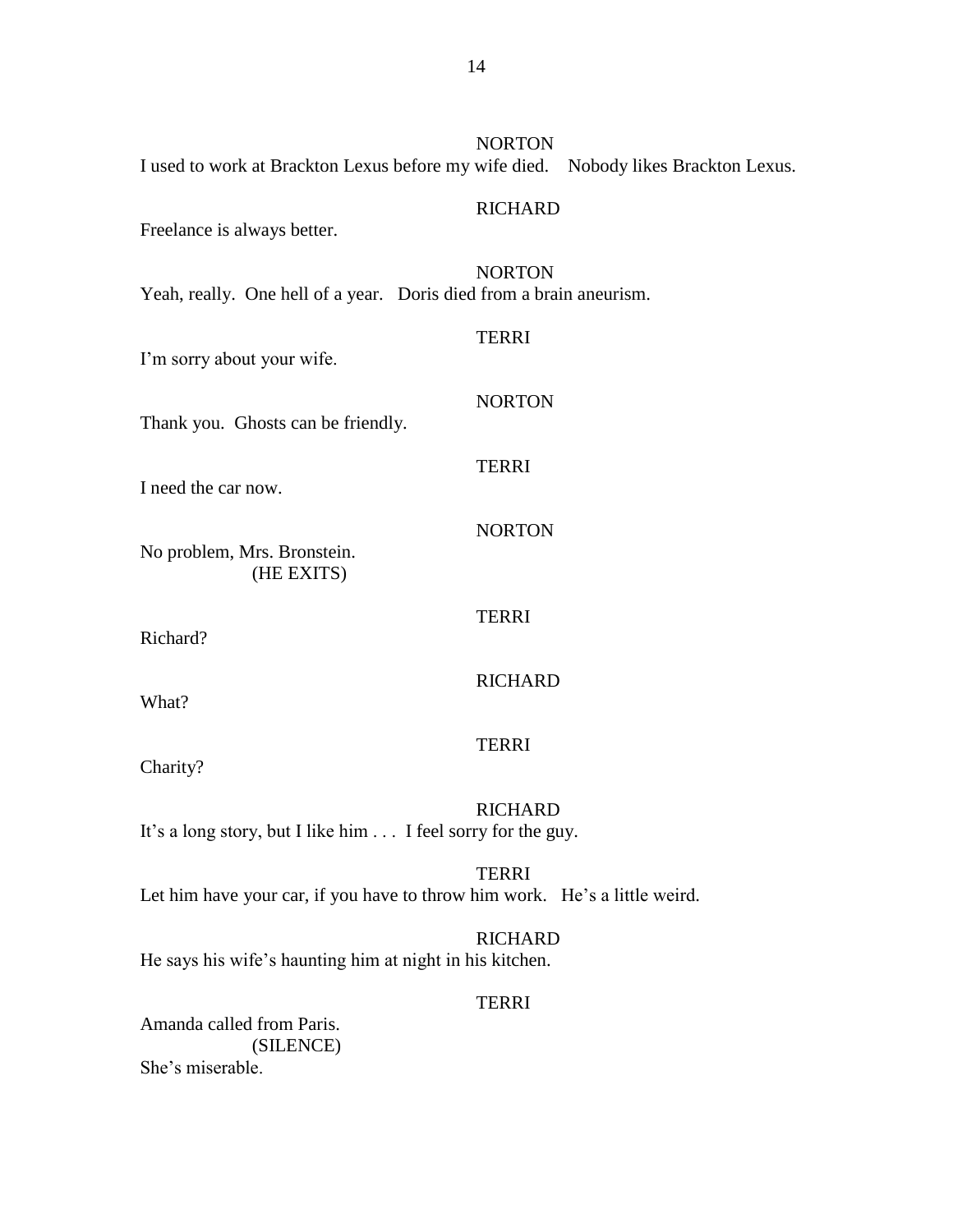| Is that news?                                  | <b>RICHARD</b> |
|------------------------------------------------|----------------|
| She broke up with the boyfriend.               | <b>TERRI</b>   |
| Good. He's such a little shit.                 | <b>RICHARD</b> |
| I never liked him either.                      | <b>TERRI</b>   |
| See, we do know how to agree with one another. | <b>RICHARD</b> |
|                                                | <b>TERRI</b>   |
| She wants to come home.                        | <b>RICHARD</b> |
| Now?                                           | <b>TERRI</b>   |
| Yes. I told her that the door is open.         |                |
| She really must be miserable.                  | <b>RICHARD</b> |
| I felt things were turning for her.            | <b>TERRI</b>   |
| What do you think?                             | <b>RICHARD</b> |
| You know what I think.                         | <b>TERRI</b>   |
| OK.                                            | <b>RICHARD</b> |
| I fixed up her bedroom for her. Your stuff.    | <b>TERRI</b>   |
| My stuff $\ldots$                              | <b>RICHARD</b> |
|                                                | <b>TERRI</b>   |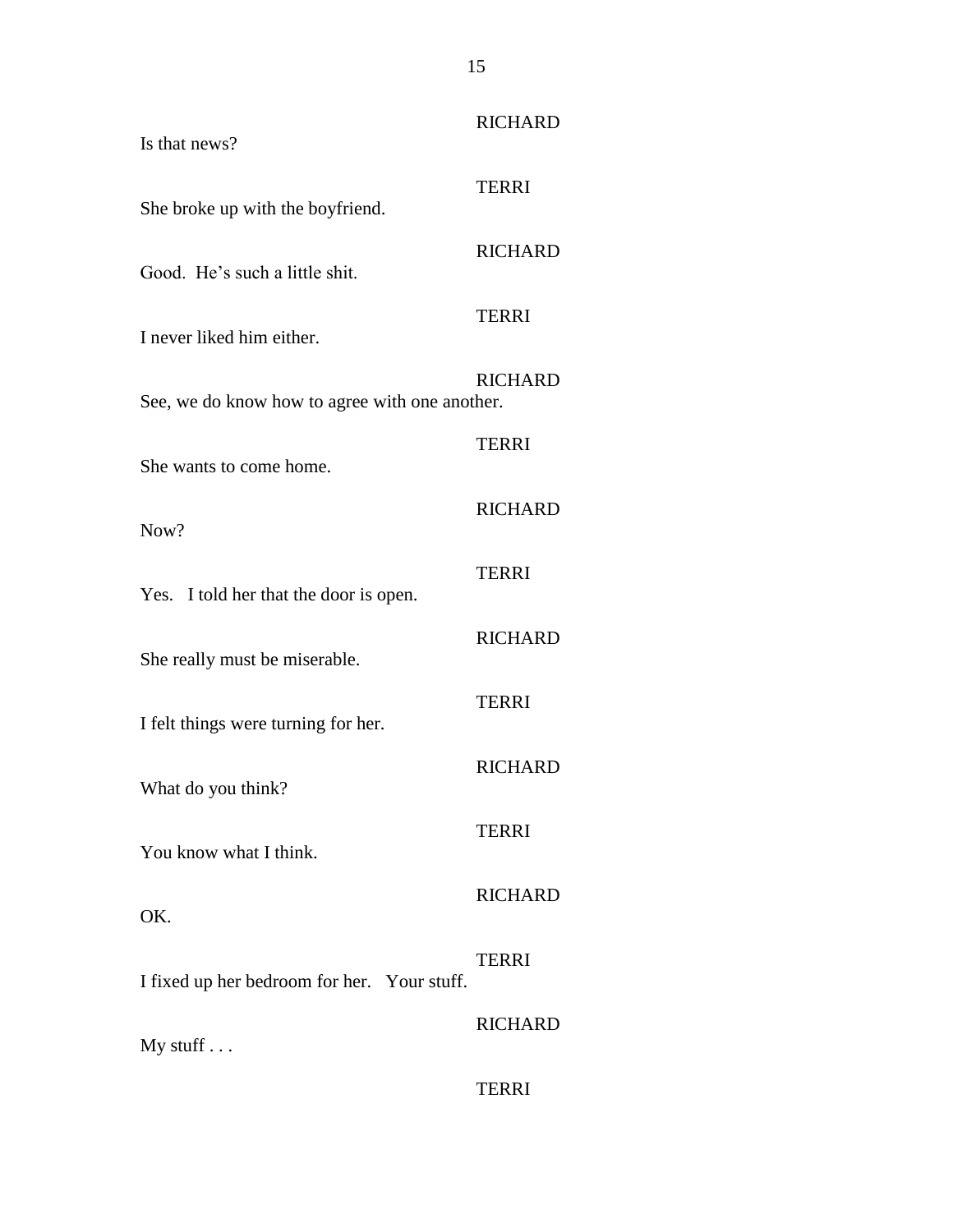All your boxes and books are in the garage.

| Fine.                                                                                               | <b>RICHARD</b> |
|-----------------------------------------------------------------------------------------------------|----------------|
| Richard, she's hurting badly.                                                                       | <b>TERRI</b>   |
| I don't want her to hurt. Honest to God.                                                            | <b>RICHARD</b> |
| Good.                                                                                               | <b>TERRI</b>   |
| We'll help her.                                                                                     | <b>RICHARD</b> |
| She could have asked her friends, but she prefers us. That should tell you how bad it<br>really is. | <b>TERRI</b>   |
| I get it, Terri. I wished she had phoned me first.                                                  | <b>RICHARD</b> |
| (STILL MAKING THE CASE)<br>You know she's suicidal.                                                 | <b>TERRI</b>   |
| She's not suicidal.                                                                                 | <b>RICHARD</b> |
| Her therapist told me that.                                                                         | <b>TERRI</b>   |
| You called her therapist?                                                                           | <b>RICHARD</b> |
| Of course.                                                                                          | <b>TERRI</b>   |
| Her therapist is suicidal. Use your own judgment, Terri.                                            | <b>RICHARD</b> |
| She once created a wedge between us.                                                                | <b>TERRI</b>   |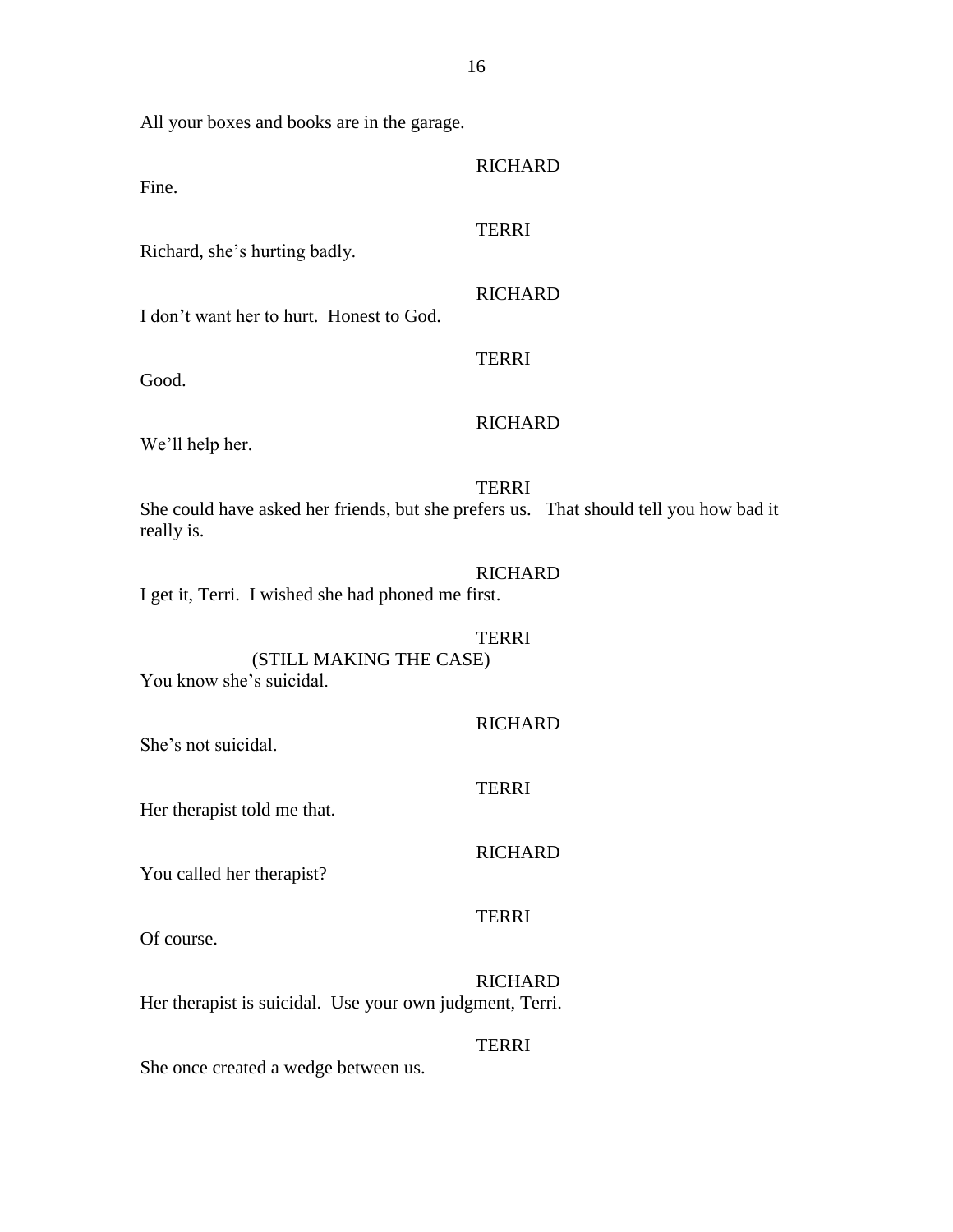| Don't credit her for our difficulties.                                                                        | <b>RICHARD</b> |
|---------------------------------------------------------------------------------------------------------------|----------------|
| It's true.                                                                                                    | <b>TERRI</b>   |
| Last year I told her to go to Columbia's graduate program.                                                    | <b>RICHARD</b> |
| She hated the idea.                                                                                           | <b>TERRI</b>   |
| You know that she thrives in schools. She's starving for a better education, so why<br>should we deprive her? | <b>RICHARD</b> |
| I wish it were that simple, Richard.                                                                          | <b>TERRI</b>   |
| She's blessed with a photographic memory.                                                                     | <b>RICHARD</b> |
| She missed her period.                                                                                        | <b>TERRI</b>   |
| Did her therapist tell you that?                                                                              | <b>RICHARD</b> |
| No, Amanda did.                                                                                               | <b>TERRI</b>   |
| Is she ready to be a mother?                                                                                  | <b>RICHARD</b> |
| Richard do you love me?                                                                                       | <b>TRISH</b>   |
| Are you ready to be a grandmother?                                                                            | <b>RICHARD</b> |
| I'd prefer a better arrangement for Amanda.                                                                   | <b>TERRI</b>   |
| I understand.                                                                                                 | <b>RICHARD</b> |

17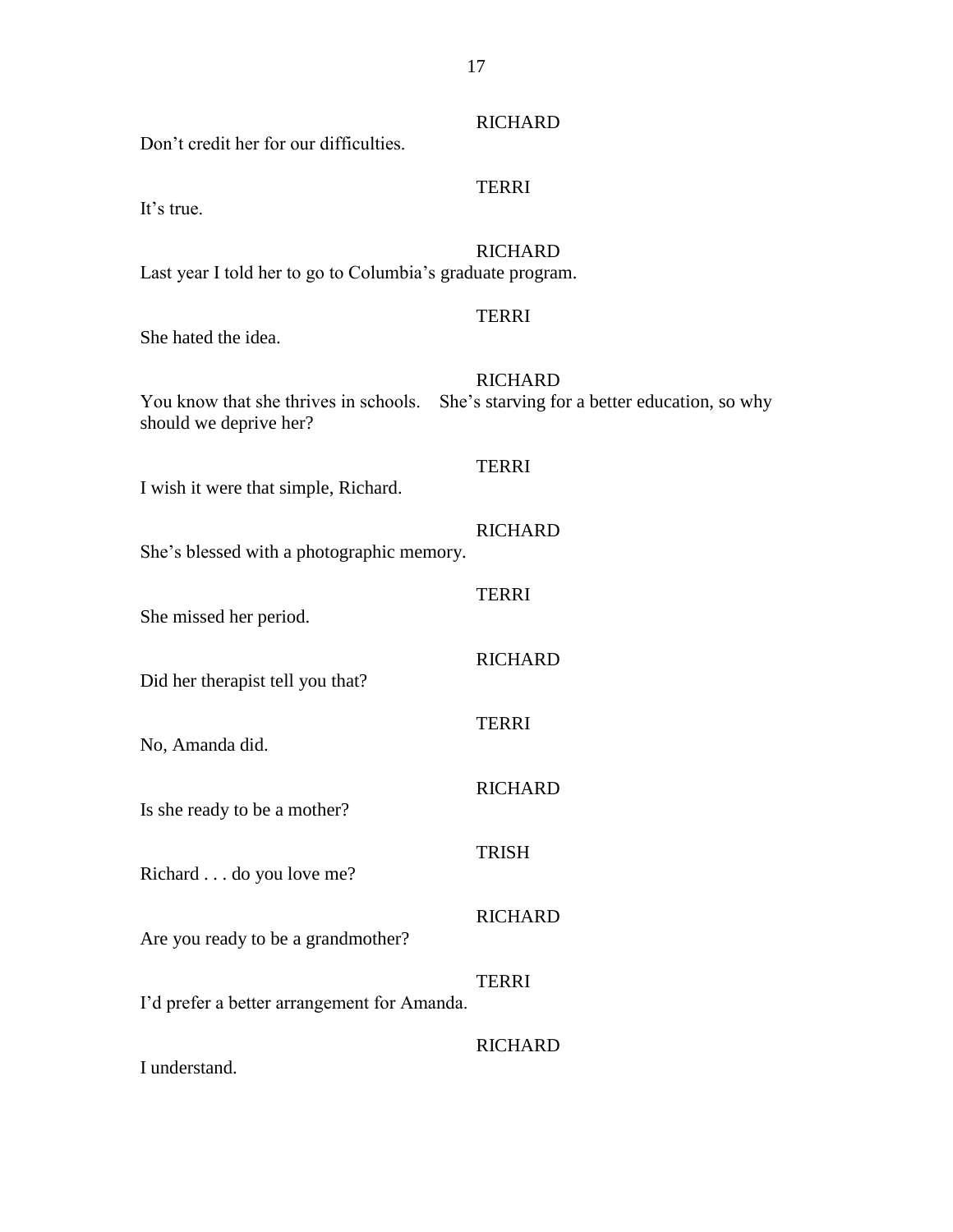It's too hard to do this alone.

She has options.

I hate that word.

#### RICHARD

RICHARD

I know you do.

**TERRI** It's a reptilian word. Do you love me, Richard?

#### **RICHARD**

I'm not a reptile.

#### **TERRI**

Sometimes you are, Richard. When you leave a room, I can still see your green tail slink along the corner wall.

## **RICHARD**

Thank you.

## **TERRI**

In marriage you see everything. I love you, Richard. I wish we could fix a lot of things at once. Do you hear me at all? (PAUSE)

She really doesn't have any choices. She's inclined to nest at this age.

#### **RICHARD**

Nesting is a very ornithological word. (PAUSE) You'll end up raising the baby, Terri. That's fatal.

#### **TERRI**

And with all the biological wonders in your travel bag, you'll end up threatening the entire planet.

#### RICHARD

Highly unlikely. (PAUSE) And if she wants to abort?

## **TERRI**

**TERRI** 

**TERRI**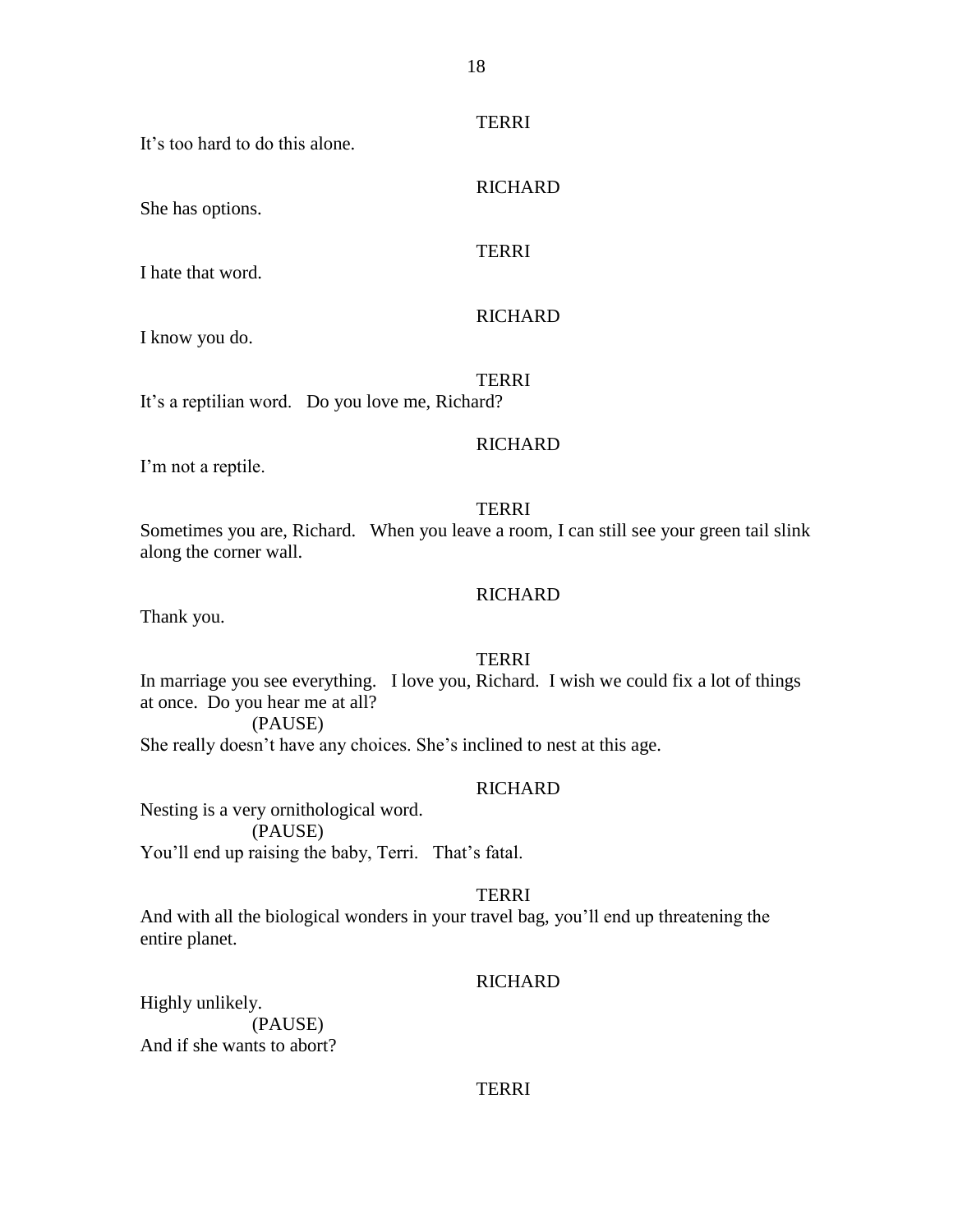| What does that mean?                                | <b>RICHARD</b>                                                                                         |
|-----------------------------------------------------|--------------------------------------------------------------------------------------------------------|
| It means that logic doesn't always prevail.         | <b>TERRI</b>                                                                                           |
| Oh?                                                 | <b>RICHARD</b>                                                                                         |
| children.                                           | <b>TERRI</b><br>I fear that for young women like Amanda, once they have one abortion - they never bear |
| Medical science would dispute that claim.           | <b>RICHARD</b>                                                                                         |
| And you married medical science. You're a bigamist. | <b>TERRI</b>                                                                                           |
| We are still a couple.                              | <b>RICHARD</b>                                                                                         |
| We don't act like a couple.                         | <b>TERRI</b>                                                                                           |

What exactly do you mean?

I'm superstitious, Richard.

## TERRI

**RICHARD** 

We don't sleep together.

## **RICHARD**

Many successful couples function that way. Look at the Clintons.

## **TERRI**

You're not over your prostate cancer, darling. And I'm still worried sick over you. (PAUSE) Richard, this is terribly awkward. Your doctor told me you can have sexual relations again.

## **RICHARD**

(DRYLY) He should have told me too, Terri.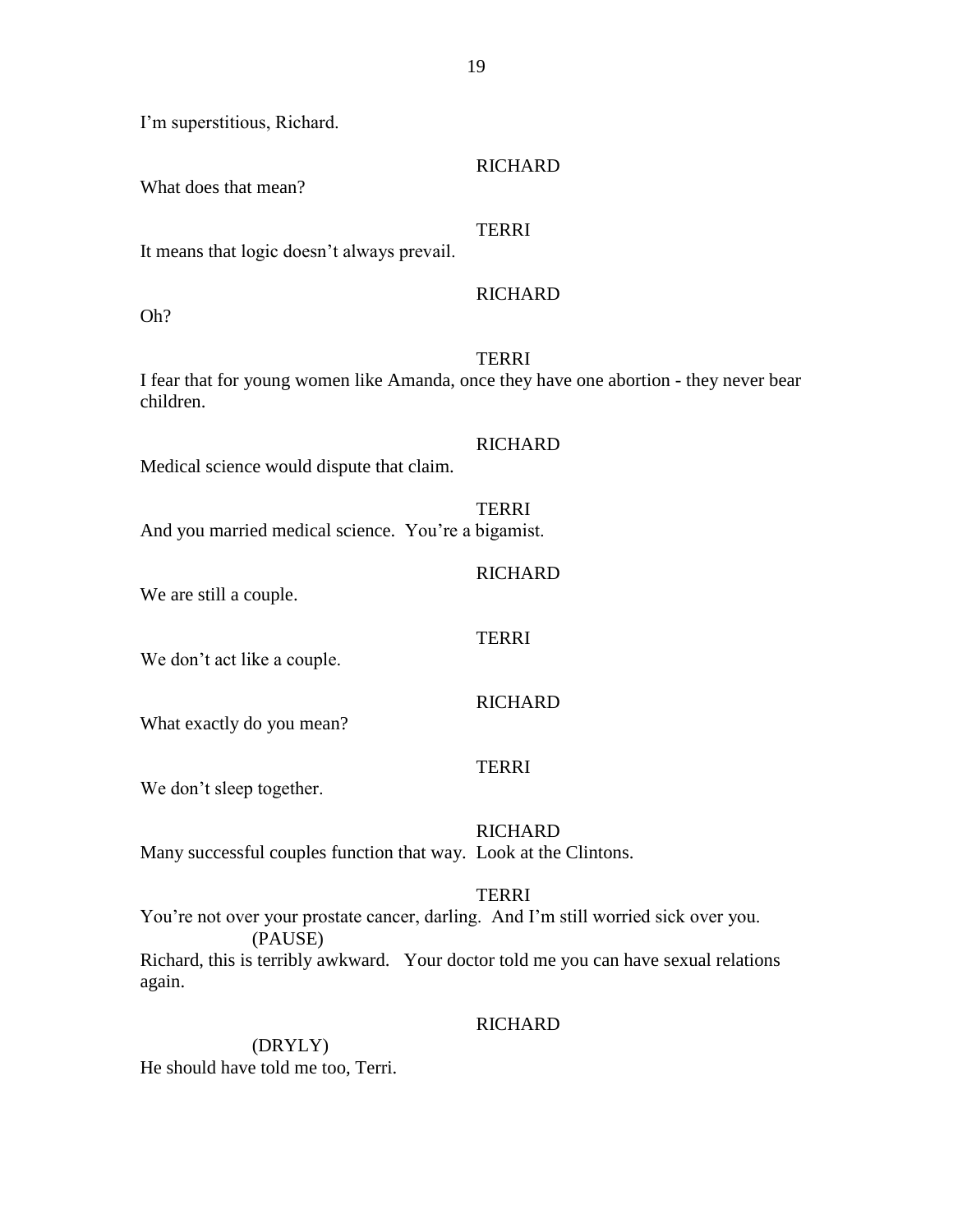## **TERRI**

I'm sorry.

#### RICHARD

I'm sorry too. You know I love you. We still share a bed. We knew how to read each other's mind in bed.

#### TERRI

I want to kiss you.

## **RICHARD**

Then kiss me, Terri. (SHE APPROACHES SLOWLY, CAUTIOUSLY)

## TERRI

I used to know you so well.

**RICHARD** 

I'm nearly 65, but I feel older than a winter's frost. (SHE CARESSES HIS FACE AND KISSES HIM LOVINGLY)

#### **END OF SCENE**

**SCENE TWO (ONE WEEK LATER. AT THE FRONT DOOR)**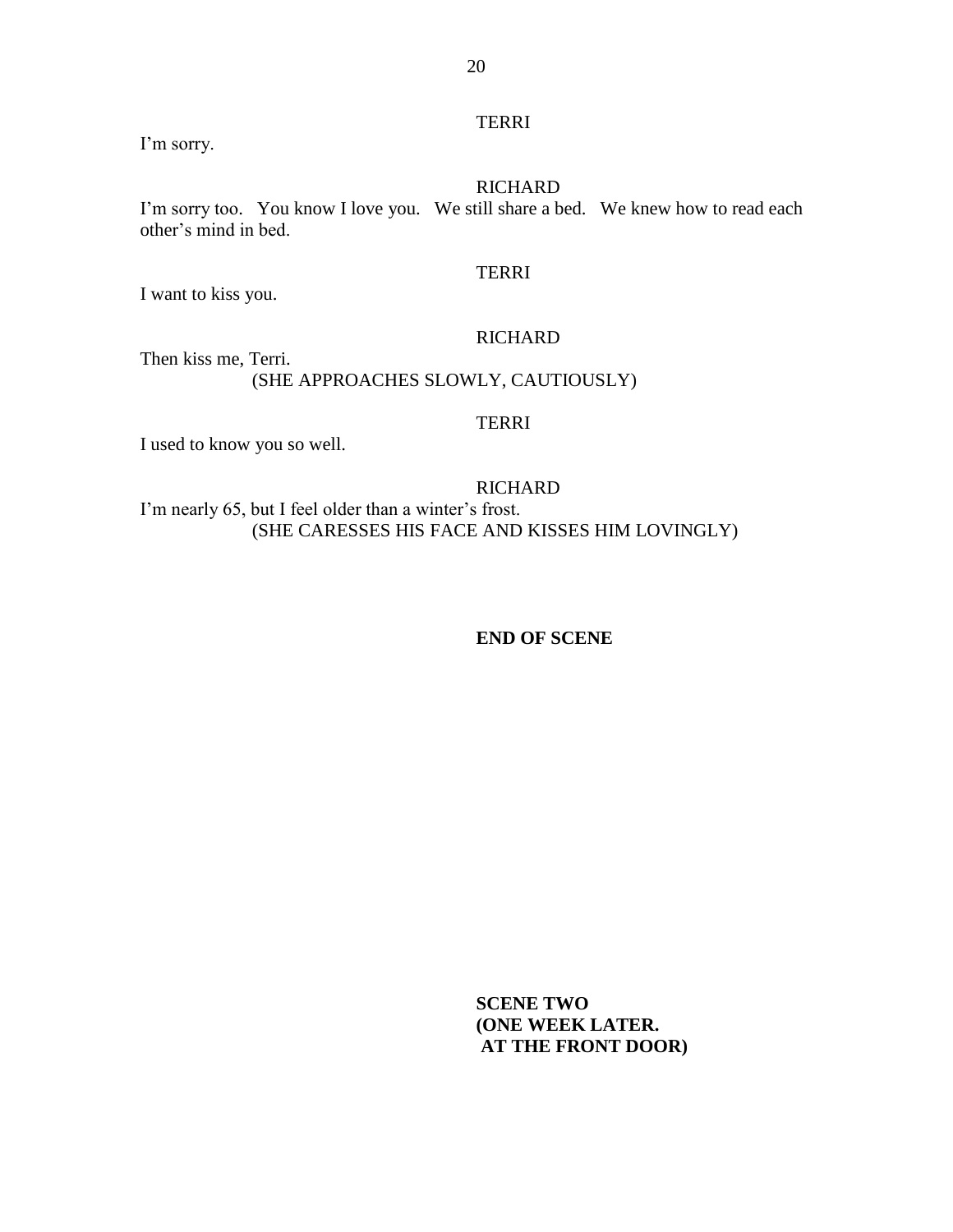Dr. Bronstein?

Yes.

RICHARD

#### **HARLEN**

I hope I'm not intruding.

## RICHARD

I'm late for an appointment.

HARLEN Please . . . We met briefly downtown. I gave you my card. You said I could come by today.

## RICHARD

Did I?

## HARLEN

I should have called ahead. You have a very lovely home.

## **RICHARD**

We should reschedule this.

## HARLEN

I like the Spanish wood detail of your vestibule. Your wife's good taste at work?

## RICHARD

I'll tell her.

## HARLEN

I think homes should distinguish themselves with natural wood and earthy accents. Particularly in these exclusive beach neighborhoods. Cactus lawns save water. At my home, I've a neighbor three houses down with a beat-up RV sitting on cinder blocks. All the neighbors are pissed. This guy hoses junk down in the heat of the day. He owns a string of Jiffy Lube, and Platinum Blonde strip clubs from here to Orange County. I guess that's the meaning of *synergy.*

## **RICHARD**

Did you really have to send 60 FBI agents to scour the city?

## HARLEN

We didn't call out 60 agents, Dr. Bronstein.

## **RICHARD**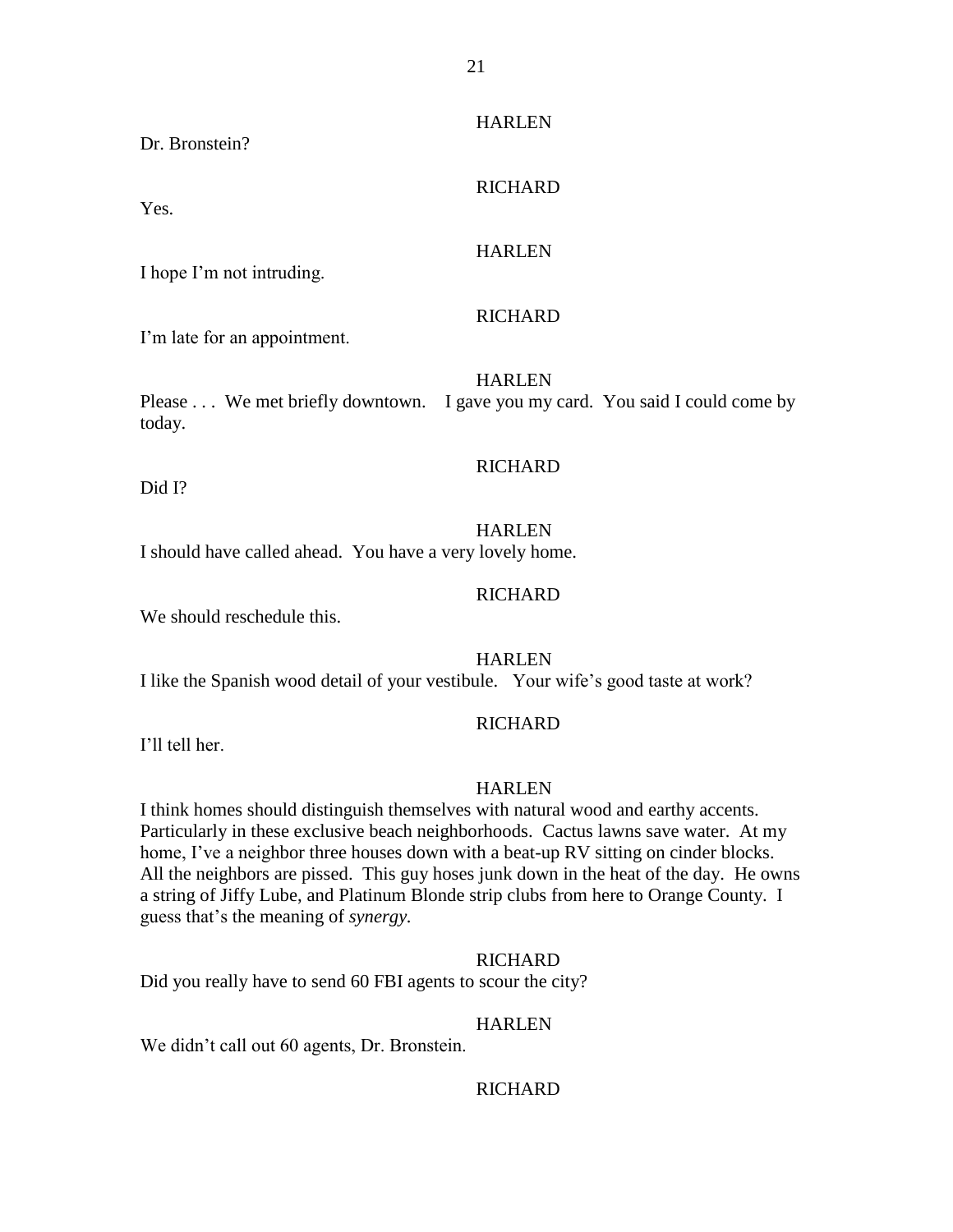There was no catastrophe on this campus.

#### **HARLEN**

I thought there was. So did your campus president. We kept the media out of it.

## **RICHARD**

This should have gone no further than an internal campus investigation.

#### HARLEN

There was an internal campus investigation, Doctor. Please don't underestimate the situation.

#### **RICHARD**

No one's immune system was compromised, Mr. Harlen. These things happen all the time in our nation's laboratories.

## (GIVING SOME GROUND)

Yes. I know. The university was in a state of shock.

#### **HARLEN**

And so was the FBI. We all believed a sophisticated terrorist had taken over your lab. Or a madman.

#### **RICHARD**

A madman?

## HARLEN

Well, this will become a closed file by the end of the month. Better safe than sorry. (PAUSE)

How much do the homes go for here? Two million and up?

#### **RICHARD**

More.

#### HARLEN

Depending on your wide ocean view?

## RICHARD

We have no view.

## HARLEN

#### (GAZING OUT OF ONE WINDOW)

I see blue water, Dr. Bronstein. Nothing under two million, that's for sure.

## **RICHARD**

Thinking of moving here?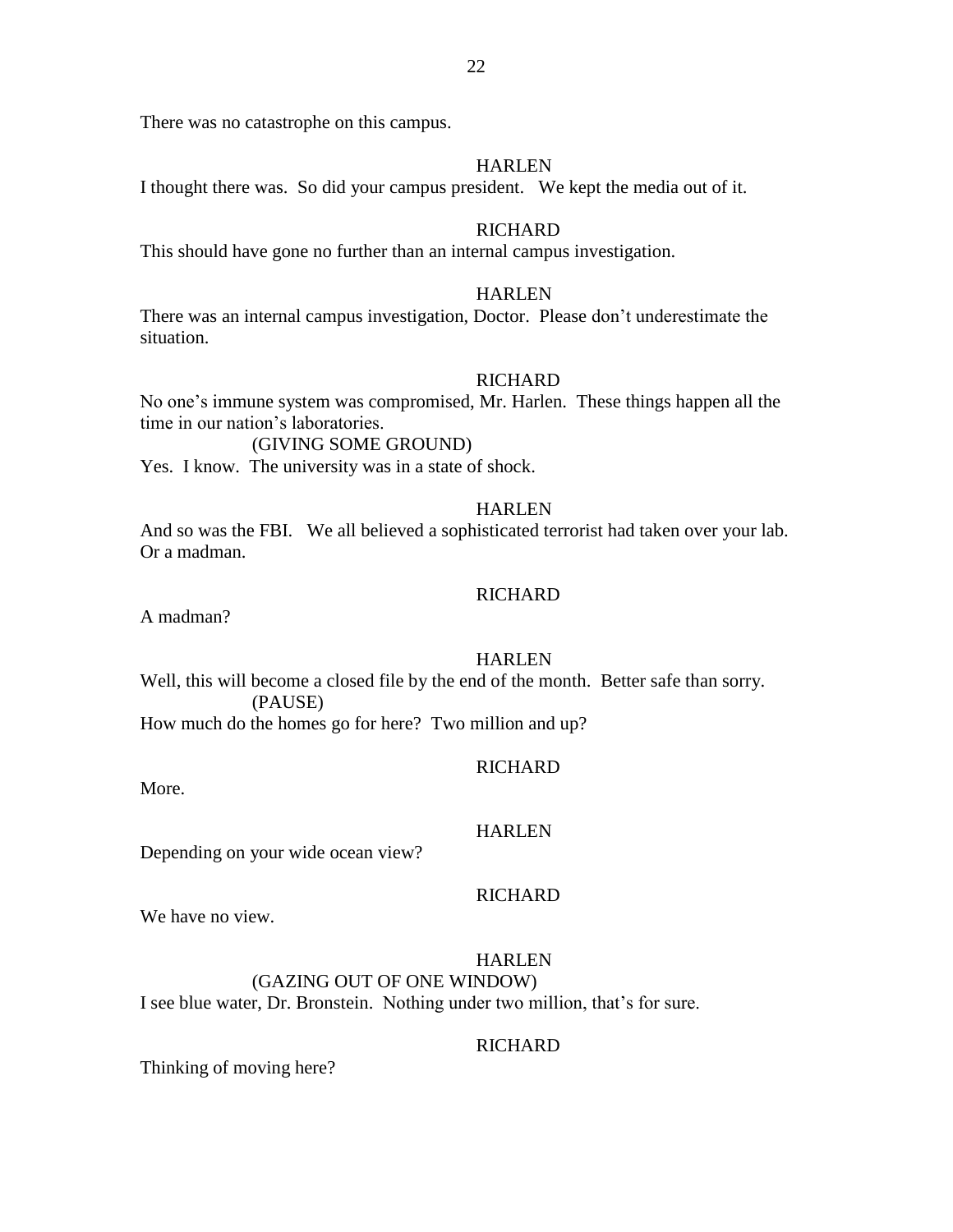## HARLEN

Not this year.

## RICHARD

Great school system and a top flight PTA.

## **HARLEN**

I own a small condo downtown. Downtown's very nice. Our building has an asthmatic doorman, a dozen miniature poodles with gout, and a heart-shaped swimming pool on the roof, but I have an unforgiving fear about heights. Vertigo.

## RICHARD

So do I.

## **HARLEN**

What a coincidence.

(PAUSE)

My wife wanted to live near Petco Park. A Padres fan. She thought we needed a doorman for security. And safety issues plague my wife. She likes the pool. She thinks she's Darryl Hannah in the film SPLASH. Her favorite mermaid movie. The sides of the pool have murals of dolphins and Beluga whales dancing for Matisse. The sound system plays music from FREE WILLY. My wife takes a trashy paperback and a bag of pistachios - spends half the day up there. God, I wish she'd get a job. No one can get to her on the roof, unless they pass the doorman downstairs. The doorman's from Malaysia, has a set of gold teeth, and smiles like a morning flower from Ft. Knox.

(PAUSE)

I know you answered taxing questions at headquarters, Dr. Bronstein, but . . .

## RICHARD

Why?

## **HARLEN**

We were given a grave misperception. That doesn't serve you at all.

## **RICHARD**

My attorney said I shouldn't add to my official statement.

## **HARLEN**

Who's your attorney?

## RICHARD

You met him.

## HARLEN

No.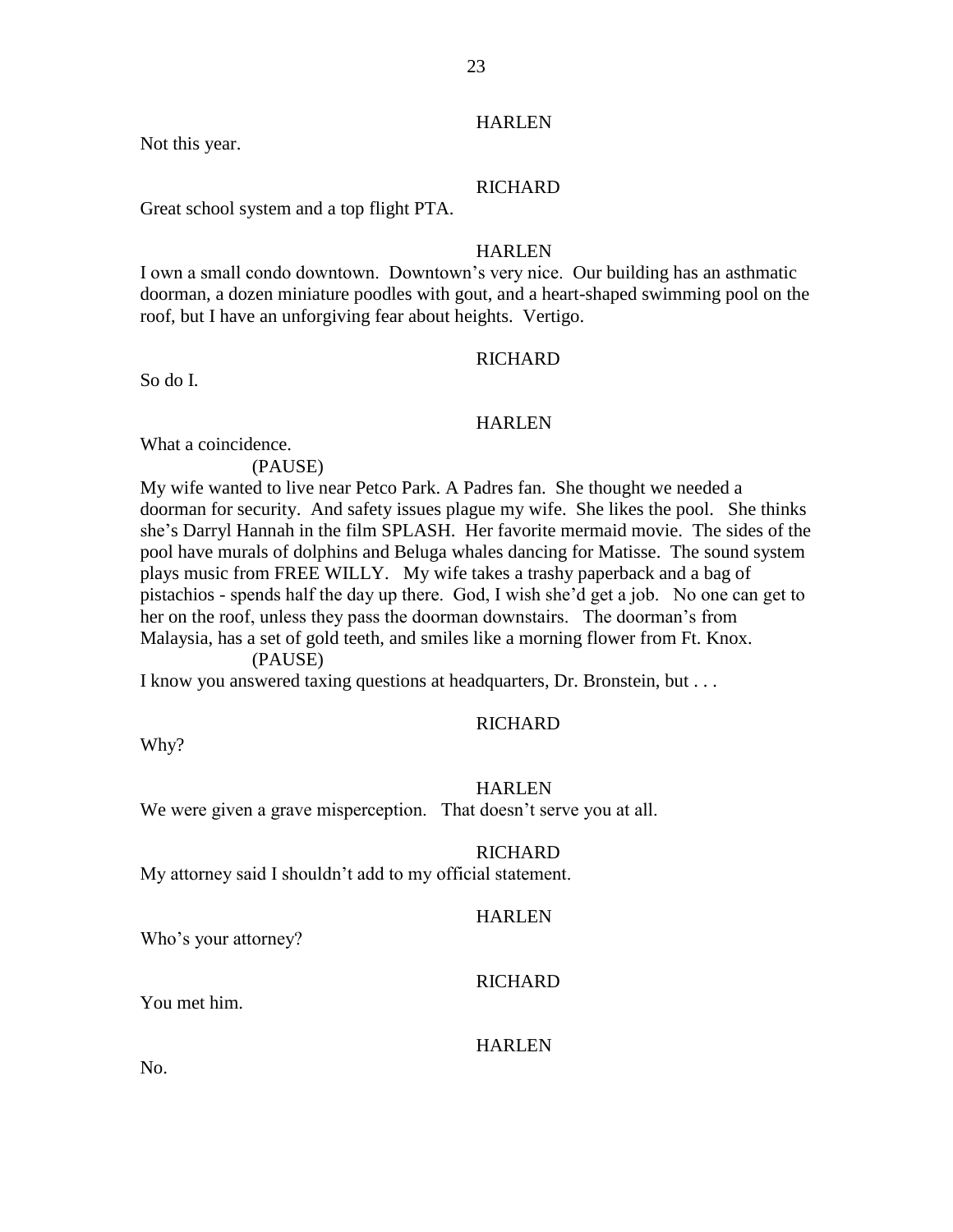| Harry Simms.                                                                                    | <b>RICHARD</b>                                               |
|-------------------------------------------------------------------------------------------------|--------------------------------------------------------------|
| Simms. Ran for mayor six years ago?                                                             | <b>HARLEN</b>                                                |
| That's right.                                                                                   | <b>RICHARD</b>                                               |
| Isn't he a colossal asshole? Simms is right. You don't have to add a word to your<br>statement. | <b>HARLEN</b>                                                |
| Then what's the point of this visit?                                                            | <b>RICHARD</b>                                               |
| I don't agree with the guys on my team.<br>Darwinian they sense your hubris.                    | <b>HARLEN</b><br>They're younger than me, more vicious, more |
| Hubris?                                                                                         | <b>RICHARD</b>                                               |
| They think you've fucked yourself royally.                                                      | <b>HARLEN</b>                                                |
| Mr. Harlen                                                                                      | <b>RICHARD</b>                                               |
|                                                                                                 |                                                              |

HARLEN Let me help you, Dr. Bronstein. We're running out of time.

## **RICHARD**

Help me?

## HARLEN

Christ Almighty, use your intuition. Smart, high profile scientists like you are often in danger. Dr. Benito Que in Miami, Dr. Don Wiley in Memphis, Russian Dr. Vladimir Pasechnik in Britain, Dr. Robert Schwartz in Virginia, Dr. Set Van Nguyen in Canada? All had died mysteriously in the span of 18 months, fifteen years ago. They were all experts in infectious diseases and DNA sequencing. The FBI sees a recurring pattern.

RICHARD

All these researchers had pet monkeys fluent in French?

## HARLEN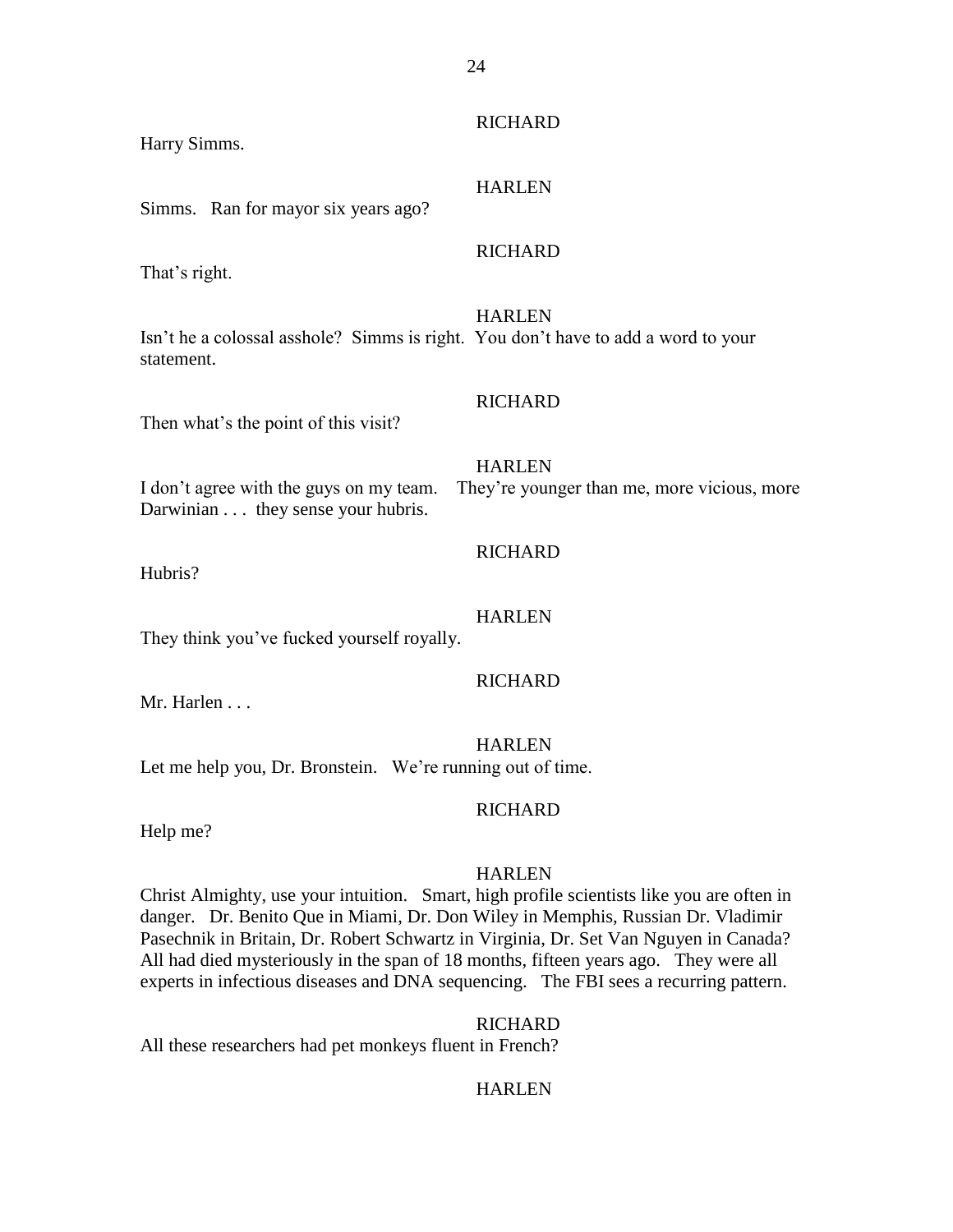(RICHARD NODS NONCHALANTLY)

Sixteen years ago we had that Chinese guy in New Mexico, Dr. Lee Wen Ho, who went rogue.

#### **RICHARD**

Wen Ho Lee. Taiwanese.

#### HARLEN

Yes – the arrogant scientist who downloaded classified files on his laptop and skipped back to the Chinese mainland.

#### RICHARD

After federal investigators failed to prove these accusations, Dr. Lee pleaded guilty to improper handling of restricted data, one of the original 59 indictment counts, all due to a plea settlement. In 2006, Lee received \$1.6 million from the U.S. and five media organizations as part of a settlement of a civil suit he had filed against them for leaking his name to the press before any formal charges were pressed.

#### **HARLEN**

If the FBI gets its way, my friend, you risk going to a federal pen for 20 years. (PAUSE) Where's your wife?

## **RICHARD**

At work.

## HARLEN

She makes a nice salary at Prescott Group Financial. I understand that she's a Prescott partner. My file states that she buys Italian shoes each week. \$400 a pair. Is she trying to get into the Guinness Book of Records? Who's the mechanic outside? The guy under your car?

| Norton.                                                      | <b>RICHARD</b> |
|--------------------------------------------------------------|----------------|
| What's he doing?                                             | <b>HARLEN</b>  |
|                                                              | <b>RICHARD</b> |
| Fixing the car.<br>Norton has a police record. Petty larceny | <b>HARLEN</b>  |
|                                                              | RICHARD        |

I didn't know that.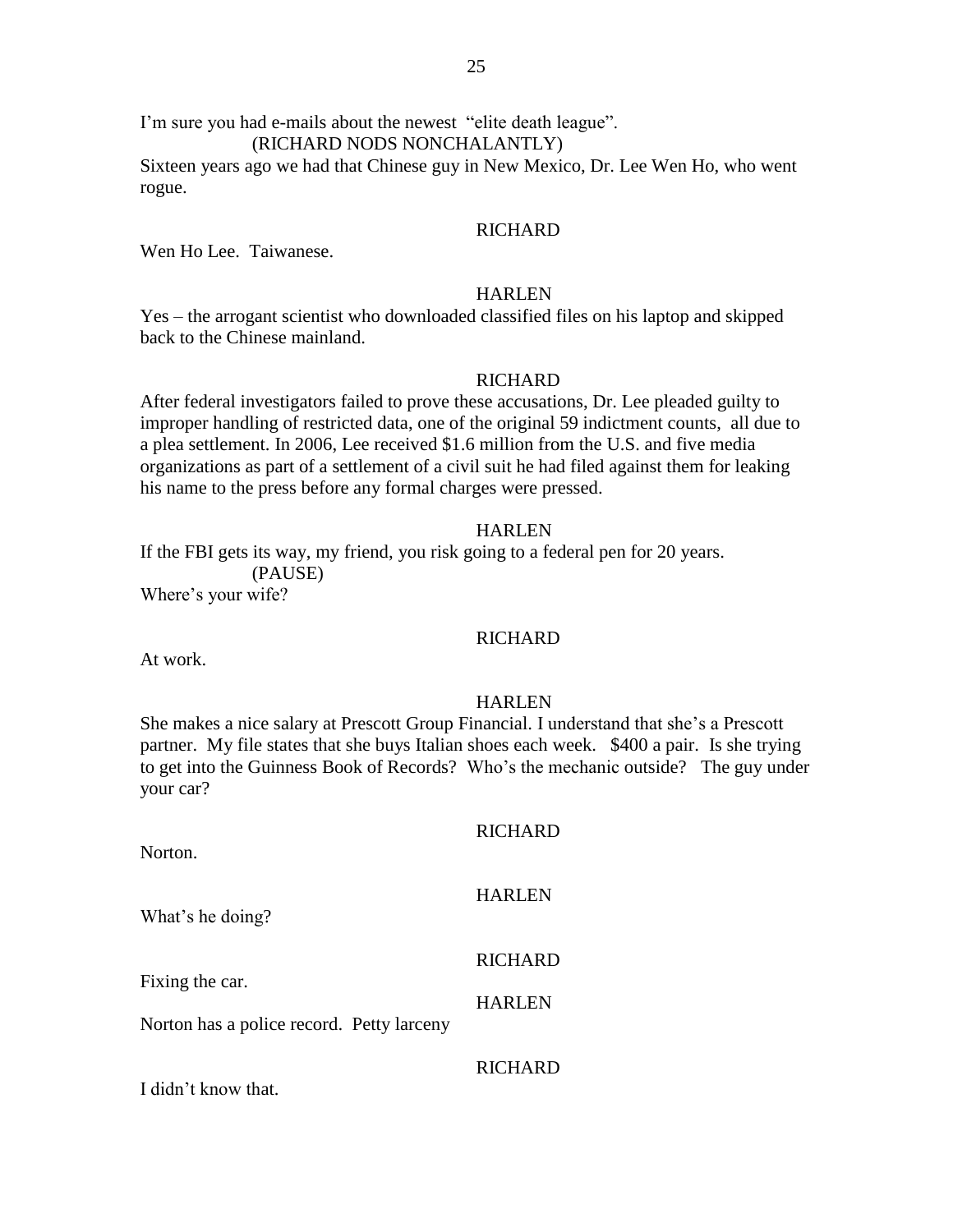## **HARLEN**

Do you let him use your bathroom? (PAUSE) Are you Jewish?

## **RICHARD**

My father was Jewish.

#### HARLEN

Outside your front door is a Mezuzah. I noticed it right away. Do you go to synagogue anymore?

## (SMILING)

You know so many secrets about the crap that inhabits a Petrie dish. This is a serious age. Extremely serious. We've transcended the nuclear war horrors because of stateless terrorism. We have two real threats to extinction, Doctor. Either Chinese hackers will destroy our digital network or our nation will be undone by level 4 biohazardous attacks. We cannot threaten an invisible enemy like we had with nuclear deterrents against Russia.

#### **RICHARD**

I understand.

#### HARLEN

I'm supposed to bring you in for another polygraph

RICHARD

I took the polygraph and passed.

**HARLEN** 

That's right and we want you to fail it.

#### **RICHARD**

Many scientists travel with plague samples.

#### HARLEN

For the pleasure of it?

#### RICHARD

It's far safer, and more convenient than using commercial carriers. Professionals know how to handle samples.

#### HARLEN

So when you change planes with two or three hours to kill, you go with your hand luggage to the nearest Brass Rail pub for a few beers?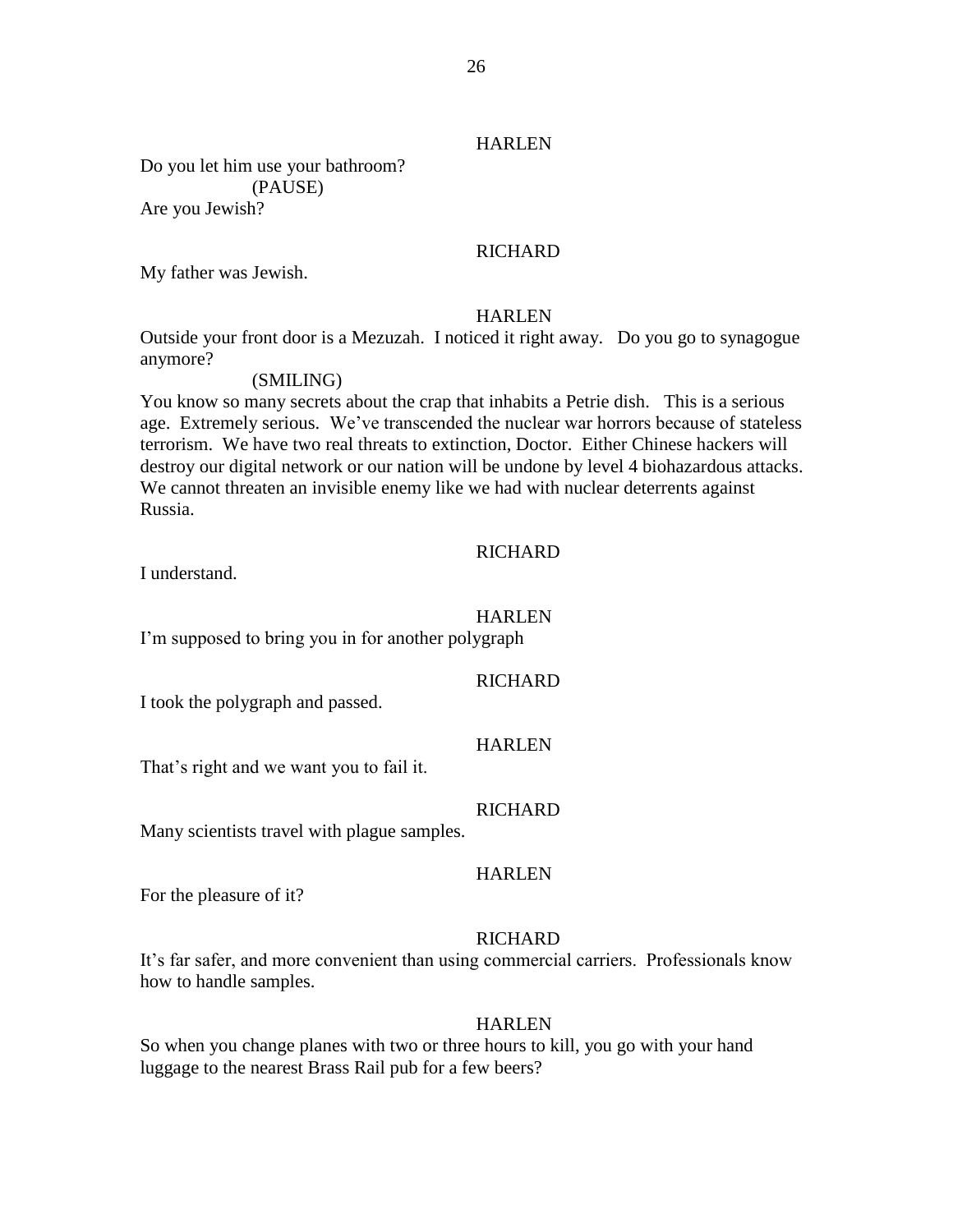## **RICHARD**

Plastic luggage is harder than a cement block. I handcuff my bag, Mr. Harlen, with a thick nylon braided plastic bracelet.

Not metal?

# HARLEN

## **RICHARD**

**HARLEN** 

Metal detectors are inconvenient.

And when you go to the airport toilet?

**RICHARD** I wash my hands upon exiting. For thirty seconds with soap and hot water.

HARLEN

*Yersinia pestis.* The black plague. Lost vials are very serious.

Indeed.

#### HARLEN

**RICHARD** 

30 missing vials.

#### RICHARD

Yes.

HARLEN Extremely serious stuff. For two weeks you couldn't account for 30 missing vials. You know panic . . .

#### **RICHARD**

Panic induces hysteria.

HARLEN Hell. One or two missing vials would take out a city.

## **RICHARD**

Yes.

HARLEN It makes no sense that you didn't file an accident report, Doctor.

## **RICHARD**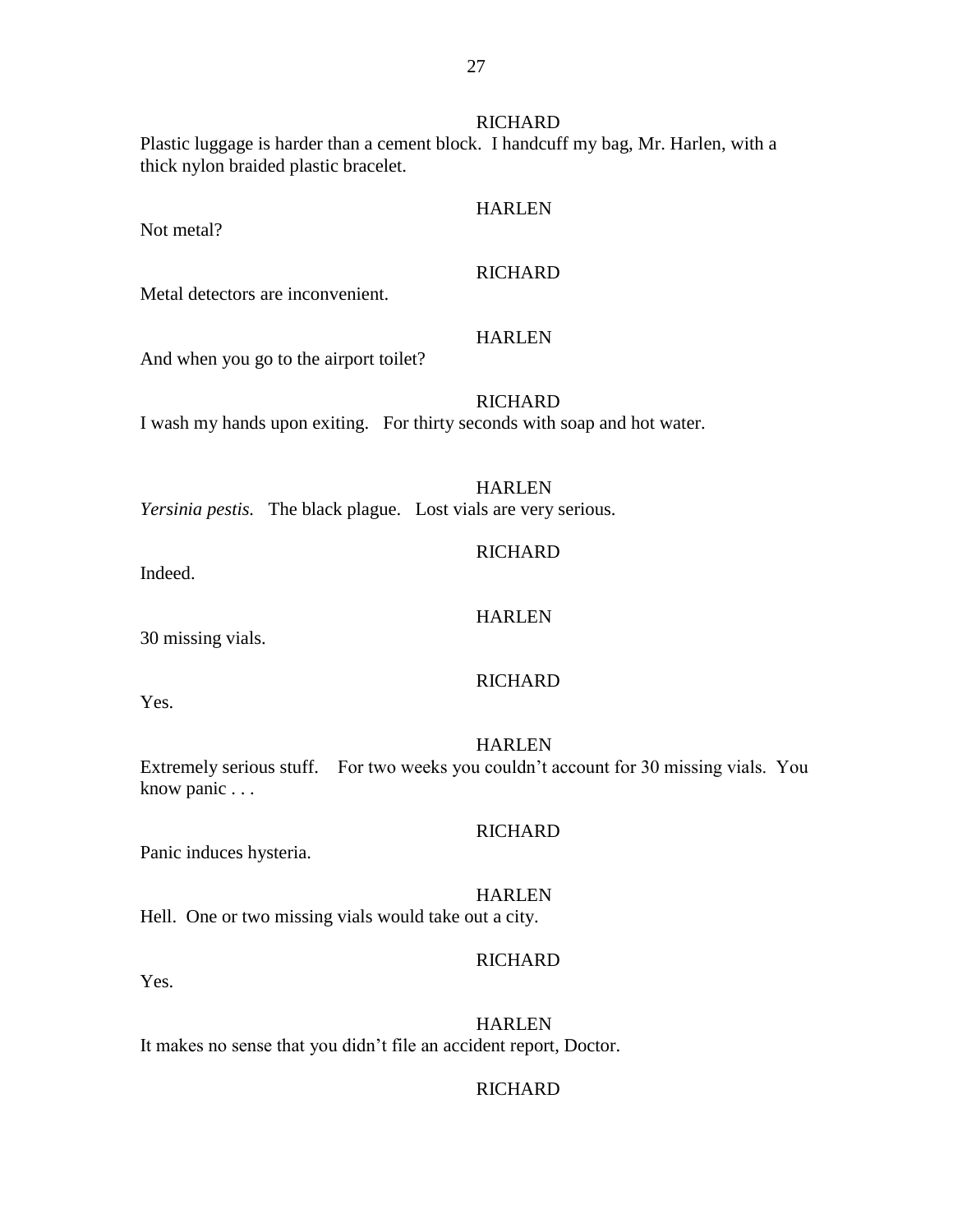Eventually my lab did.

## HARLEN

I thought all scientists use major air couriers for hazardous shipping.

## RICHARD

That depends on the circumstances. The materials could be diagnostic. The Center for Disease Control knows exactly what researchers like me are doing.

## HARLEN

And the 30 vials?

## RICHARD

Not that unusual. Ask the CDC.

## HARLEN

*30 bubonic missing vials?* 

## RICHARD

I could have inadvertently sterilized an entire batch that was mislabeled.

| Certainly not 30 fucking bubonic vials?                                          | <b>HARLEN</b>  |
|----------------------------------------------------------------------------------|----------------|
| Are you going to arrest me, Mr. Harlen?                                          | <b>RICHARD</b> |
| I don't know.                                                                    | <b>HARLEN</b>  |
| I have to blame my own lab apparatus.                                            | <b>RICHARD</b> |
| You failed to submit "hazardous materials" travel forms when you had left Kenya. | <b>HARLEN</b>  |
| Yes.                                                                             | <b>RICHARD</b> |

## HARLEN

Yes?

**RICHARD** I had forgotten some documentation. My crew and I raced off due to a hotel fire.

## HARLEN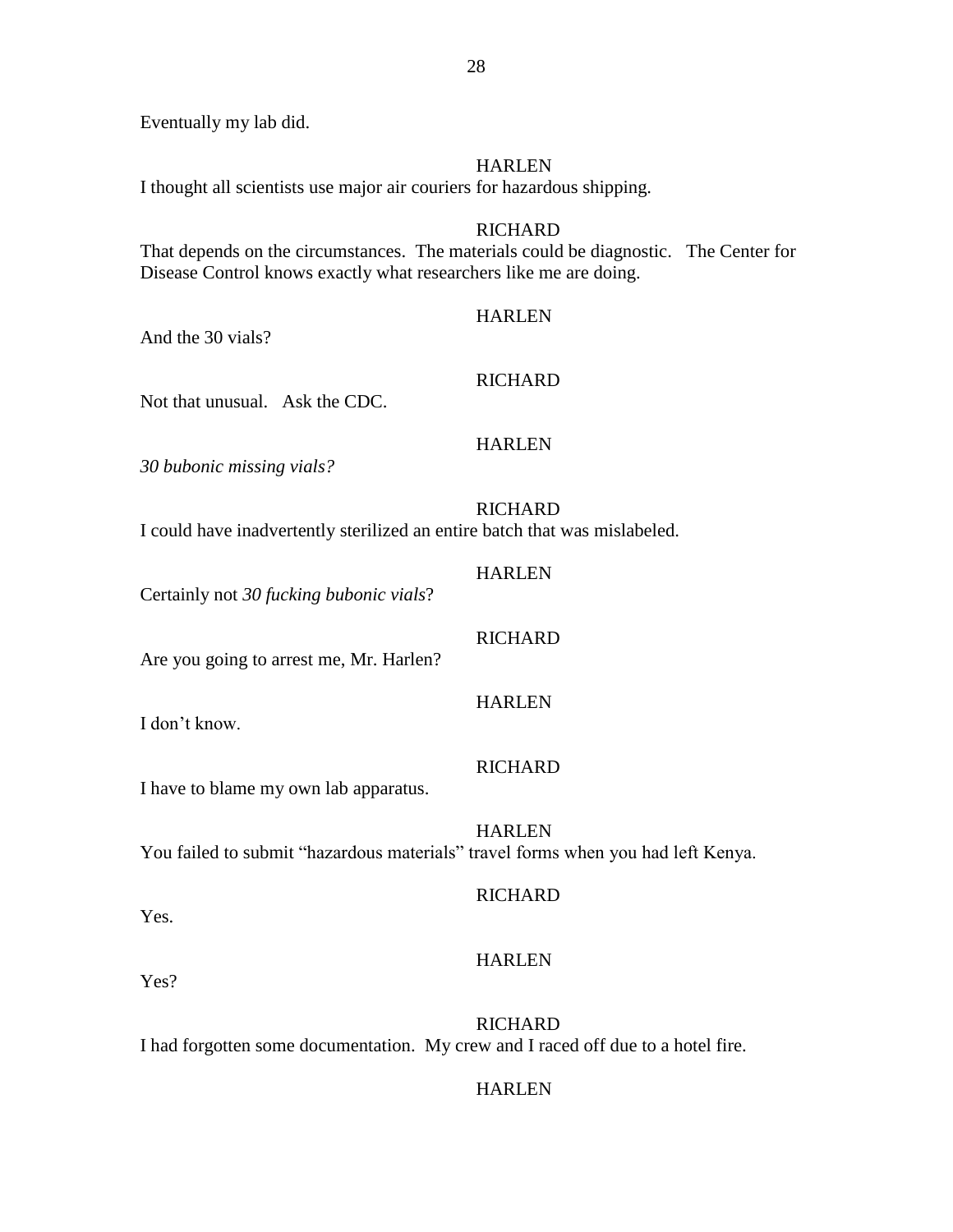These actions make you appear unprofessional and cavalier. If you were the FBI, wouldn't you be curious about your behavior?

#### RICHARD

Look, I filed reports with the lab director, the campus police . . . filed with CDC. HARLEN

I can't reconcile your reports, Dr. Bronstein.

#### **RICHARD**

There's nothing to reconcile. I came up with the study on two known antibiotics to counter bubonic plague. The FBI agrees with my findings.

#### HARLEN

The language in your report is defensive.

#### RICHARD

Defensive?

## HARLEN

Like Woody Allen's syntax without a crisp punch line.

## **RICHARD**

You're aware that my campus engages in discreet bio-research for the US army.

#### HARLEN

So? One third of all top tier research universities in the county are doing military bioresearch

#### RICHARD

We're not oriented toward treating disease. There are at least 21 active contracts between my campus and the Department of Defense.

#### **HARLEN**

You allude to enemies in your field, Dr. Bronstein. Three individuals you do consider "adversarial" and they are affiliated with your campus or the Institutional Review Board. It's in your closing statement. Aren't you embarrassed that The Review Board had barred you from conducting human research.

#### RICHARD

In fact, I am embarrassed. These individuals are jealous of my work.

#### HARLEN

We found one e-mail that you sent to an East Coast colleague about a new pathogen to be genetically-altered slated to infect a certain group of people. Ethnic targeting.

#### **RICHARD**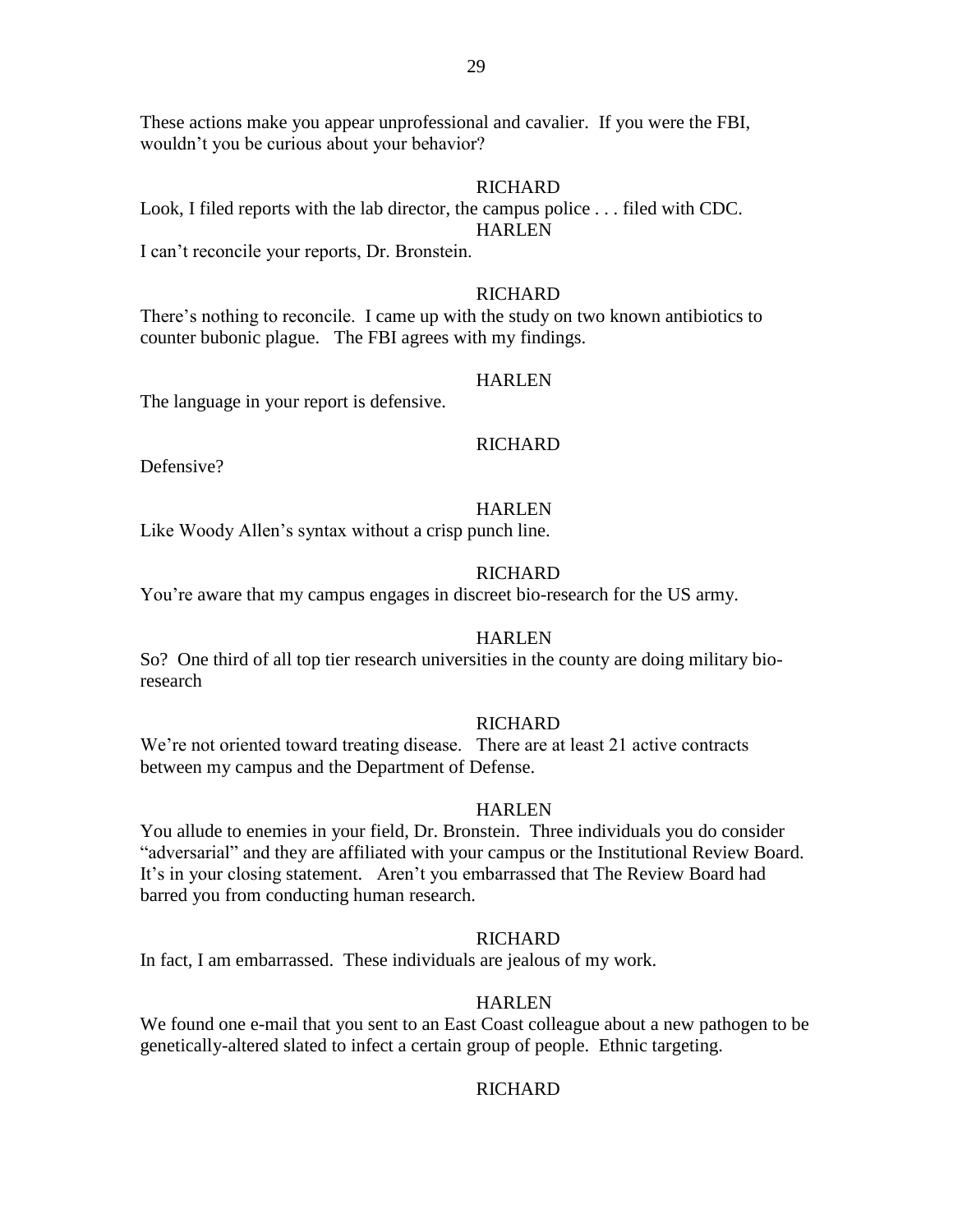It was a worry of mine, yes.

HARLEN

You believed that Dr. Wiley's research was used for that goal? That was in your email.

Yes.

## **RICHARD**

## HARLEN

You believe in ethnic cleansing.

## **RICHARD**

No. Never.

## HARLEN

You have a lot of provocative things on your mind.

## **RICHARD**

As do you. Please answer my question.

## HARLEN

What was the question? (PAUSE) No, I don't plan to arrest you today.

## (NORTON, HANDS BLACK WITH GREASE, ENTERS WITH A SMALL ENGINE PART)

## NORTON

I have no idea what the hell this thing is doing under your wife's hood. It looks like a transistor. Your car runs ten times better without it.

## RICHARD

When are you going home?

## NORTON

In a hour.

## RICHARD

Leave the car keys under the floor mat. Thank you, Norton.

## NORTON

Sure thing, Dr. Bronstein. (EXITS)

## HARLEN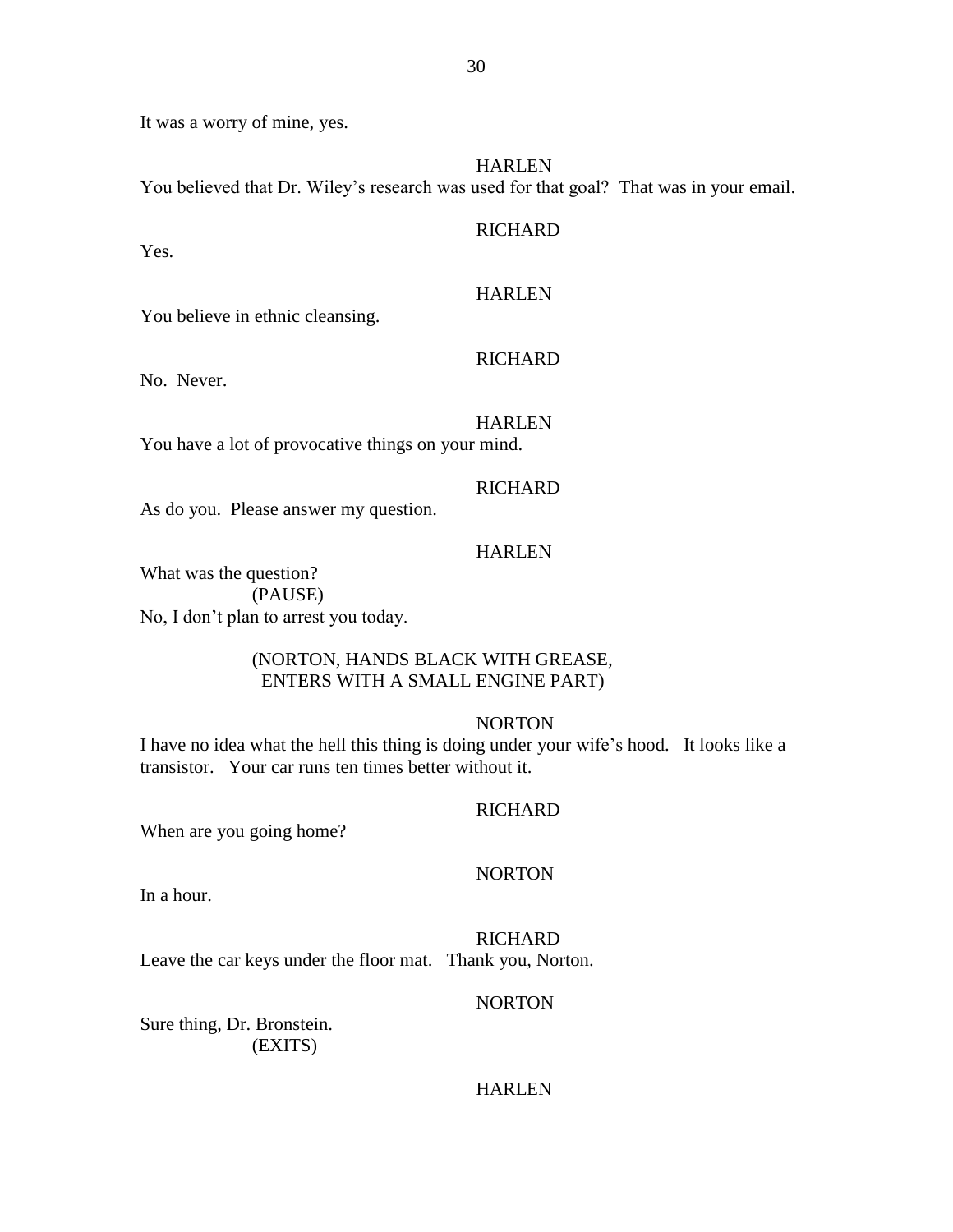31

What's wrong with his leg?

| Army disability.                                                                  | <b>RICHARD</b>                                                                                         |
|-----------------------------------------------------------------------------------|--------------------------------------------------------------------------------------------------------|
| Iraq?                                                                             | <b>HARLEN</b>                                                                                          |
| He's on OxyContin every day                                                       | <b>RICHARD</b>                                                                                         |
| Do you supply him? What are you on?                                               | <b>HARLEN</b>                                                                                          |
| I've had chemo therapy for the past three years. I can't drink booze, Mr. Harlen. | <b>RICHARD</b>                                                                                         |
| angles to avoid eye contact.                                                      | <b>HARLEN</b><br>A nervous man sweats profusely, crosses his legs more than Sharon Stone, looks at odd |

## **RICHARD**

Were you watching? Behind the mirror?

#### HARLEN

Does your attorney know what's true and what's not? What does your wife think about this?

#### RICHARD

She's upset, obviously.

#### HARLEN

Is your daughter upset with you? Amanda? Your dean said vials missing were not weaponized in any way.

## (SILENCE)

How many individuals had authorized access to the pathogens? Did your graduate students have access?

#### RICHARD

You know, Mr. Harlen. (STONE FACE REACTION FROM HARLEN) No one besides me had access.

## HARLEN

You were in the military, Doctor?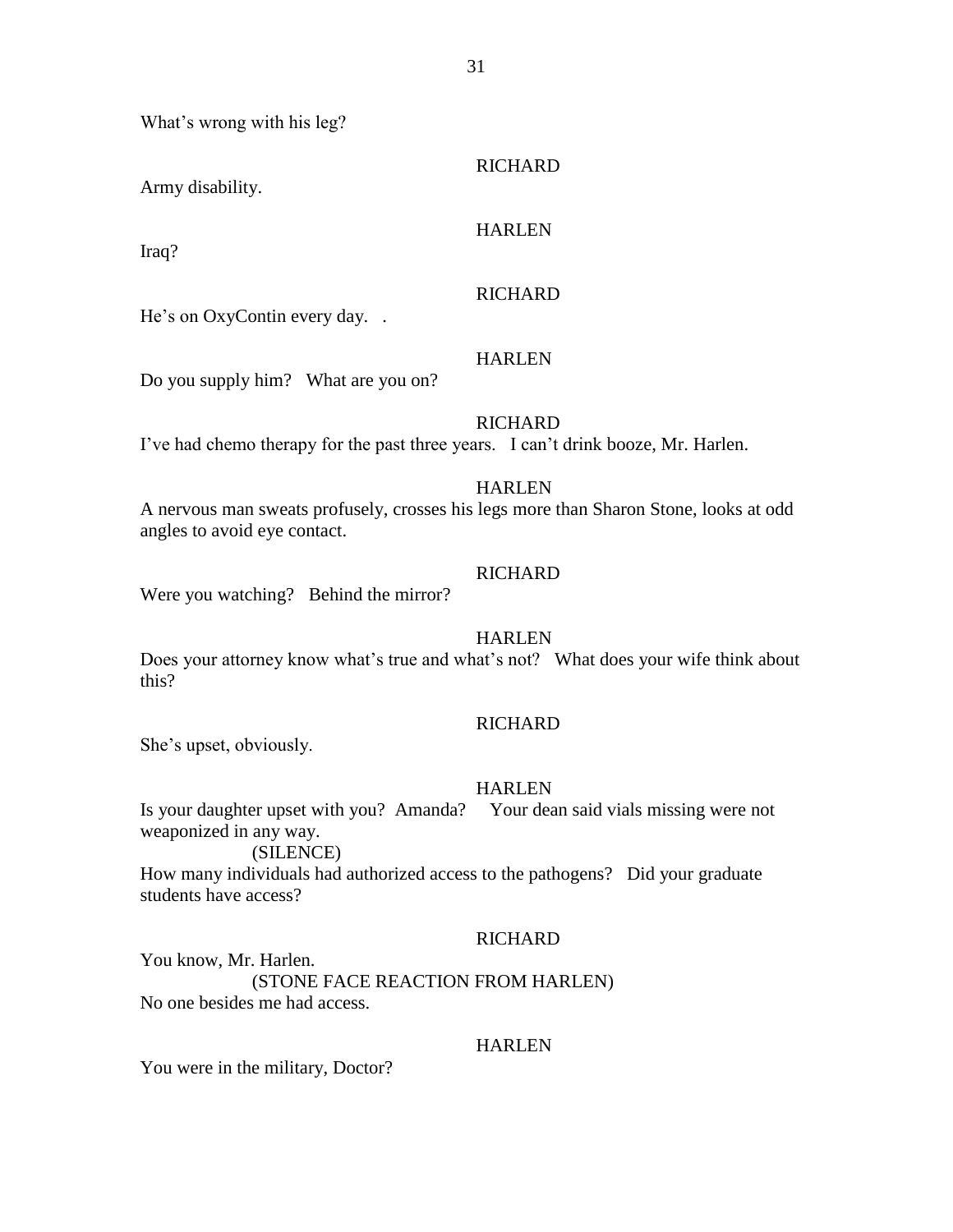## **RICHARD**

Air Force. I was a pilot.

## HARLEN

That's where you met your wife. Did your wife leave for a couple of days, Doctor?

## RICHARD

My wife goes to Chicago a lot. She's visiting her father who is struggling with assisted living.

## HARLEN

Why are you fascinated by pestilence?

## **RICHARD**

Pestilence is one of the oldest, *great diseases* known to mankind. To me, bubonic plague transcends its historical importance . . .

## **HARLEN**

. . . existing as a perfect trope for civilization's eternal sins?

## RICHARD

Yes.

## HARLEN

That's what you published. Could you not say the same about cancer and smallpox?

## **RICHARD**

Cancer isn't contagious and smallpox can travel without fleas or rodents. You see, Mr. Harlen, it's the manner in which the contagion spreads that is poetic and figurative. Nature supplies a host and nature supplies a parasite. Moreover, fleas and rats bring to mind the unseemly side of our living habits.

## **HARLEN**

Are you concerned about the return of small pox?

## RICHARD

As an instrument of war, yes.

## HARLEN

Who mailed the anthrax letters to Capitol Hill thirteen years ago? Only two dozen people in the U.S. know how to handle high grade anthrax.

## **RICHARD**

I have no idea.

## HARLEN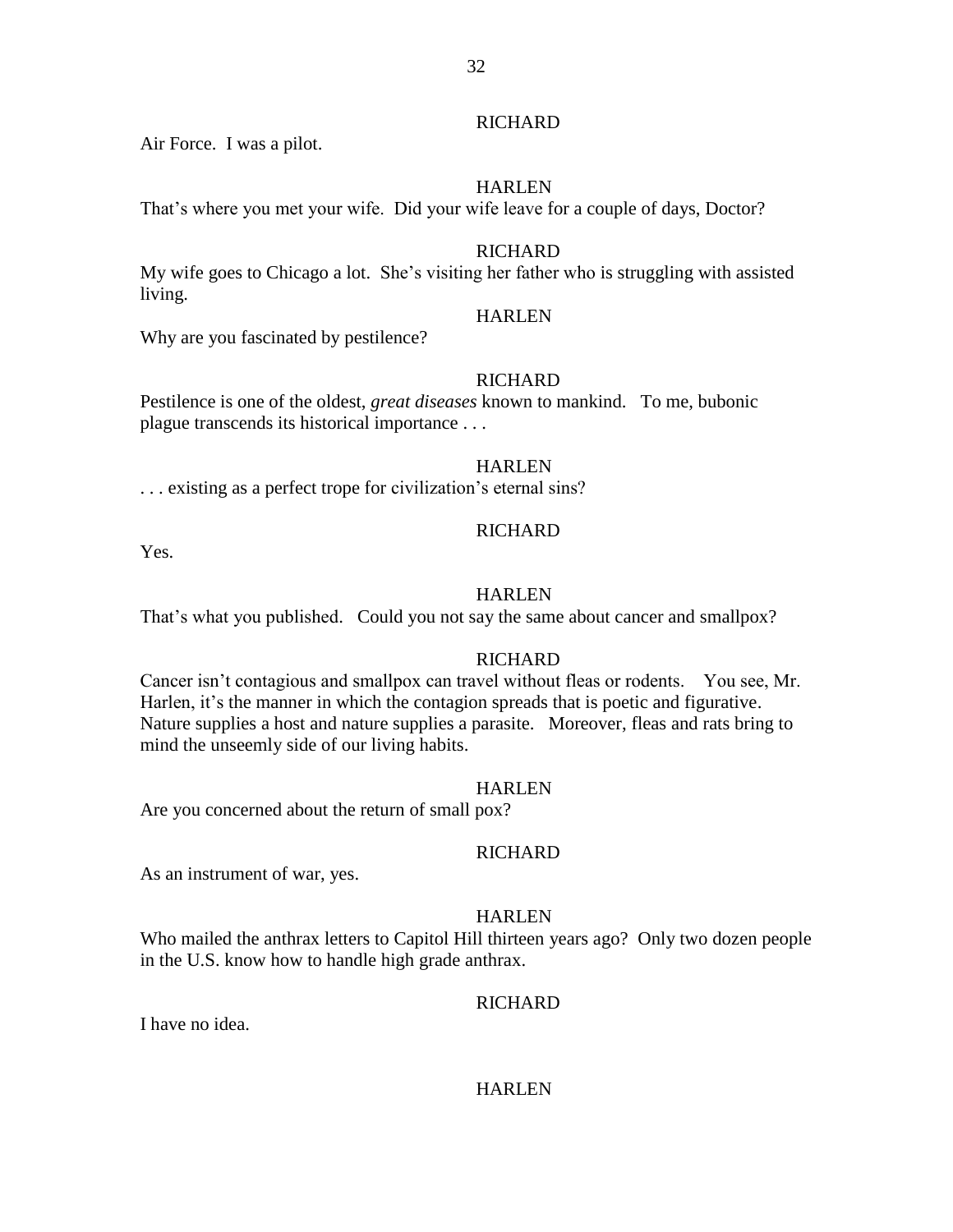So imagine a cool dawn October with no wind, no electric fan, no A/C running. In a tight room, you could open the jar. Stick a spatula in the jar, scoop out some high grade shit, tip it off, and then right into an envelope. Then you seal the envelope with a wet cotton ball. You wouldn't want to put your face near the envelope - even if you had on a respirator. Some of the powder gets airborne, but provided you hosed everything down, and you knew exactly what you were doing, you'd be okay. Say it's Dr. Steven Hatfill. We certainly have enough evidence to believe this. What do you think?

## **RICHARD**

Not enough to make the arrest.

#### **HARLEN**

It's very frustrating, Dr. Bronstein. You don't assume it was Dr. Hatfill?

#### **RICHARD**

It was thirteen years ago. I have no way of knowing.

#### HARLEN

Some of our investigators still question whether there was also a foreign conspirator. For example, one of the 9/11 hijackers - Ahmed al-Haznawi - was treated in a Florida hospital due to severe black lesions on his leg. The doctor who treated him was convinced al-Haznawi had the first signs of an anthrax outbreak. Several germ experts concurred after they reviewed al-Haznawi's file. Yet the molecular signature of this particular anthrax was undeniably American. When my team interviewed other research scientists, they all believe it was Hatfill. He had lied about his university background, his personal contacts, and his flying licenses. He had a few beefs to settle with his superiors. He became *a person of interest* to us.

#### **RICHARD**

The Austrian Robert Musil wrote a splendid novel, *The Man Without Qualities,* which asked the question – can essential identity be described accurately in the  $20<sup>th</sup>$  Century?

#### **HARLEN**

Hatfill was studying in Zimbawe, lived in a village called Greendale. The return address on the anthrax letters was "Greendale School, New Jersey" which doesn't exist.

#### **RICHARD**

You can't hang a man based on a coincidence thirteen years ago?

## HARLEN

Five were murdered and seventeen became infected from the anthrax mailings.

## **RICHARD**

A coincidence is God's way of testing our intelligence.

#### **HARLEN**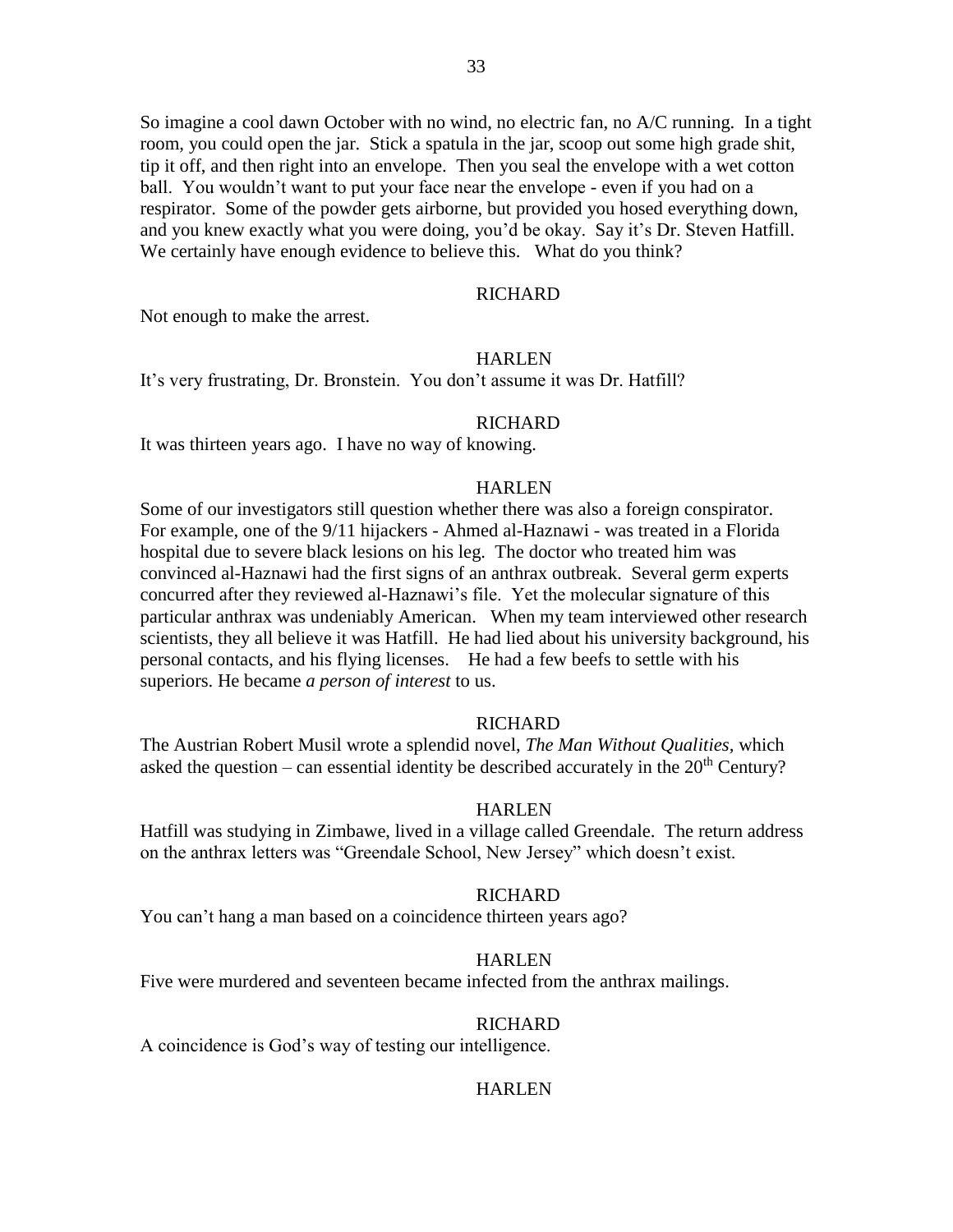Friendship is the root of a great civilization, Dr. Bronstein. (PAUSE) Did you ever run into Hatfill at the Army Research Institute in Fort Detrick?

## **RICHARD**

No.

#### HARLEN

**RICHARD** 

He told one of our agents that he knew you, Doctor.

I doubt that Hatfill ever said that.

What if it were true?

## **RICHARD**

HARLEN

But it isn't.

HARLEN He said you played a considerable role in his life.

## **RICHARD**

Nonsense.

## HARLEN

I see these biohazard cases entwined like venomous snakes on a tree. (PAUSE) Do you cheat on your wife, Doctor?

## **RICHARD**

What?

## HARLEN

## I cheat on my wife, Doctor.

## **RICHARD**

Something we have in common.

HARLEN *Politically and scientifically*, it all comes down to hosts and parasites, Dr. Bronstein

#### **END OF SCENE**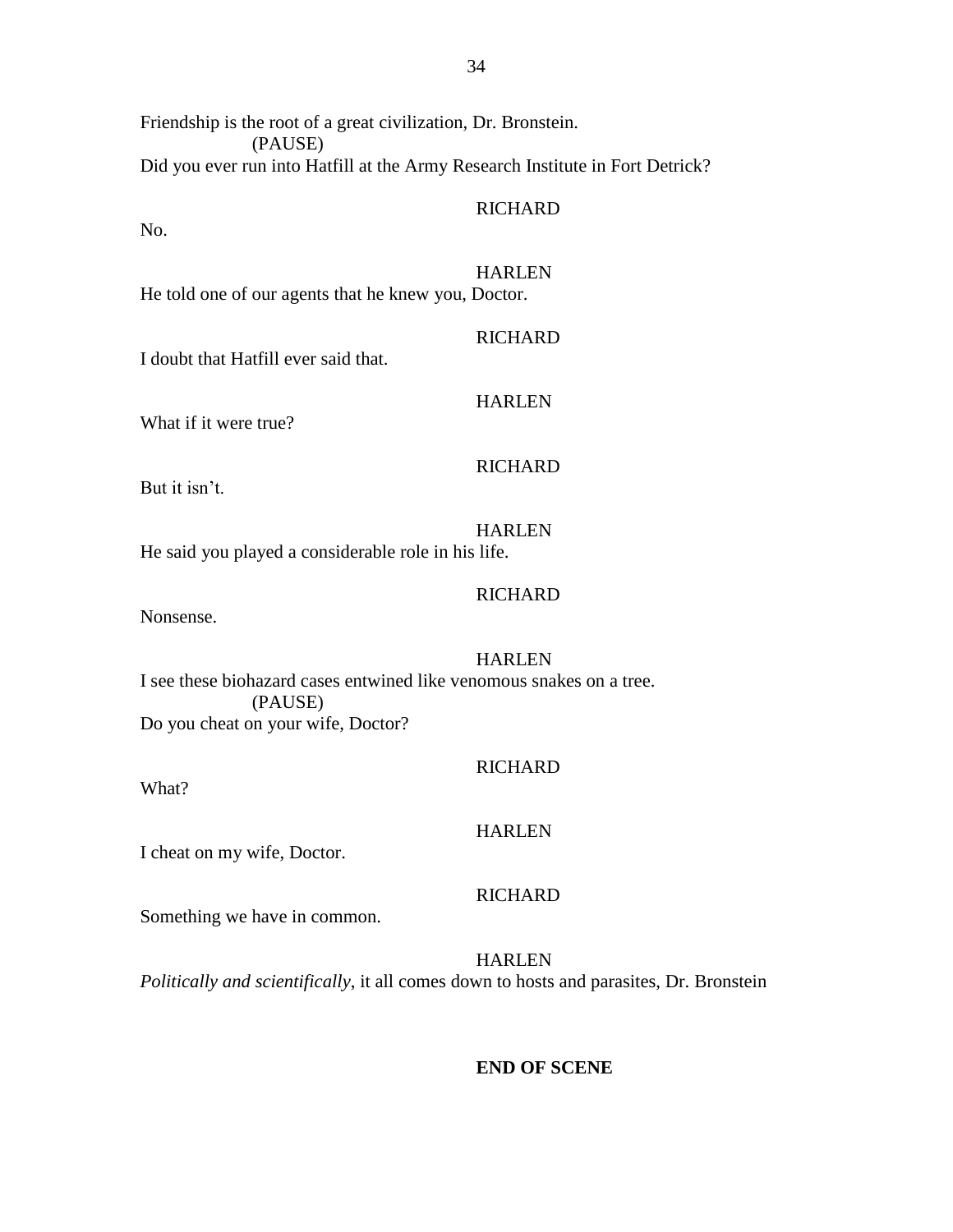## SCENE THREE (THE NEXT DAY)

## AMANDA

I took the shuttle home. Somewhere from the airport gate to baggage claim, I lost my wallet. Maybe it was a pickpocket. I just don't know. Didn't have much cash, but my license and a few credit cards were inside. You know I suffer when I travel alone. But I read a book about the nature of accidents and the belief that all accidents have their special nature.

#### (PAUSE)

I know you're curious about Dylan. He's a shit, Daddy. This was the big trip for us. He had a ring in his pocket for two weeks. He told me he did. It was a Tiffany setting. Two and half karats. I did get to see it.

(PAUSE)

You painted the front of the house? Sort of a warm Provencal yellow.

(PAUSE)

Say something, Daddy. I hate when you're this quiet.

## **RICHARD**

Welcome home, baby.

## AMANDA

So tell me, Daddy, what the hell's going on here? What the hell are these black sedans cruising every ten minutes?

## **RICHARD**

I'm in trouble with the government.

#### AMANDA

You always are. Either it's a tax audit or you broke a lab declassification.

## **RICHARD**

It's worse this time.

## AMANDA

Much worse, Daddy?

#### **RICHARD**

They can ream me off Point Loma on the U.S. Nimitz with a 21 inch cast iron marine cannon.

## AMANDA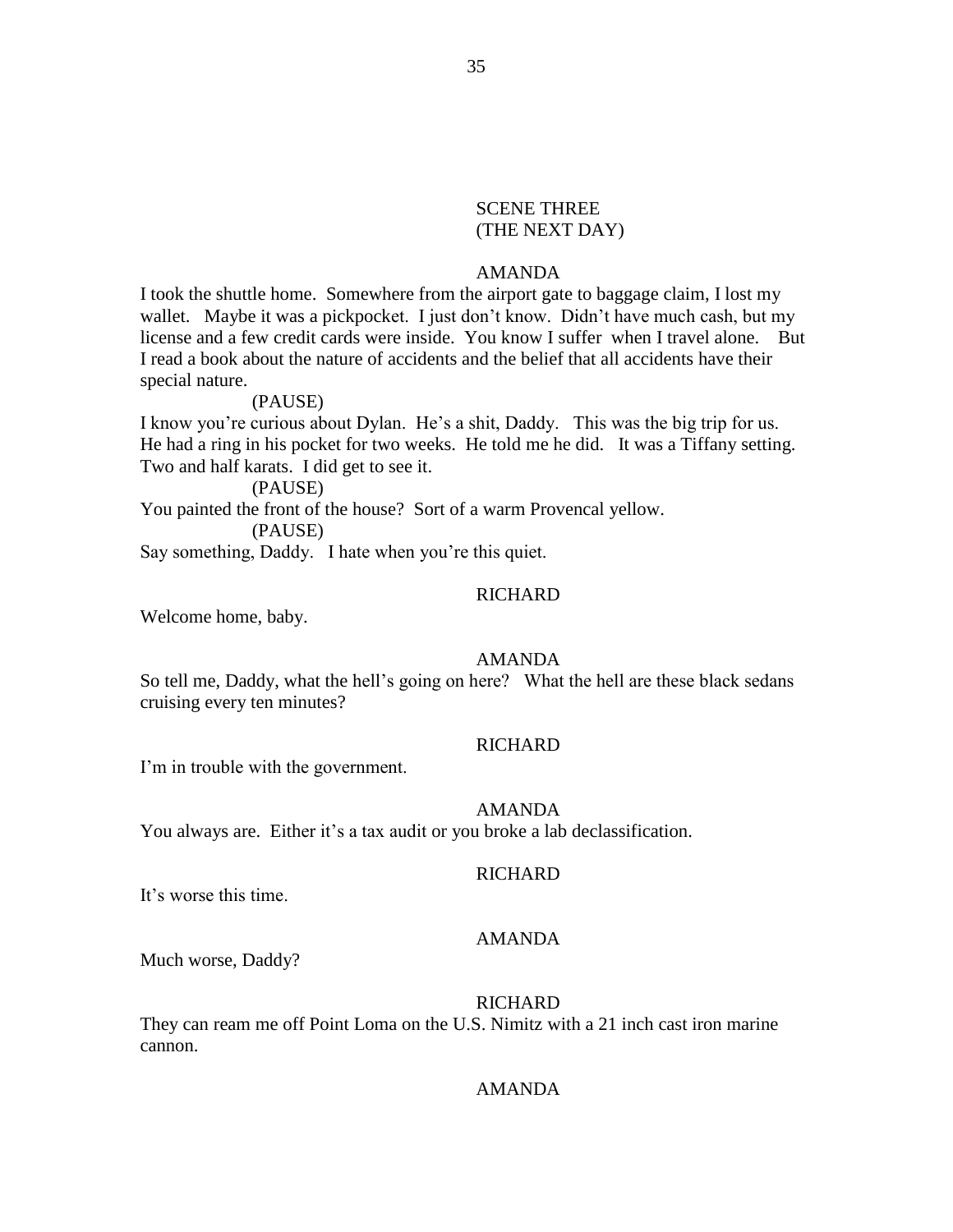That ought to get rid of your piles. Are you going to prison?

## **RICHARD**

Maybe.

(PAUSE) Did you really want to get married?

## AMANDA

Yes.

## RICHARD

To this Dylan moron? Is that his real name? Is this love?

## AMANDA

Yes. Mom always said that love is never romance.

**RICHARD** What happened? Catch him with another girl?

Another boy.

## **RICHARD**

AMANDA

I'm sorry, pumpkin.

# AMANDA

And twice his age. It was the owner of the hotel spa in Italy.

| How did you catch him?           | <b>RICHARD</b> |
|----------------------------------|----------------|
| Didn't Mom tell you any of this? | <b>AMANDA</b>  |
| No. Your mother is mad at me.    | <b>RICHARD</b> |
| Really?                          | <b>AMANDA</b>  |
| For the last two months.         | <b>RICHARD</b> |

AMANDA I sensed it. You're not looking very healthy, Daddy.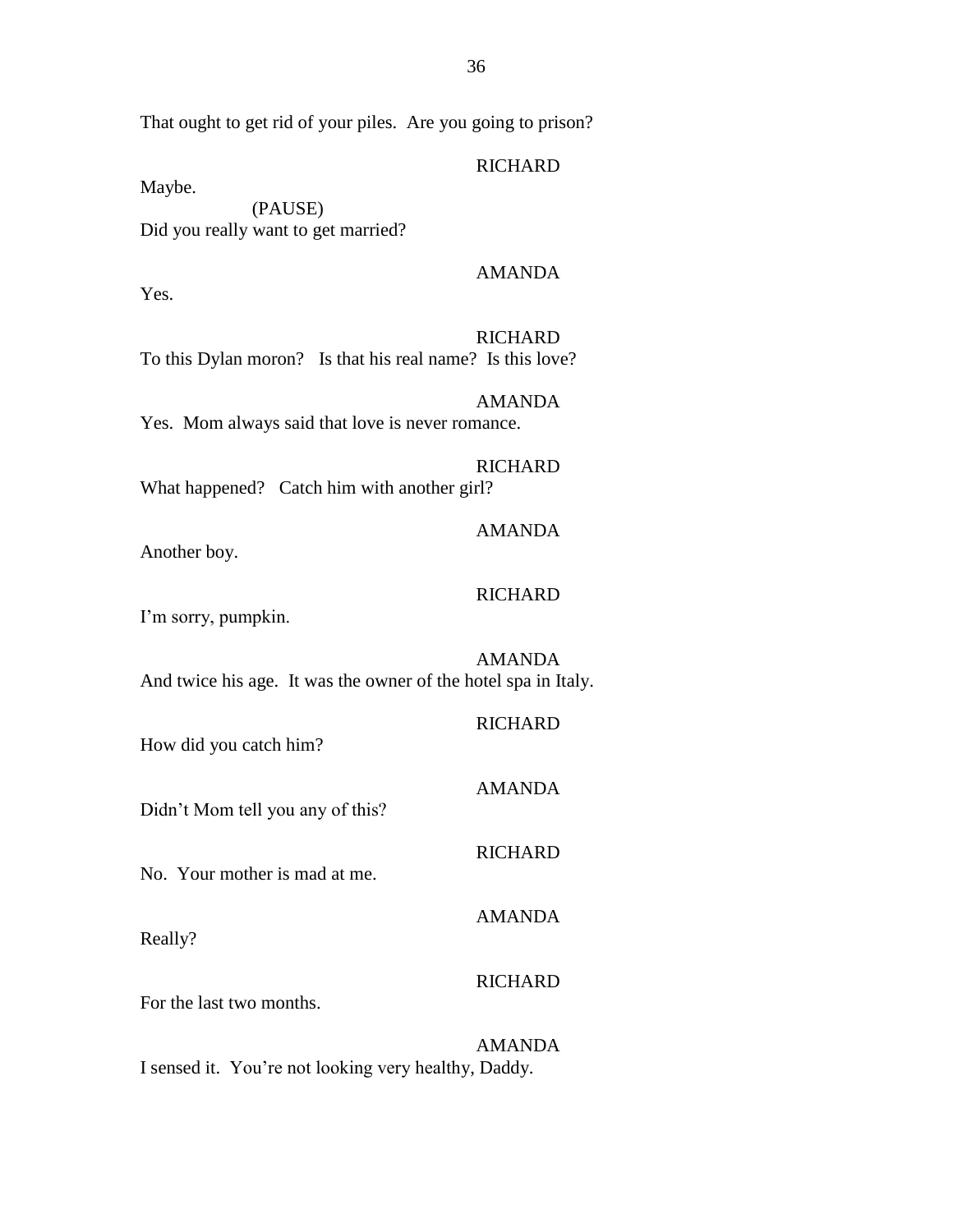I lost a few pounds.

## AMANDA

God, I wish I could. I had loved him so much, Daddy. He was always vulnerable. Because he was so kind to me . . .

### **RICHARD**

Are you staying the night, Amanda?

## AMANDA

Home makes me feel safe. You make me feel safe. Maybe you'll play the violin for me tonight?

## **RICHARD**

If you like.

## AMANDA

You would play for me when I couldn't go to sleep as a child.

## **RICHARD**

AMANDA

RICHARD

AMANDA

I'm glad you remember those things. (PAUSE) I need to get some groceries.

We can order up a pizza.

Sure.

My period's late, Daddy.

## **RICHARD**

Your mother had texted me

AMANDA She wasn't supposed to. Fuck. It was a secret.

How late?

# AMANDA

RICHARD

Six weeks.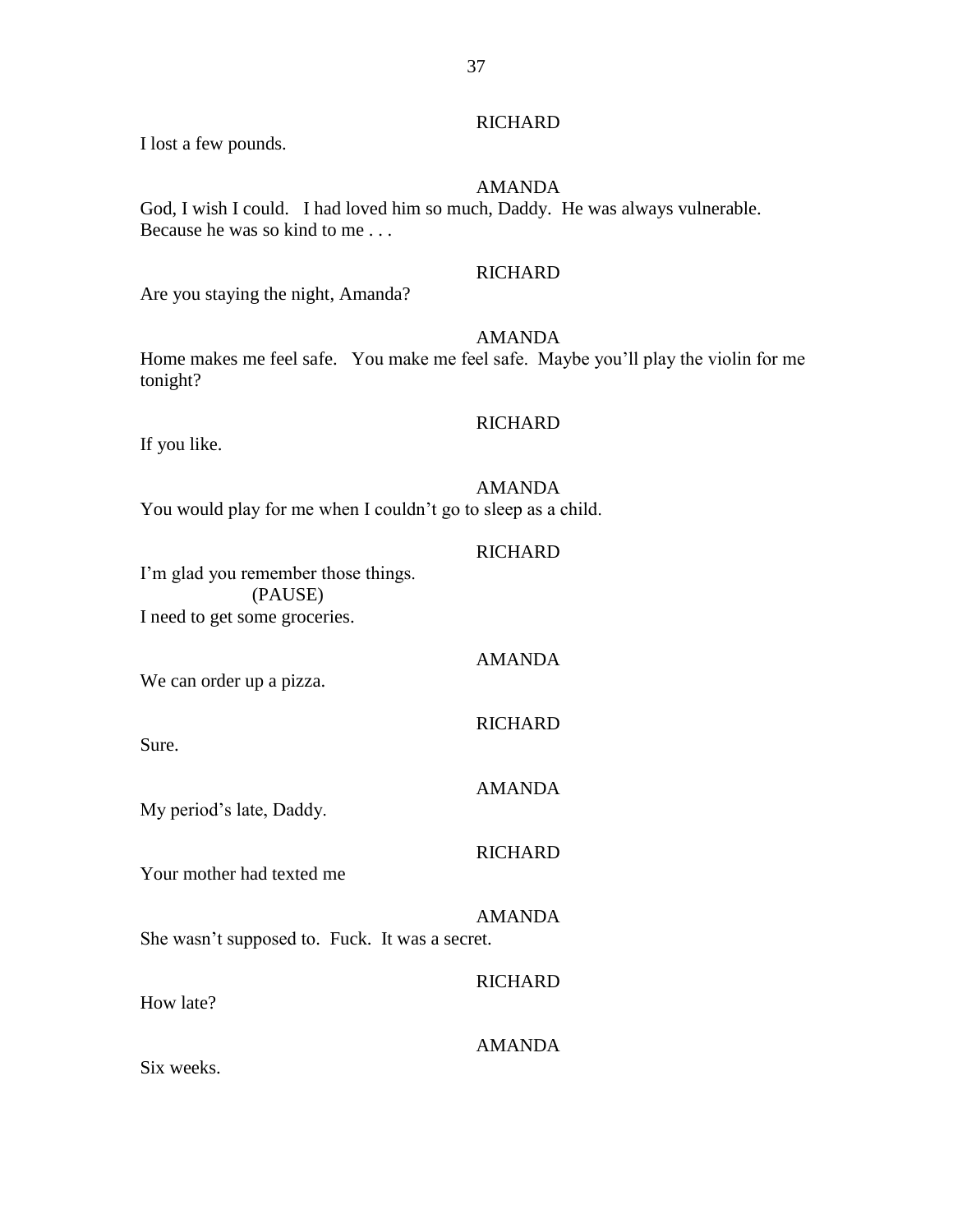| Does Dylan know?                                                                                  | <b>RICHARD</b>                                                                                             |
|---------------------------------------------------------------------------------------------------|------------------------------------------------------------------------------------------------------------|
| No.                                                                                               | <b>AMANDA</b>                                                                                              |
| I think you should tell him.                                                                      | <b>RICHARD</b>                                                                                             |
| I don't want to give him any satisfaction.                                                        | <b>AMANDA</b>                                                                                              |
| What are you going to do?                                                                         | <b>RICHARD</b>                                                                                             |
| Nothing.                                                                                          | <b>AMANDA</b>                                                                                              |
| You want the baby?                                                                                | <b>RICHARD</b>                                                                                             |
| Yes. I think I can be a wonderful mother.                                                         | <b>AMANDA</b>                                                                                              |
| I know you can be too.                                                                            | <b>RICHARD</b>                                                                                             |
| And I will work part time once the baby starts to walk. I can be a journalist or a<br>consultant. | <b>AMANDA</b>                                                                                              |
| You can be an excellent journalist, darling.                                                      | <b>RICHARD</b>                                                                                             |
| You hate the idea.                                                                                | <b>AMANDA</b>                                                                                              |
| I'm uncomfortable with you being a single parent.                                                 | <b>RICHARD</b>                                                                                             |
| Mom.                                                                                              | <b>AMANDA</b><br>I think this is a gift from God. And I think having the baby is the perfect way to punish |
|                                                                                                   | <b>RICHARD</b>                                                                                             |

Why punish her?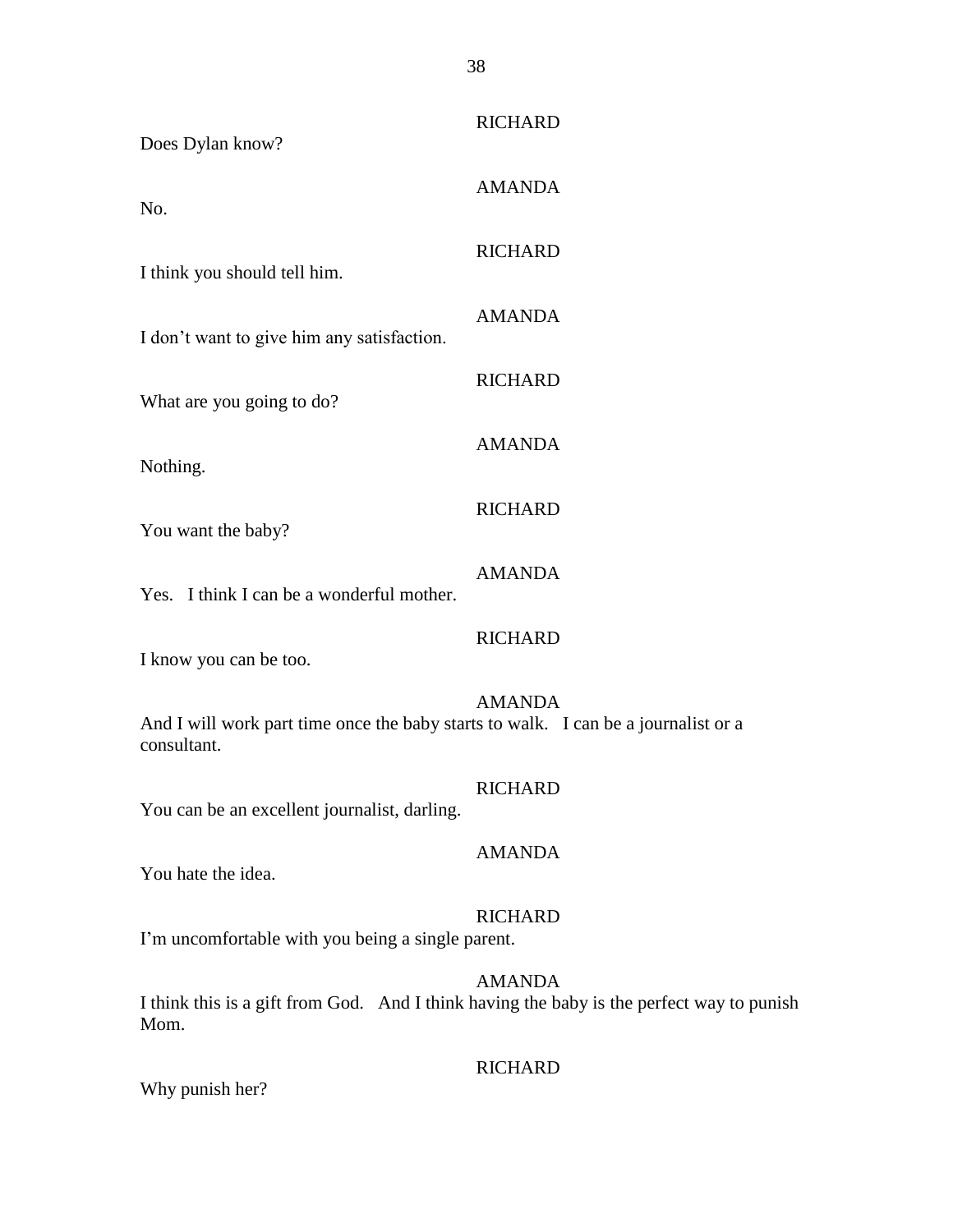## AMANDA

I could ask the same of you?

## **RICHARD**

I don't understand the philosophy of punishment.

AMANDA There is no philosophy, Daddy. Mom told me too that I was unplanned.

### **RICHARD**

Did she say that?

AMANDA You married Mom months after she conceived me.

### **RICHARD**

I don't really remember.

## AMANDA

You don't remember your wedding anniversary?

**RICHARD** April 1. April Fools. Always before Passover or Easter.

## AMANDA

Why are you and I so accident prone?

## RICHARD

I don't know.

### AMANDA

I've fallen off ladders, escalators, bar stools, window ledges, ski lifts, chiropractor tables, water beds, bandstands . . .

## **RICHARD**

Forgive yourself.

#### AMANDA

That's not what I asked.

**RICHARD** 

Can you visualize your child becoming a teenager?

## AMANDA

I wasn't that hard on you.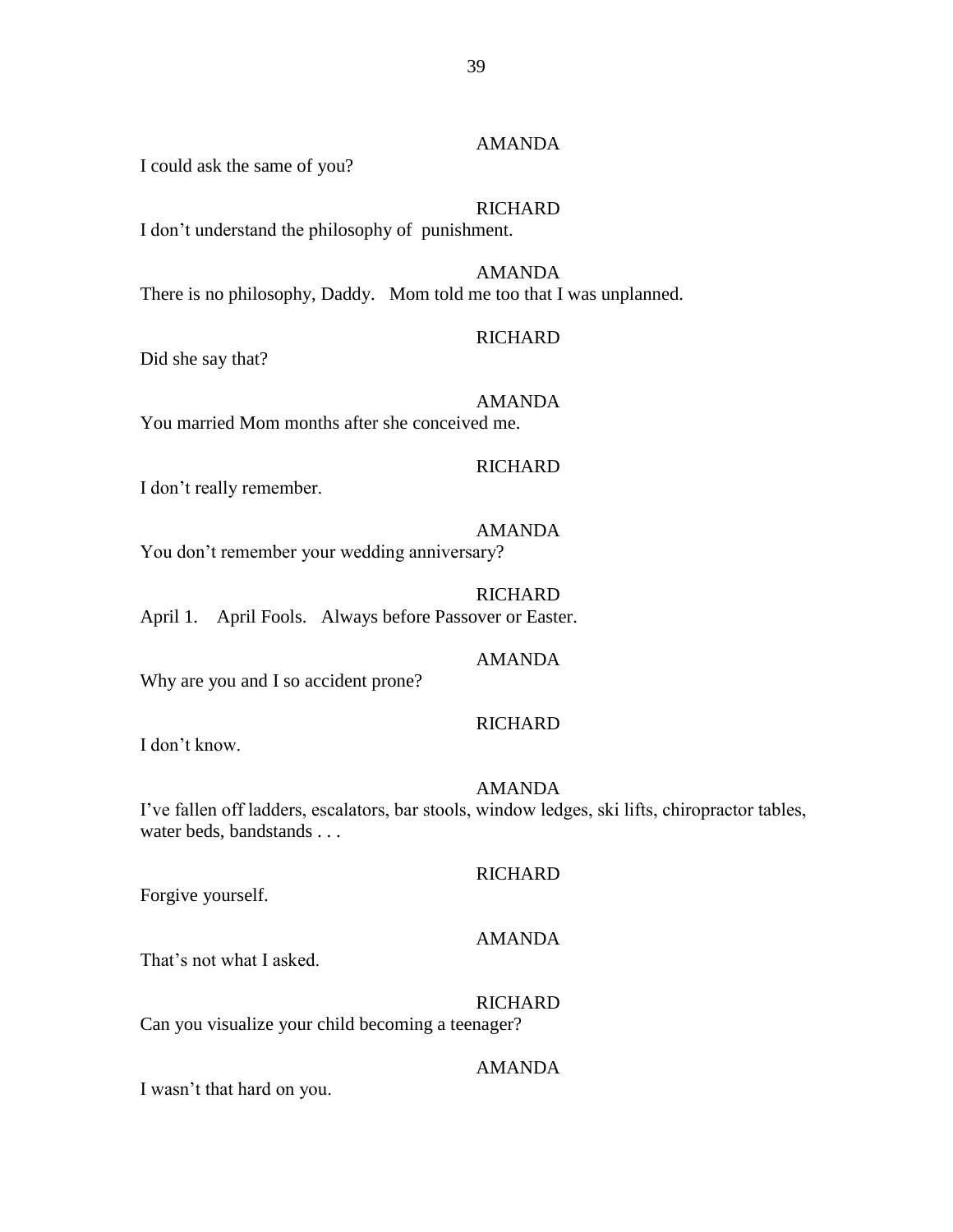| You were, you just have no memory.                          | <b>RICHARD</b>                                                                                          |
|-------------------------------------------------------------|---------------------------------------------------------------------------------------------------------|
| You know there are fascists running the federal government. | <b>AMANDA</b>                                                                                           |
| Yes, I know that.                                           | <b>RICHARD</b>                                                                                          |
|                                                             | <b>AMANDA</b><br>Why would you want to piss them off when you are just five years away from retirement? |
| The FBI wants blood.                                        | <b>AMANDA</b>                                                                                           |
| Literally.                                                  | <b>RICHARD</b>                                                                                          |
| Are you scared?                                             | <b>AMANDA</b>                                                                                           |
| Yes.                                                        | <b>RICHARD</b>                                                                                          |
| You look pale, Daddy.                                       | <b>AMANDA</b>                                                                                           |
| The FBI can ruin my career.                                 | <b>RICHARD</b>                                                                                          |
| If you've done something very dumb, Daddy, tell me.         | <b>AMANDA</b>                                                                                           |
| No. I've done nothing very dumb.                            | <b>RICHARD</b>                                                                                          |
| Some people have death wishes, Daddy.                       | <b>AMANDA</b>                                                                                           |
| I hope you're wrong, sweetie.                               | <b>RICHARD</b>                                                                                          |
| All martyrs torture other people.                           | <b>AMANDA</b>                                                                                           |
|                                                             |                                                                                                         |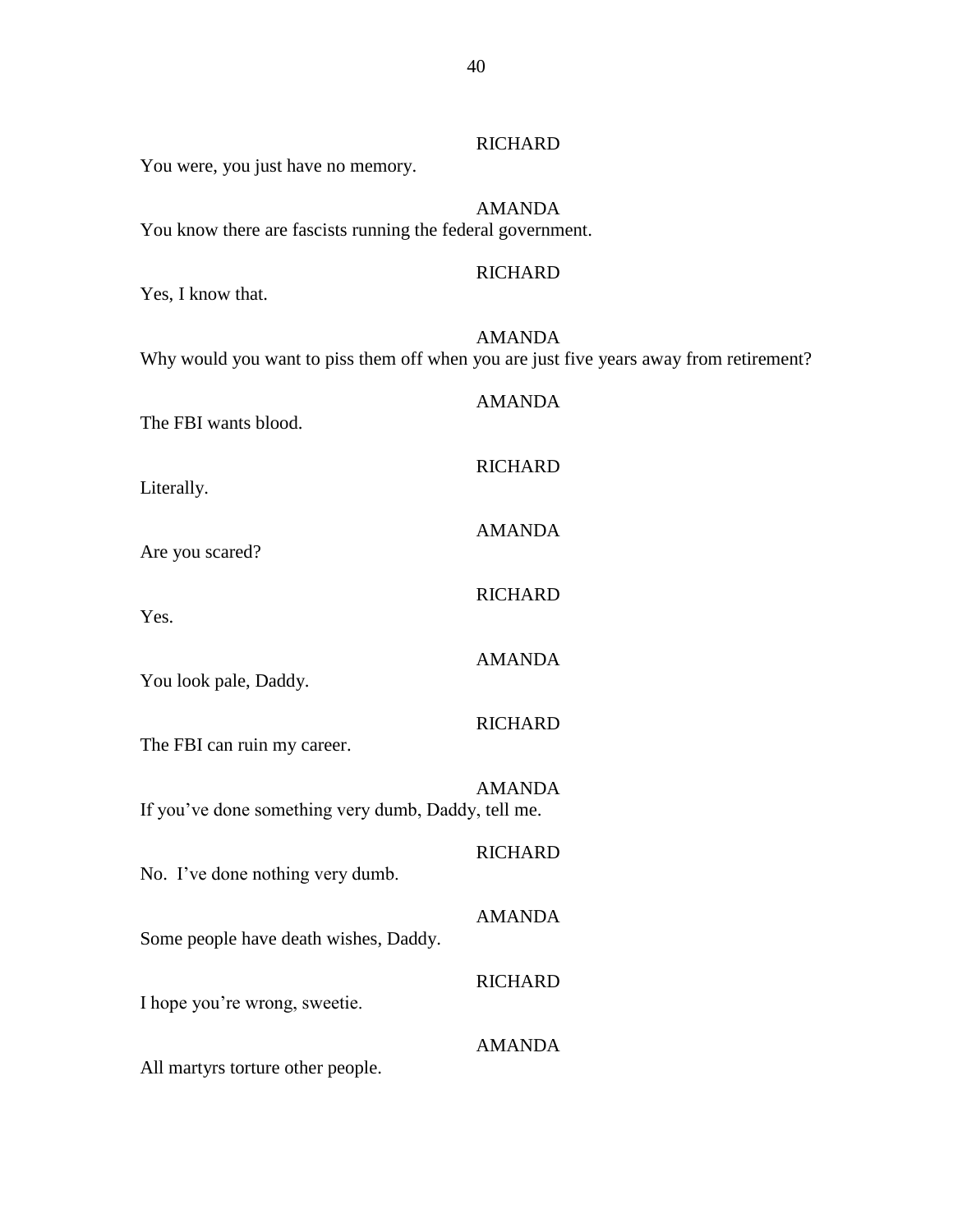END OF SCENE

## SCENE FOUR (THE NEXT DAY IN THE KITCHEN)

## **RICHARD**

(MAKING BREAKFAST) I missed you, Terri.

## **TERRI**

I'm not hungry. (AWKWARD SILENCE) Did the cleaning girl come Tuesday?

### **RICHARD**

Ahuh.

## **TERRI**

The place is a mess.

#### RICHARD

I was going to tidy up, but you came back a day early.

## (TURNING PAGE OF NEWSPAPER ON THE KITCHEN COUNTER)

Here's something fascinating – "A man in Berlin who taught his dog to raise its right paw in a Hitler salute will not be prosecuted for the pet's trick . . . but he faces other charges of violating Germany's anti-Nazi laws."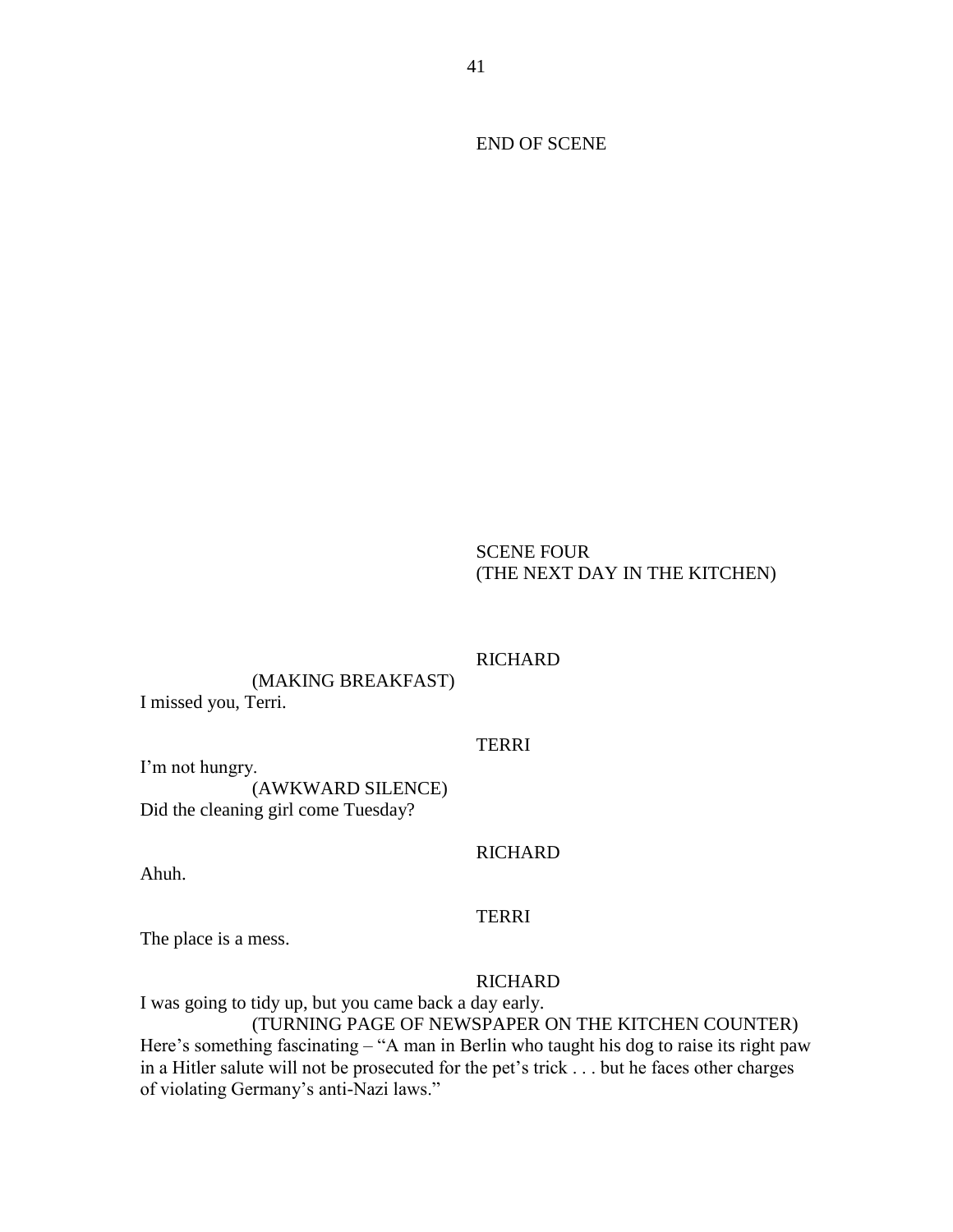| Stop it, Richard.                                                                  | <b>TERRI</b>                                                                                                |
|------------------------------------------------------------------------------------|-------------------------------------------------------------------------------------------------------------|
| I thought you liked dogs?                                                          | <b>RICHARD</b>                                                                                              |
| I do.                                                                              | <b>TERRI</b>                                                                                                |
| "The dog, a German shepherd"                                                       | <b>RICHARD</b>                                                                                              |
| Stop it, Richard.                                                                  | <b>TERRI</b>                                                                                                |
| Give me the salute.' The man faces three years in jail."                           | <b>RICHARD</b><br>" named Adolf, is said to have performed the trick at its master's request - 'Adolf, sit. |
| I thought Amanda would cook for you.                                               | <b>TERRI</b>                                                                                                |
| She has, but it's not the same.                                                    | <b>RICHARD</b>                                                                                              |
| Where is she?                                                                      | <b>TERRI</b>                                                                                                |
| At the health club. I got her a rental car for the month. How's your father doing? | <b>RICHARD</b>                                                                                              |
| Not well. Very despondent.                                                         | <b>TERRI</b>                                                                                                |
| I'm truly sorry for him. Do you want to move him here?                             | <b>RICHARD</b>                                                                                              |
| No.                                                                                | <b>TERRI</b>                                                                                                |
| You've thought about it?                                                           | <b>RICHARD</b>                                                                                              |

TERRI

Yes. It wouldn't make sense. He has friends there and my brother's an hour away.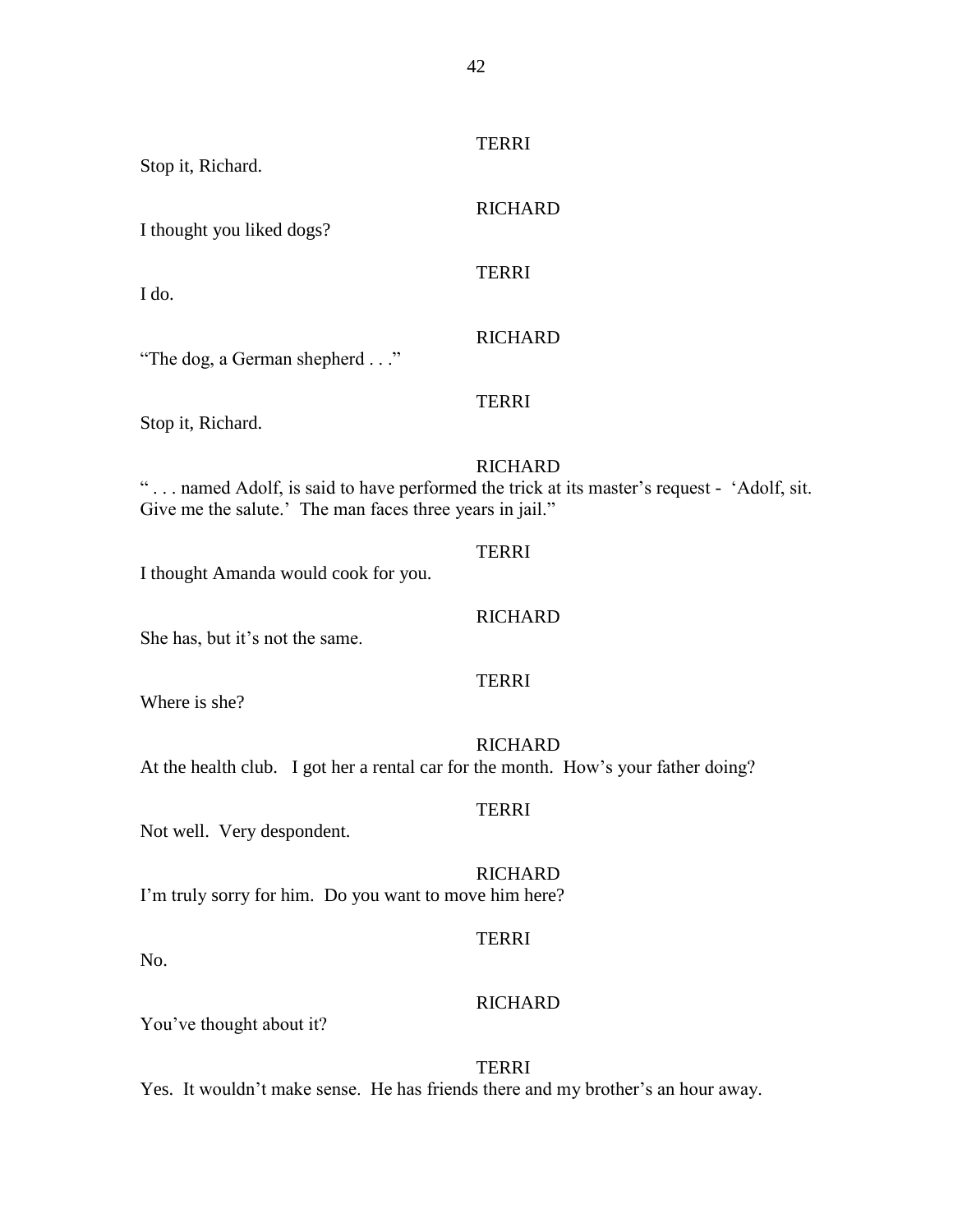### RICHARD

They took all my computers. They have a warrant.

## TERRI

But no arrest? That's strange.

## RICHARD

It's virtual house arrest, Terri.

## **TERRI**

What are your friends thinking?

## **RICHARD**

They're worried about a lawsuit and that's why the FBI is taking its sweet time. They wanted to impound our cars too. Yes, I can see you're upset.

### (BACK TO THE NEWSPAPER)

Another fascinating tidbit, darling. "Garfield, New Jersey. MAN FOUND DEAD IN WINDOW. A 375 pound man was found dead on Monday, lodged partway through the bathroom window of his first floor apartment, the police said. Edward Mills, 29, was trying to re-enter his locked apartment without a key. Detectives said Mr. Mills may have suffocated when he got stuck." I think the cops got it all wrong. Mr. Mills was probably trying to *get out of his apartment*. He was afraid to go out the front door. I know that feeling.

### **TERRI**

Can you fight back, Richard?

### RICHARD

I intend to.

### TERRI

Jail arrest or house arrest. They're destroying your career and ruining our lives.

### **RICHARD**

How does a man reach 375 pounds? (PAUSE) I haven't told you everything, Terri. (PAUSE) I am a terrorist. I am a scientist who can incite terror. (PAUSE) A naive medical scientist who weighs 175 pounds in stocking feet. (PAUSE) I broke lab protocol in a way that cannot be explained.

## TERRI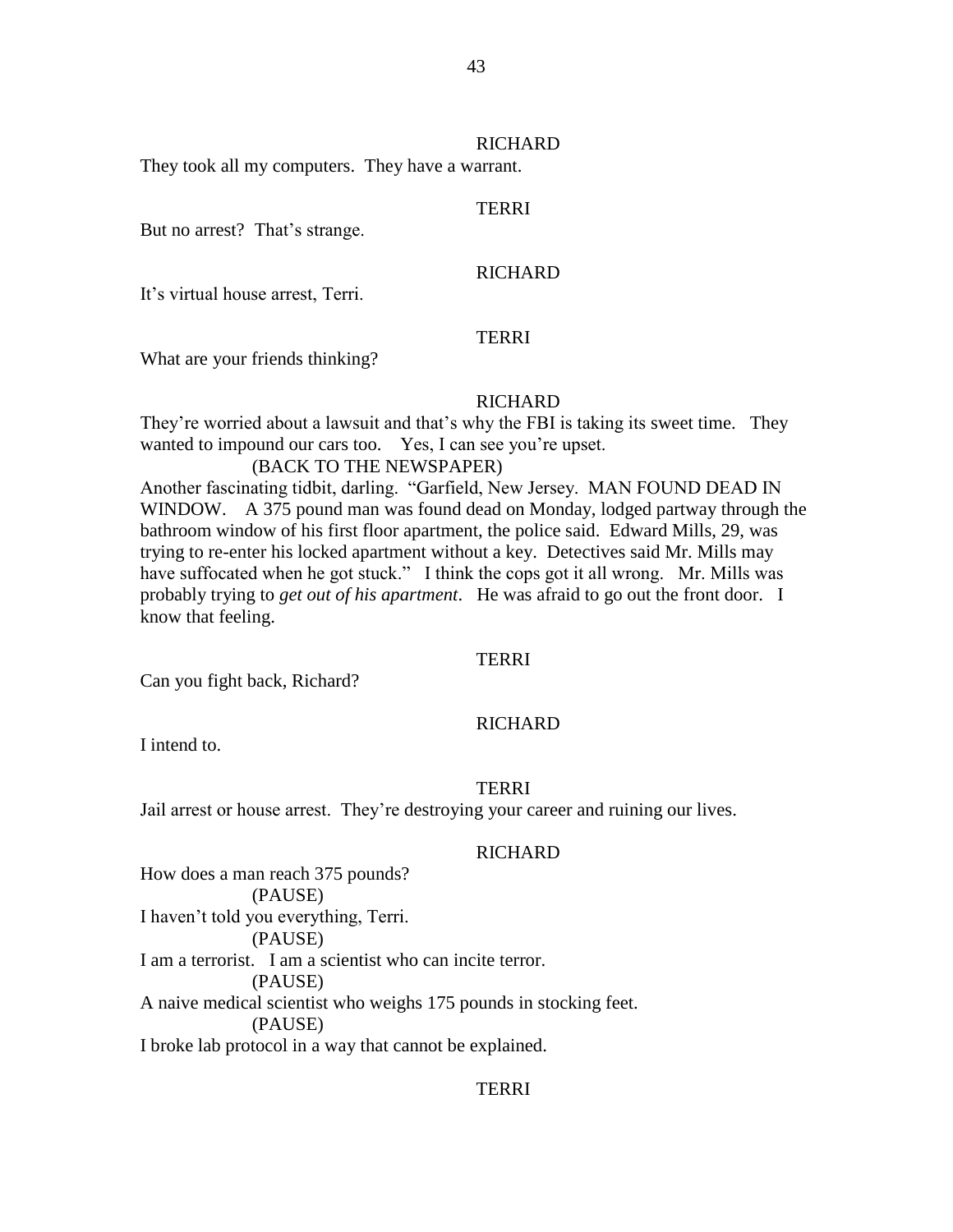I know.

## **RICHARD**

You don't know, Terri O'Reilly had piss me off about new campus bylaws and my revenue stream. I always transported vials nonchalantly which was fine. I had transported vials like chocolate truffles. But this time I destroyed vials illegally. No supervisor does everything by the book. O'Reilly was turning my lab into a joke and I wanted to return the treatment in spades. He began to question my expertise. The vials made him feel very powerful. So I acted out.

(PAUSE)

And because of O'Reilly I wrote angry, sarcastic letters to the Center for Disease Control on his stationery. Those letters raised eye brows. At the time, I didn't give a shit. (PAUSE)

Last month I was overheard in the faculty club bad mouthing O'Reilly. It was well into the afternoon and I two or three beers. I joked about my pranks.

### **TERRI**

So you dragged the authorities to our front door.

### **RICHARD**

These little shits like O'Reilly kill innovation. My discoveries have saved thousands of lives in Africa.

### TERRI

So why the hell do you sabotage yourself?

### **RICHARD**

It's my lab. Not James O'Reilly's. These are my grants and contacts. When I came back from Kenya, I wanted to see how the network of research labs handled security. I did not set about stunts just to embarrass my supervisor.

TERRI

How stupid can you be, Richard? And what does the FBI think you did?

### RICHARD

They think I'm working with a foreign government.

## **TERRI**

Are you?

### RICHARD

No.

## TERRI

Can I believe you, Richard?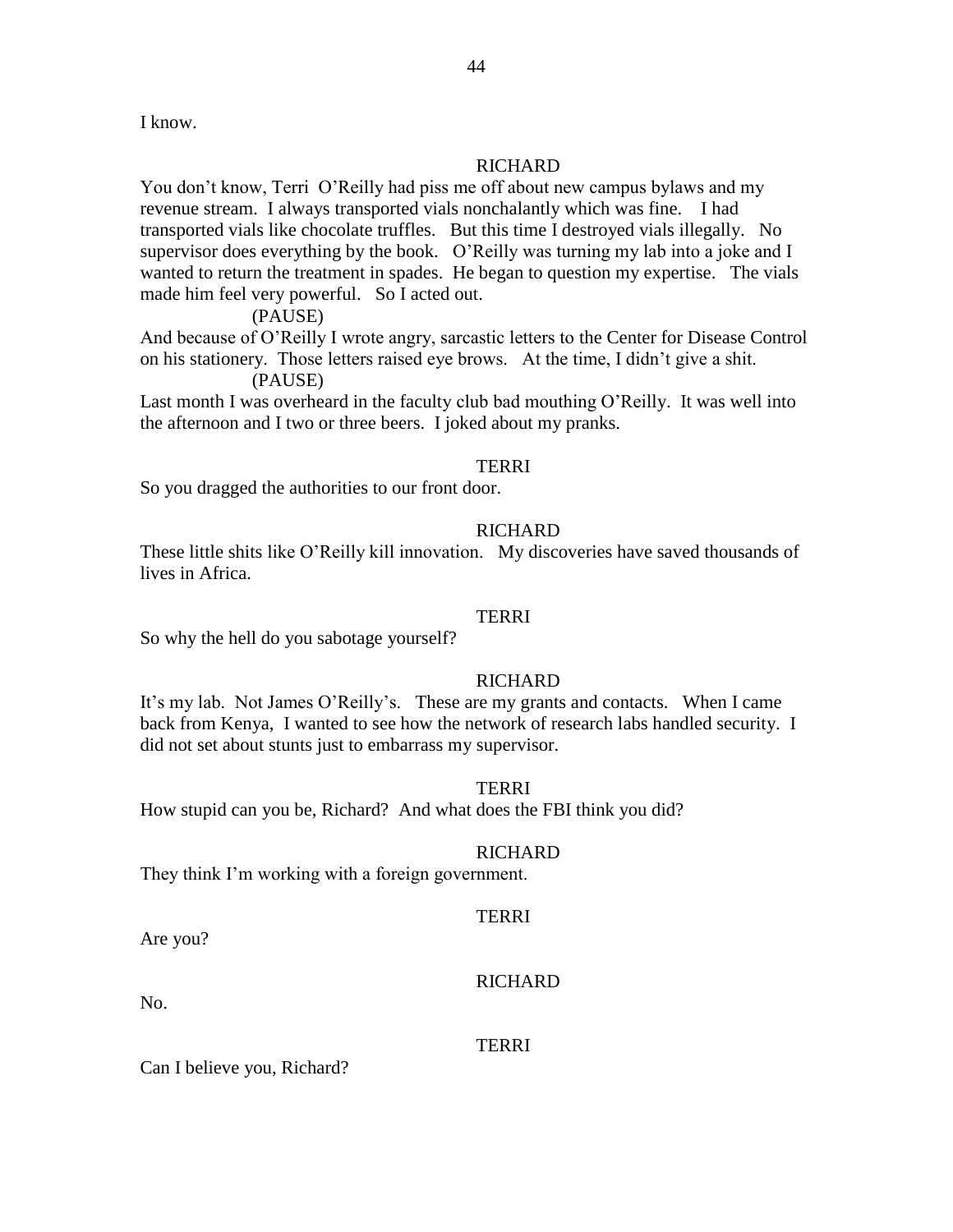## **RICHARD**

The FBI found large consulting fees paid to me from Kenya and Tanzania. For this they can crucify me. The FBI has already leaked things to the media.

## TERRI

Oh Christ!

### **RICHARD**

Harlen knows we're having marital difficulty.

**TERRI** And how relevant is that? Who the fuck is this guy Harlen?

### RICHARD

Didn't he contact you?

## **TERRI**

Yes. Several times.

## **RICHARD**

What did he ask?

## **TERRI**

Some questions about your work habits, your students, your friends . . . he said that one of your assistants is a co-conspirator or at least might have compromised your medical lab.

# **RICHARD**

Did he say it was Calhoun or Jackson?

| He didn't say.                                               | <b>TERRI</b>   |
|--------------------------------------------------------------|----------------|
| Stay tonight, Terri. Please.                                 | <b>RICHARD</b> |
| What about Amanda?<br>(PAUSE)<br>I can't stay here, Richard. | <b>TERRI</b>   |
| Why not?                                                     | <b>RICHARD</b> |
|                                                              | TERRI          |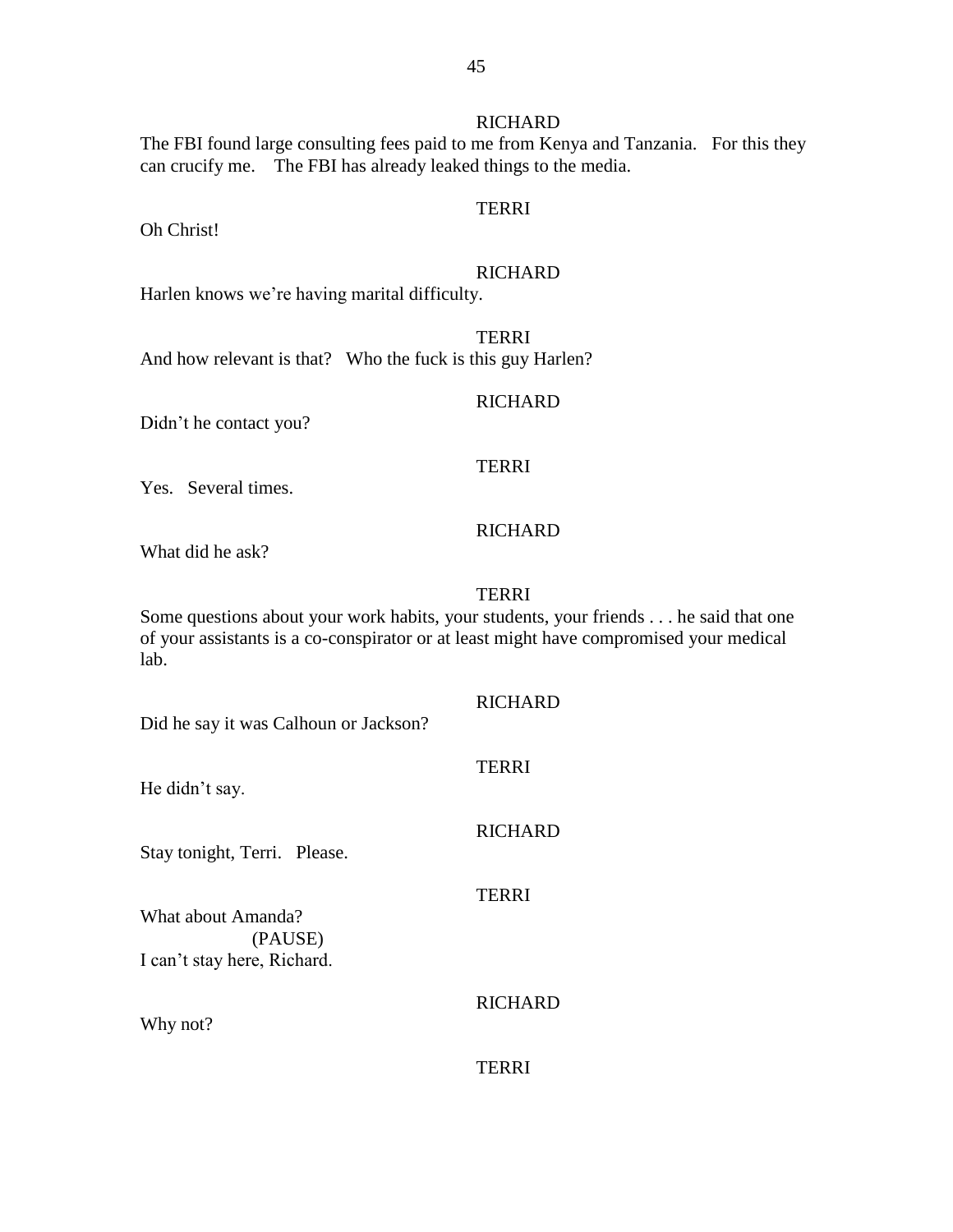It feels too uncomfortable. You may have run out of luck with the government. I know you're not a terrorist but you are unbearably arrogant.

### RICHARD

I saved so many lives in the last 30 years Terri. Don't let me face this alone.

## **TERRI**

I already made up my mind, Richard.

END OF SCENE

## SCENE FIVE (LATER THAT DAY)

### NORTON

I'd buy you beer, Doc, I know the situation. I don't watch TV but I read the papers. I know. What can I say? I was audited by IRS. The fucks there wanted to camp out in my living room. The government's climbs up your ass and the world laughs. I know, Doc, I really do know. America's second Civil War has started and we take the crap from Iraq, Iran, Pakistan, India, ISIS, the Taliban, China . . . We The People, Dr. Bronstein, We The Fucking People . . .

## **RICHARD**

I don't follow your track of thought, Norton.

### NORTON

The damage is done. Ted Kasczynski found his happy haven in a little Montana shack, because he was a volunteer in mind-control tests by the CIA at Harvard in the late '50s. And now I understand. We can go back to Vietnam, back to Desert Storm, and back to the future . . . You know Bin Laden's family was allowed to fly out of the country? I don't believe Bin Laden's really dead. No, no, the war in Afghanistan was a joke.

### **RICHARD**

Norton, I need to be alone.

### NORTON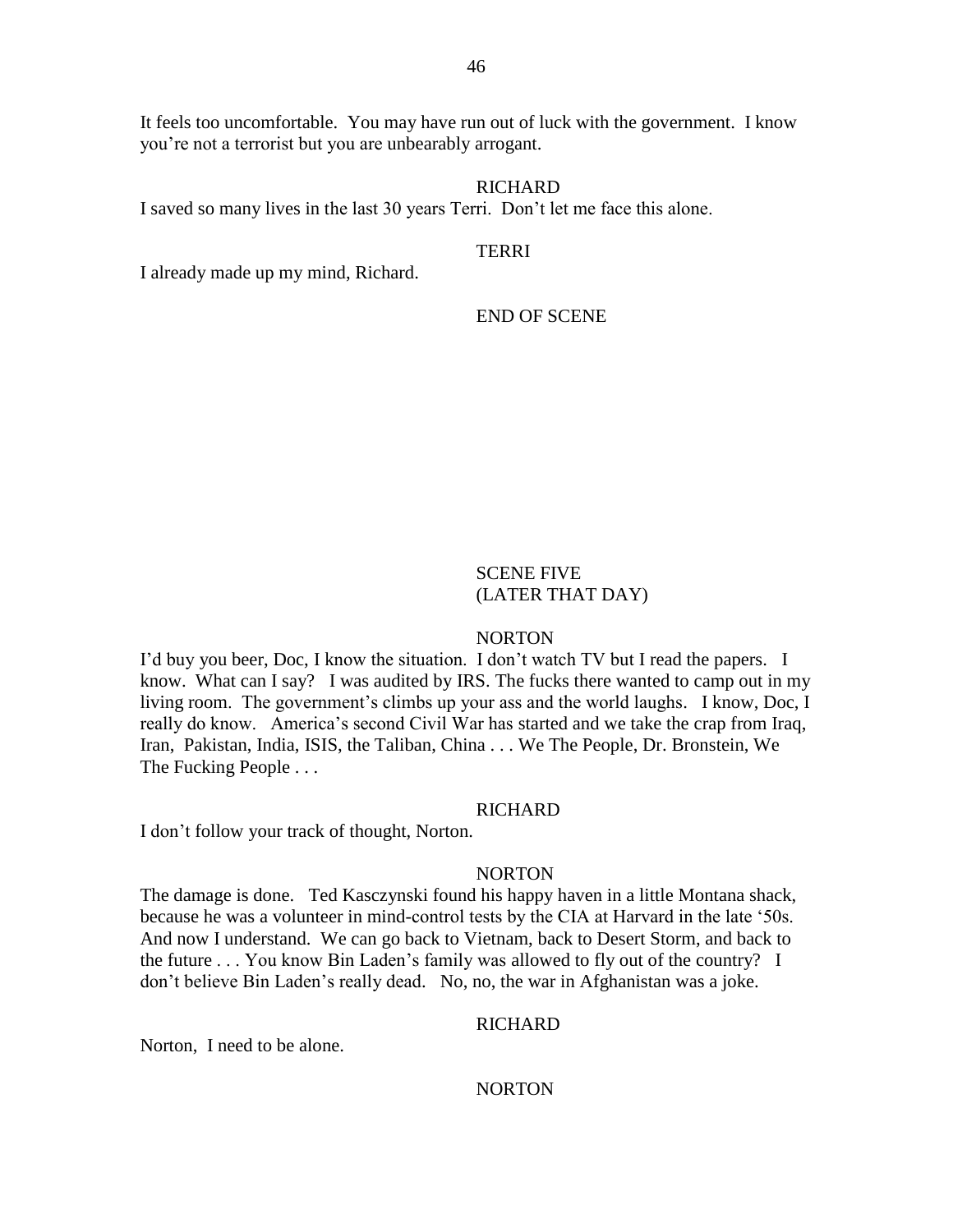But you're pissed off.

Yes.

# NORTON

RICHARD

**RICHARD** 

While that FBI asshole is laughing at you.

He's harmless.

NORTON No, Doc. This guy's going to bust you like a piñata in Tijuana.

## RICHARD

My lawyer has it covered.

. NORTON Lawyers can't stop this shit. He's following your daughter around town.

## **RICHARD**

How do you know?

NORTON

I know. I see.

## RICHARD

Norton . . .

NORTON

Swear to God. And she's not comfortable about these Feds.

## **RICHARD**

I know I'm in a lot of trouble, Norton. Things are very unpredictable. On the plus side, the Academy of Science is sympathetic and helping out.

## NORTON

Helping you?

## **RICHARD**

Yes. They have a very prestigious network of members and a petition is in the works. That might sway public opinion and even law enforcement.

## NORTON

I can sneak you out of here.

47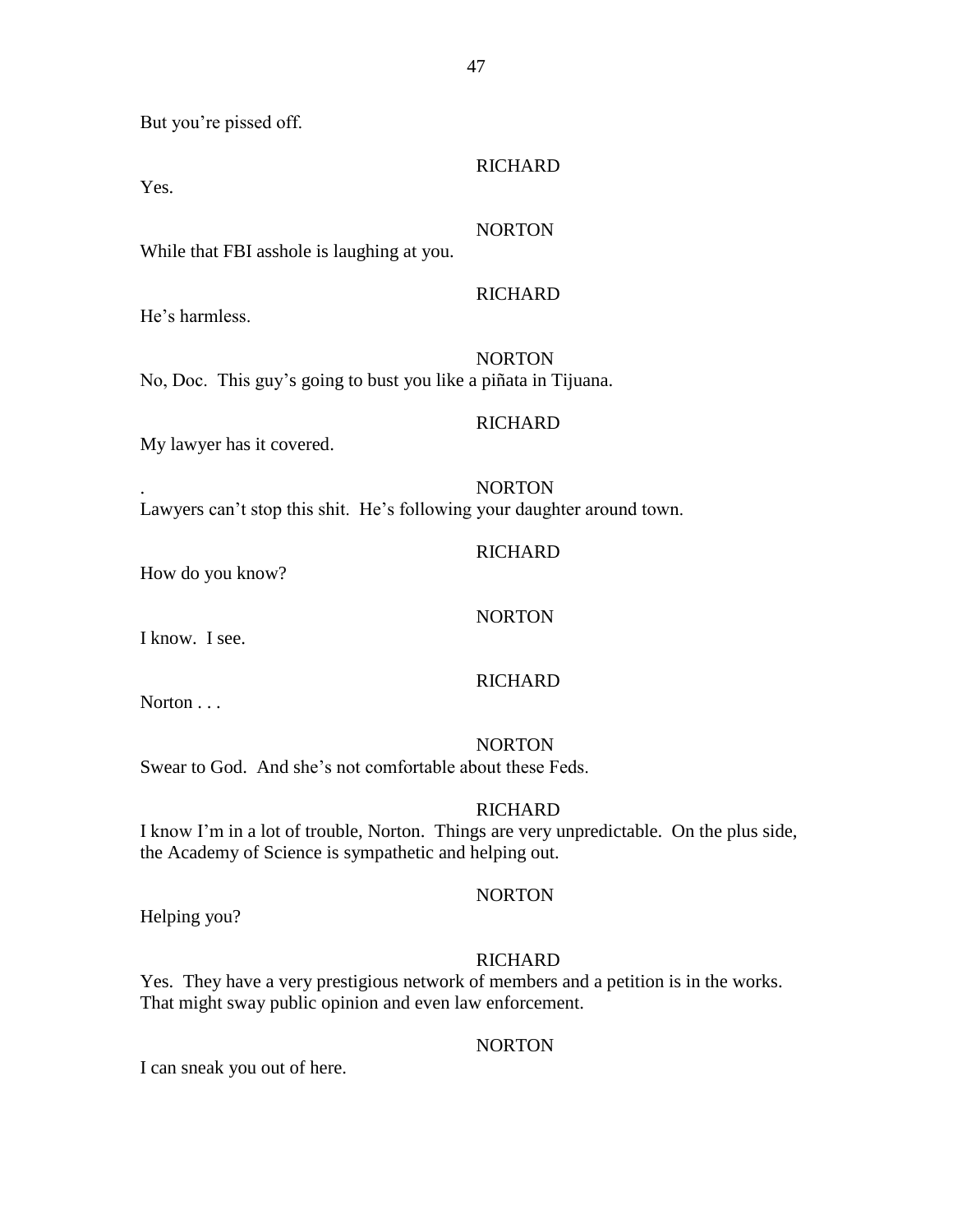## **RICHARD**

No you can't. Half the FBI in California is circling the neighborhood.

### NORTON

We head to a carwash, do a switch with your decoy during the suds cycle, so simple Doc. I'm your height and weight. I would bleach your hair, shave off the beard, buy a facial tattoo and run off into the mountains with a used jeep with two weeks of supplies. Hell, they probably want you to make a run of it.

## **RICHARD**

## (QUIETLY LAUGHING) Make a run of it and become road kill?

### NORTON

You think they got you by the balls. Kind of like Mel Gibson in CONSPIRACY THEORY. He was crazy and sleepless and fucking paranoid but now Mel's got religion and he's more screwed up than a wine cork.

| You're too much, Norton.              | <b>RICHARD</b>                                                                                             |
|---------------------------------------|------------------------------------------------------------------------------------------------------------|
| I served time.                        | <b>NORTON</b>                                                                                              |
| How long?                             | <b>RICHARD</b>                                                                                             |
| Two years at a minimum security jail. | <b>NORTON</b>                                                                                              |
| For what?                             | <b>RICHARD</b>                                                                                             |
|                                       | <b>NORTON</b><br>For grand larceny, Doctor. After I left the military I had a miserable time finding work. |
| Did you have a cellmate?              | <b>RICHARD</b>                                                                                             |
| Everyone gets a cellmate.             | <b>NORTON</b>                                                                                              |
| Bunk beds?                            | <b>RICHARD</b>                                                                                             |
|                                       | <b>NORTON</b>                                                                                              |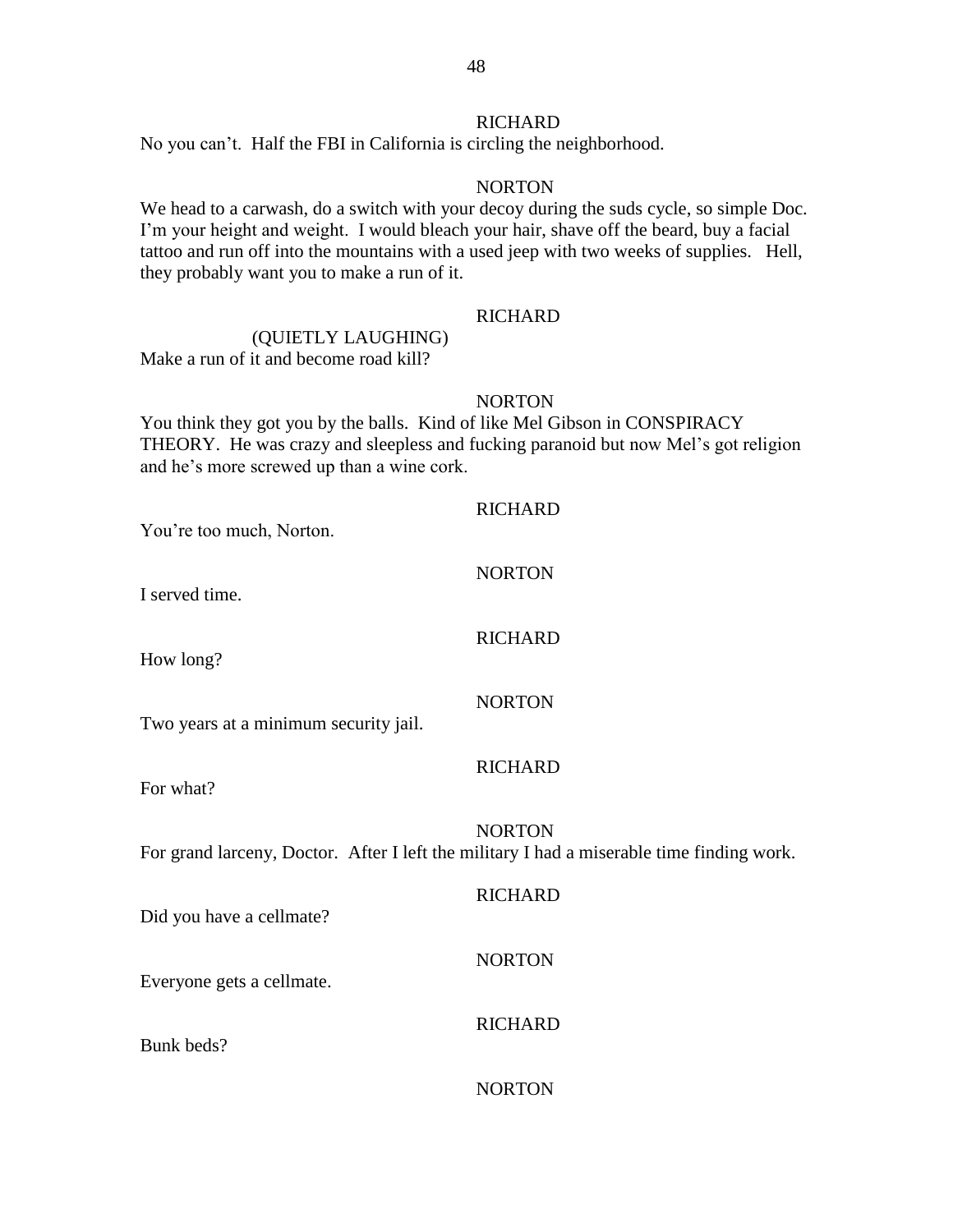You'll find out soon enough. (HANDING RICHARD A METALIC CHIP) They planted this bug under your car.

END OF SCENE

SCENE SIX (LATER THAT DAY, IN RICHARD'S STUDY AS HE IMAGINES THAT HE IS GIVING A UNIVERSITY LECTURE. THERE MIGHT EVEN BE POWER POINT SLIDES)

### RICHARD

It was long held that the ancient Greeks would never dare to use biological weapons, but nearly every culture in history had no qualms about resorting to smallpox, bubonic plague, and other unscrupulous methods of death. Arrows and cannon balls were never enough for big wars. So the Spartans invented a poison gas and a flame-thrower to undermine army strongholds. Before napalm, there was quicklime, sulfur and naphtha in lethal combination to enflame the enemy. Frequently, these weapons would attack the wrong people prompting militarist to debate the efficacy of such measures. Clearly, the evolution of biological weapons marches forward.

HARLEN

(AT THE BOOKSHELVES BROWSING SEVERAL TITLES) Pleasure reading or is this the fruits of your research?

**RICHARD**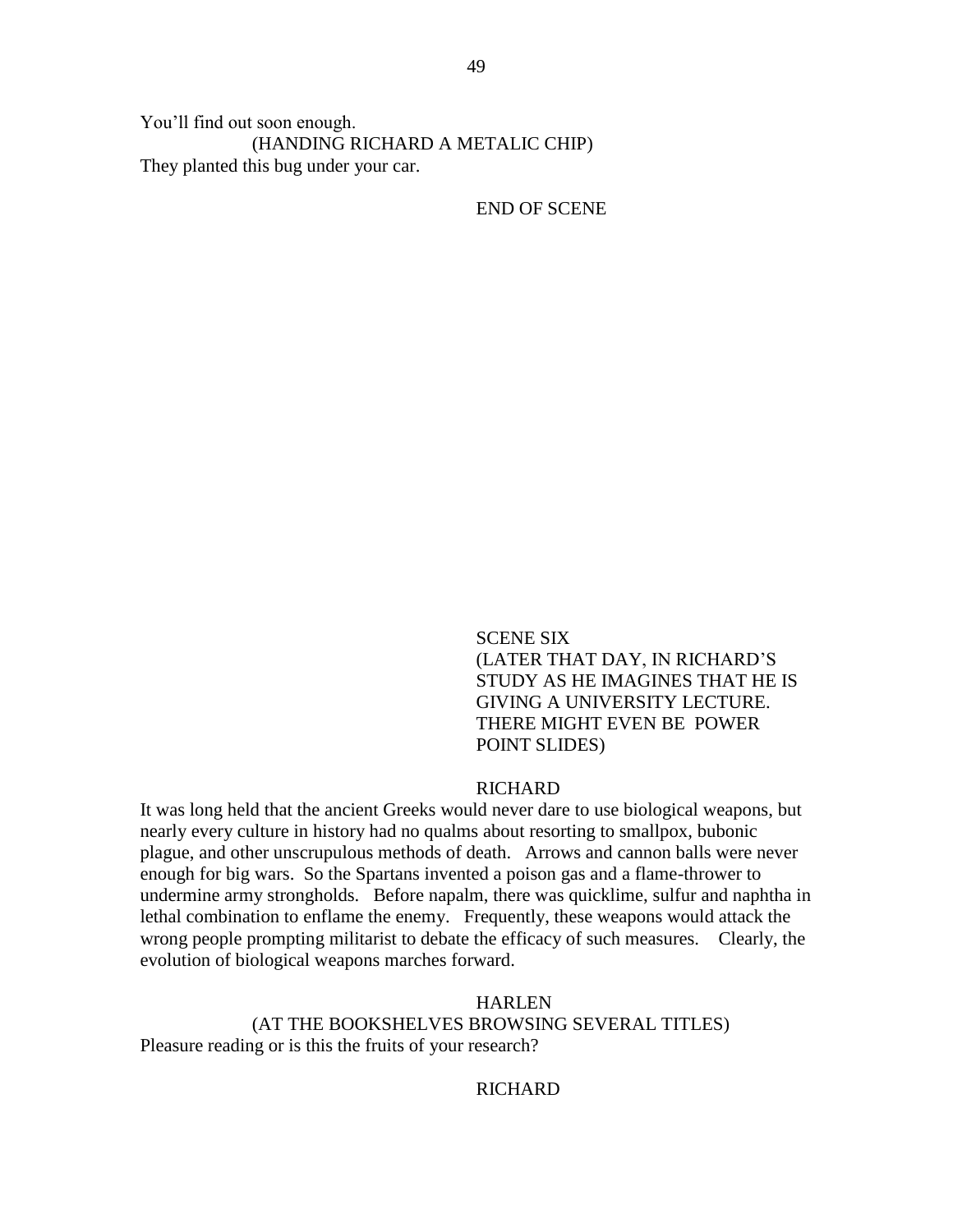A little of both.

### **HARLEN**

When I was a kid, the great fear was a nuclear attack. We had to run drills and "duck and cover" along the school halls. But times have changed and now we worry about what's in the salad bar at The Sizzler. In a year or two I know a major U.S. City will be hit by a biological weapon and thousands of lives will be destroyed.

### **RICHARD**

Maybe not. Maybe the devastating attack will be in cyberspace and cripple the nation's grid?

### HARLEN

Disturbing signs that these cells are circling around major research labs at universities. I spoke with your daughter, Doctor. (REMOVING A CIGARETTE FROM A PACK)

### **RICHARD**

Please don't light up.

### HARLEN

I just hold it. I have no matches. Habit. My wife thought I could quit if I just keep an unlit cigarette between my fingers. I'm also on the nicotine patch, yet for some reason it makes me somnolent. And then I can't do brilliant work. You were drinking heavily before you were brought in for questioning. You were on foot.

### **RICHARD**

It was late into the evening and my home's just a ten minute walk from the lab.

## HARLEN

Is that habit for you?

### RICHARD

Walking home late from work?

## HARLEN

No, drinking heavily?

### RICHARD

I don't drink that much.

HARLEN You must know Don Craig Wiley, the microbiologist.

### **RICHARD**

Of course. From Harvard. 2001.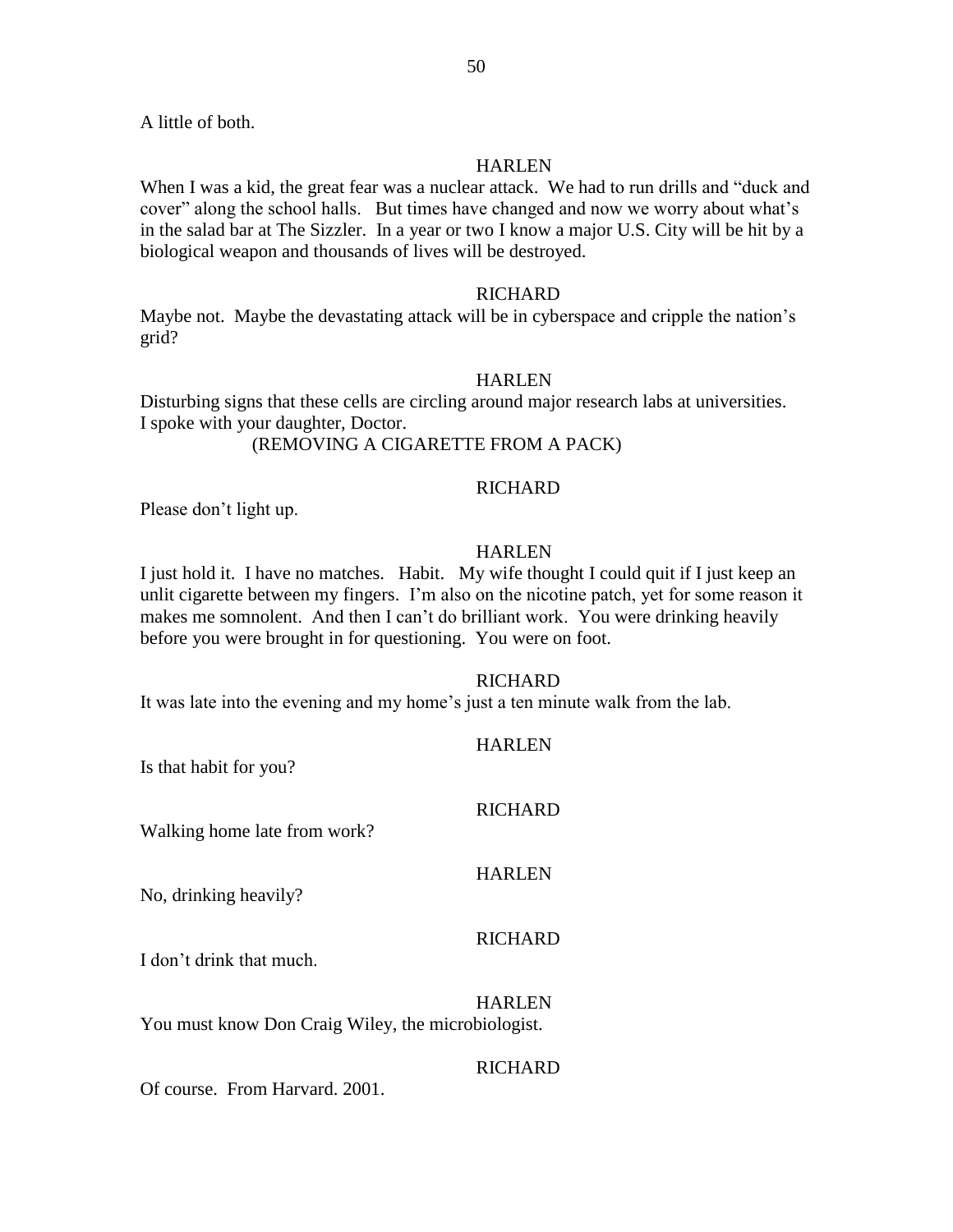### **HARLEN**

While vising his father in Memphis, he went over the side of a bridge known for suicides. Cops trawled the Mississippi, but it took a month to find his body floating along the river. This was at the height of the anthrax panic. Wiley was happily married with young kids. Twins, just under three years old. Four days before Wiley's death, Benito Que was found dead in his usual parking spot close to work.

## **RICHARD**

Actually Dr. Que was unconscious when the police found him.

### HARLEN

I stand corrected, yes. How did you know that?

### **RICHARD**

Benito Que died in the Florida hospital. But he was a researcher, not a true microbiologist. He never worked with anthrax or any such infectious disease.

### HARLEN

At least not for public knowledge, Doctor.

(PAUSE)

The following week, Vladimir Pasechik - a brilliant Russian biochemist who had defected - collapsed in London. Then the DNA expert - Robert Schwartz's death in Leesburg, Virginia.

## **RICHARD**

Yes, yes. Stabbed to death by a two foot long sword.

### HARLEN

On the same day of Schwartz's death, yet another scientist - Set Van Nguyen - was found dead in an air-locked storage chamber at Australia's animal disease facility in Geelong. And the list of names . . .

### RICHARD

. . . go on and on.

### **HARLEN**

I'm not a conspiracy buff, but Dr. Bronstein . . . one could spin a wonderful theory about the motives behind this pattern of death since September 11th. All victims from your field of science.

### (PAUSE)

I am very worried for your life. Were you threatened recently by someone?

## RICHARD

Only the FBI.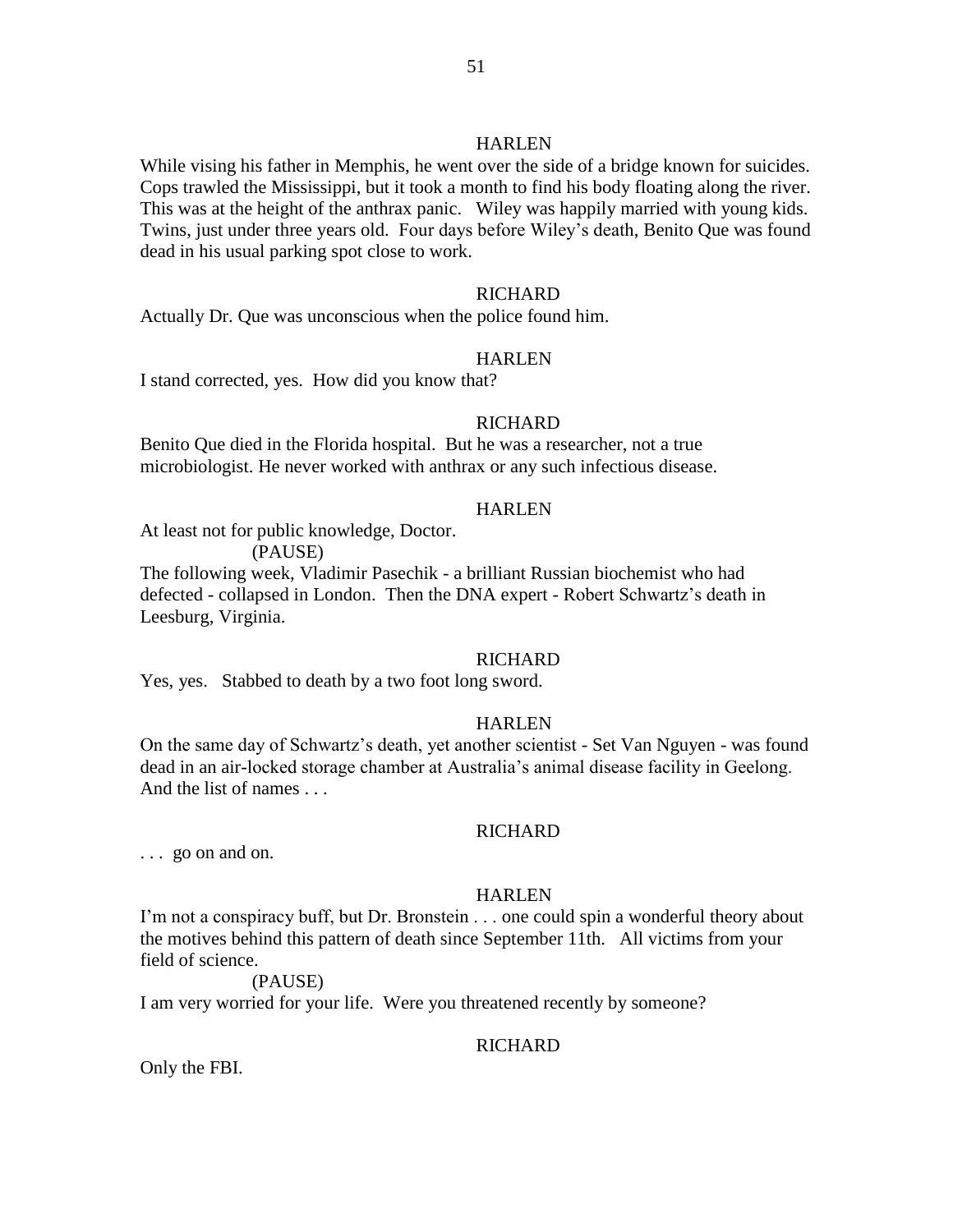## **HARLEN**

I want to save your life, you little asshole. There are patterns of scientist victims.

## RICHARD

Coincidences often have nothing behind them.

## **HARLEN**

It would be understandable why you would bend to a terrorist's request. Worried about your family's safety. And it would explain your erratic behavior as you try to cover your tracks. Even at the expense of ruining your career. And perhaps this back story would surface during your court trial

## (PAUSE)

So I ask myself if you were pushed to do some strange things with the lost vials. I ask myself if in a few weeks our wise-ass boys will plant bio-terror pathogens in an Afghanistan bunker because the CIA is coming up short. You know, pathogens which have an unique foreign signature. I ask myself if that action is any different than when a cop plants cocaine on a luckless street kid. I ask myself and I wonder. I ask myself if it is worse for you if it's our sneaky boys, and not the Taliban, not ISIS, not Iran, who are squeezing your balls. I ask myself what I would do if I were in you..

### RICHARD

What would you do, Mr. Harlen?

### HARLEN

I would talk.

### RICHARD

Talk to whom?

## HARLEN

To someone who looked just like me. Someone tall, someone strong, someone who's handsome and ethical and open and warm and quiet and sweet and patient.

#### RICHARD

## Someone modest like you?

#### HARLEN

Yes, Christ-Almighty, some schmuck just like me.

## **RICHARD**

Okay.

### HARLEN

Okay.

(PAUSE)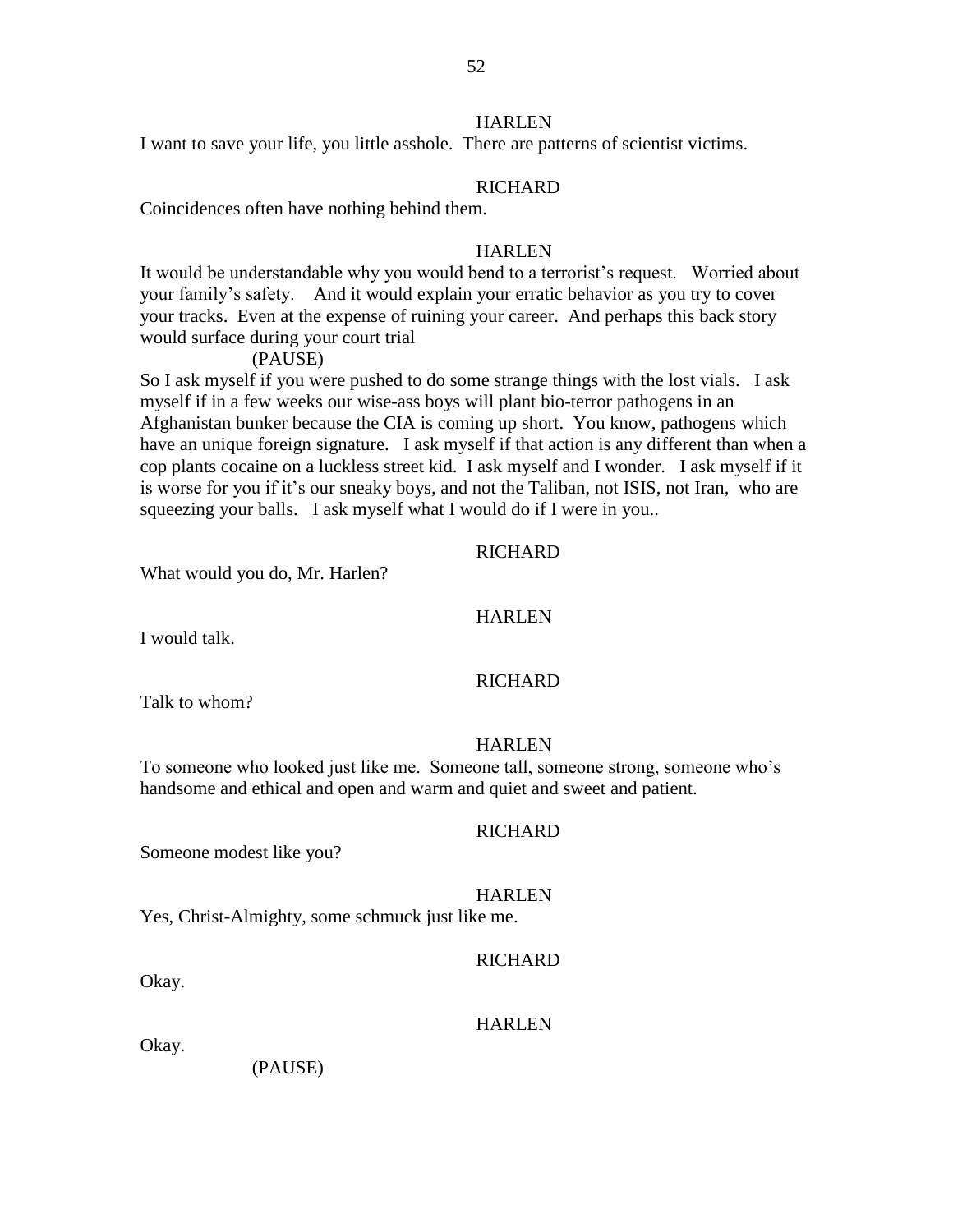I think the domestic anthrax terror wasn't from a disgruntled American scientist and wasn't from a foreign group either. I think we were playing with ourselves, Dr. Bronstein. Just testing ourselves before the next big killing. It's going to come soon. I say this in an unofficial voice, you understand. But I say this to build a genuine bridge to you. Because I think you believe the same thing too.

### RICHARD

And what if I were a crazy man? Very crazy, irrational, nihilistic, stupid.

### HARLEN

Crazy.

## RICHARD

Crazy, And I have nothing to fear.

### END OF SCENE

SCENE SEVEN (THAT NIGHT)

## RICHARD

NORTON

RICHARD

I thought it over.

You thought what over?

Your speech.

### NORTON

Oh yeah . . .

#### **RICHARD**

It was an exceptionally good speech, Norton. I want to be a man of action. No question about it.

### NORTON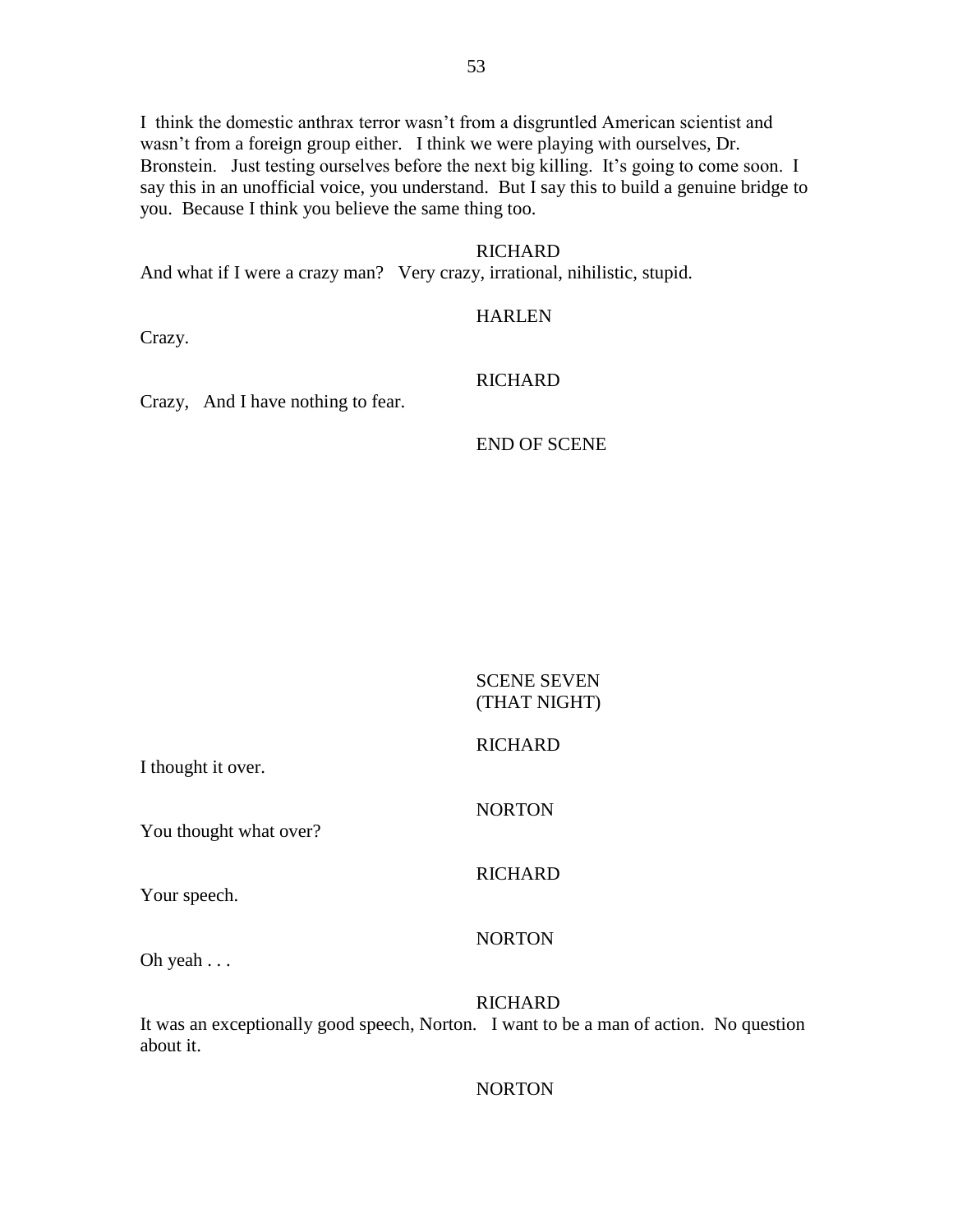Yeah.

## RICHARD

A man of action has no doubts, Norton. You fought hard overseas.

## NORTON

I hear you, Doctor.

## RICHARD

A man of action excites other men. Jean-Paul Sartre made this distinction. Our world doesn't need any more cowardly thinkers. We need brave men with muscle. I'm talking about you, Norton. I'm talking about what we can accomplish together, with your alacrity and my intelligence. And afterwards we'll feel terrific. We'll feel like jubilant school boys.

(PAUSE) Are you in or are you out?

## NORTON

I'm in.

## **RICHARD**

Name a target.

## NORTON

A target for what?

## RICHARD

For a counter-strike. Weaponized Biohazard options.

## NORTON

I can help you escape, Dr. Bronstein. That's the least that I can do. But I'm not going on the offense. I have kids and I share custody.

# RICHARD But you are a man of action. NORTON I fix cars. **RICHARD** You are a man of action. Say it, Norton. NORTON Say what?

## **RICHARD**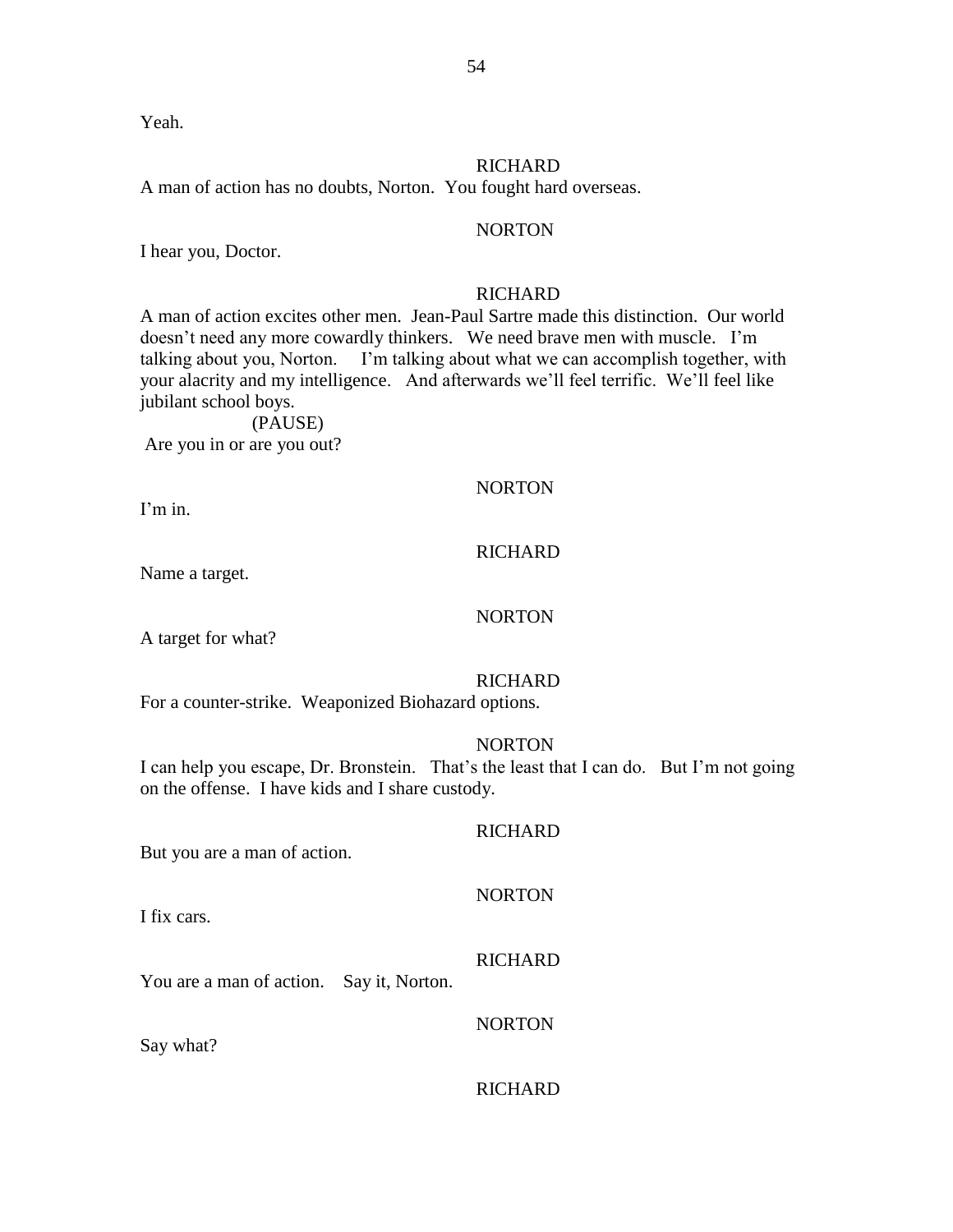Are you afraid?

No.

NORTON

## **RICHARD**

I don't see any fear on your face.

## NORTON

What the hell do you want me to do?

## **RICHARD**

Pick a few targets and make the evening news. Mass illness need not mean death. I'm not asking you to kill anyone. Just make a loud noise and leave a note. **NORTON** 

A note?

## **RICHARD**

That's right.

## NORTON

And what should the note say?

## RICHARD

Say the truth. Say that your country failed you. Say the nation is mortally ill.

## NORTON

I'll get caught.

## **RICHARD**

You won't get caught.

## NORTON

Hey, you're just jerking me around, Doctor.

## RICHARD

Surprise them, Norton.

## NORTON

What, make a biological bomb? I don't like loud noises.

RICHARD I can give you a vial of a containable hazardous pathogen.

## NORTON

No, thank you, sir.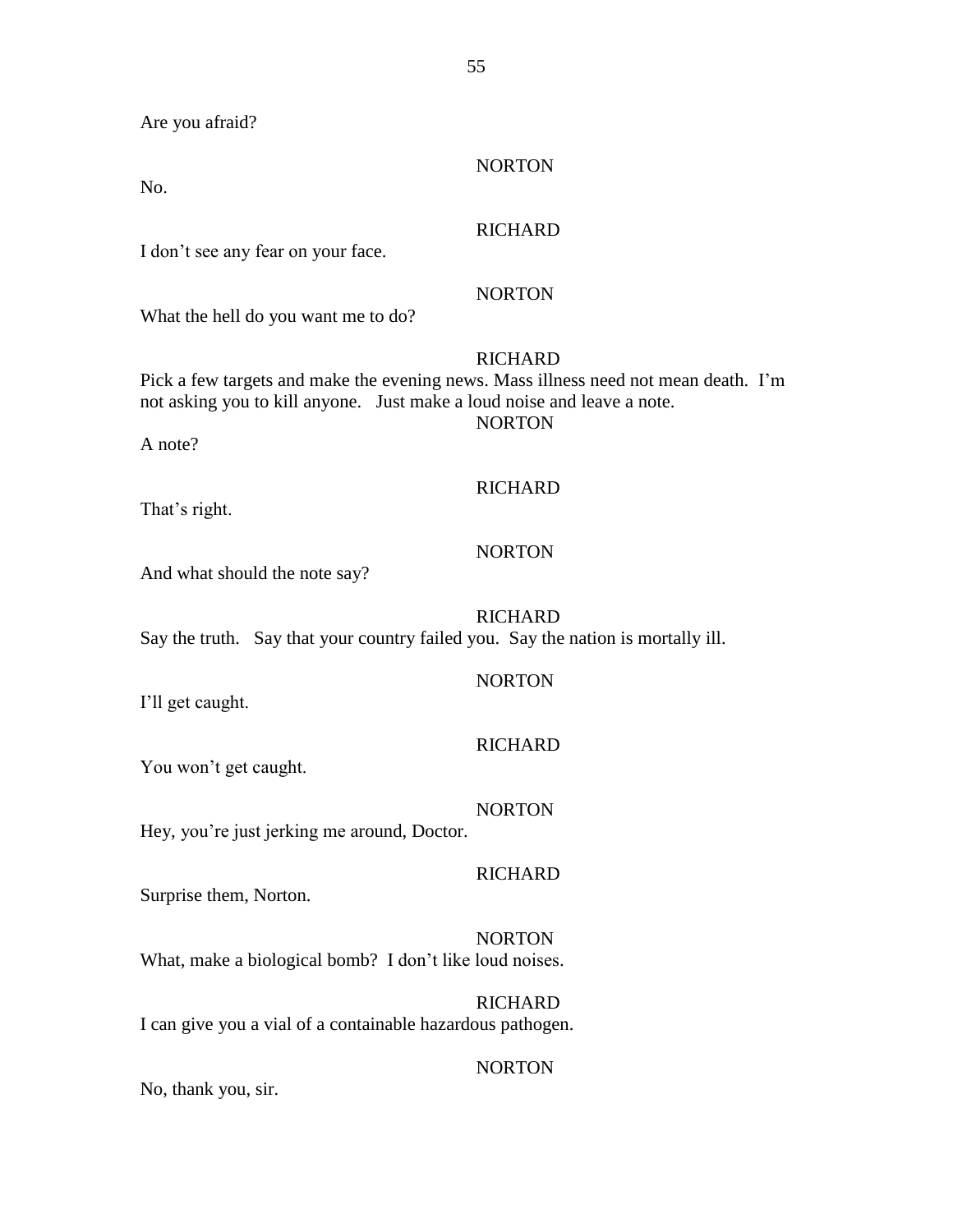**RICHARD** Think it over tonight. This could change society. Maybe you'll be inspired. I've always admired you.

## NORTON

Why?

## RICHARD

## Because you are totally unattached to the world. (RICHARD OPENS A MINI-FRIDGE AND TAKES OUT THREE VIALS. HE IS ABOUT TO HAND THEM TO NORTON)

## END OF SCENE

## SCENE EIGHT (THE NEXT DAY)

## AMANDA

You don't look well.

TERRI

## I think I'm anemic.

## AMANDA

Doesn't that run in our family?

TERRI Yes. I'm my side. All the women have this issue.

Do you take iron supplements?

### TERRI

AMANDA

Each morning and its very constipating.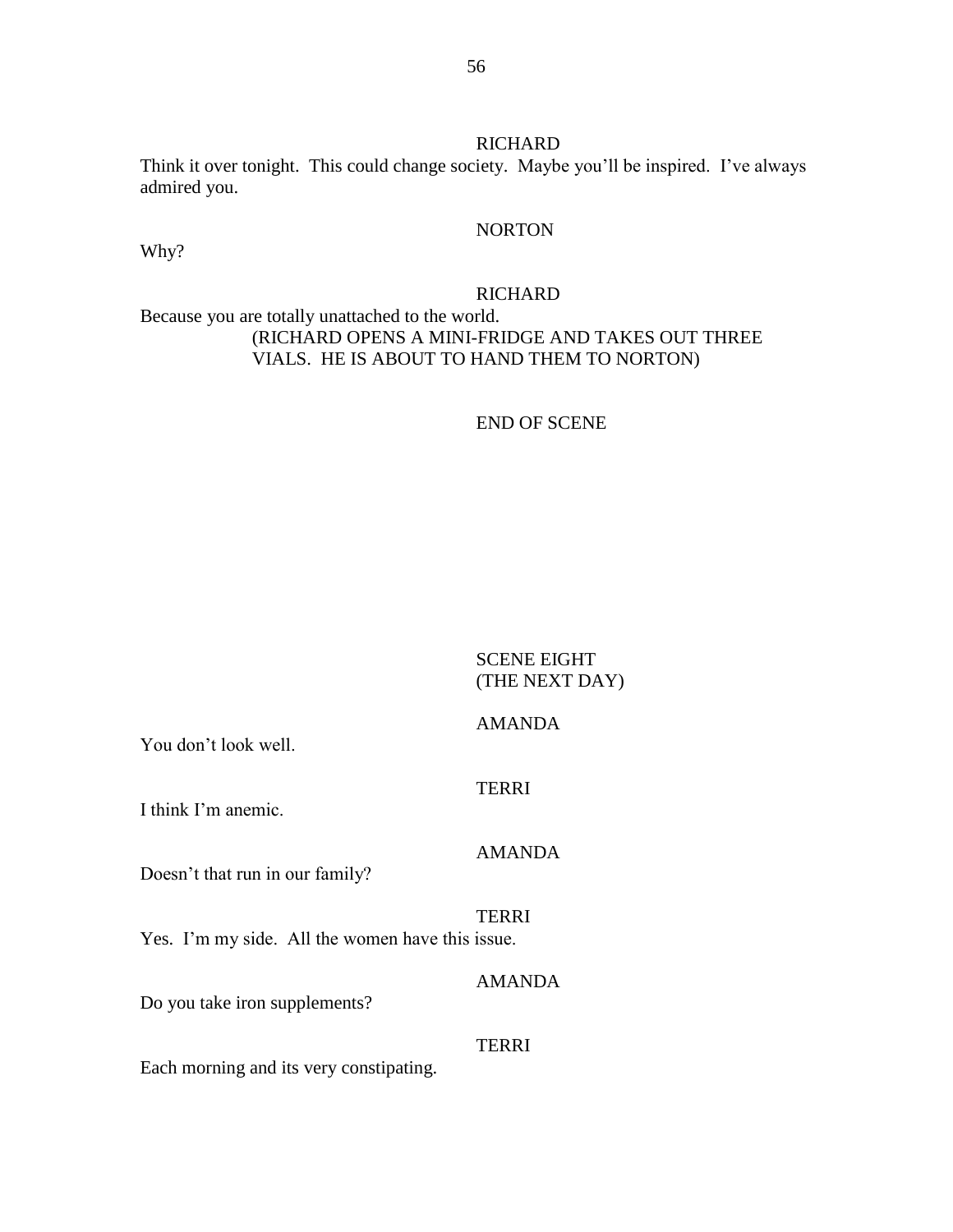AMANDA I thought you and Daddy were doing okay together. At least in the last nine months?

| So did I                                                                                   | <b>TERRI</b>  |
|--------------------------------------------------------------------------------------------|---------------|
| But that's lasting.                                                                        | <b>AMANDA</b> |
| You father has a split personality.                                                        | <b>TERRI</b>  |
| I know.                                                                                    | <b>AMANDA</b> |
| Far worse than before.                                                                     | <b>TERRI</b>  |
| He needs you now.                                                                          | <b>AMANDA</b> |
| I know. I can't help him anymore, Amanda. He's self-destructing. Such a brilliant<br>mind. | <b>TERRI</b>  |
| Daddy has no real friends. You have more friends than I can count. You took a lover.       | <b>AMANDA</b> |
| Your father invented stoicism.                                                             | <b>TERRI</b>  |
| He's not that sotic.                                                                       | <b>AMANDA</b> |
| We're not divorcing.                                                                       | <b>TERRI</b>  |
| Then what are you doing?                                                                   | <b>AMANDA</b> |
| A legal separation.                                                                        | <b>TERRI</b>  |
| Is there any real difference?                                                              | <b>AMANDA</b> |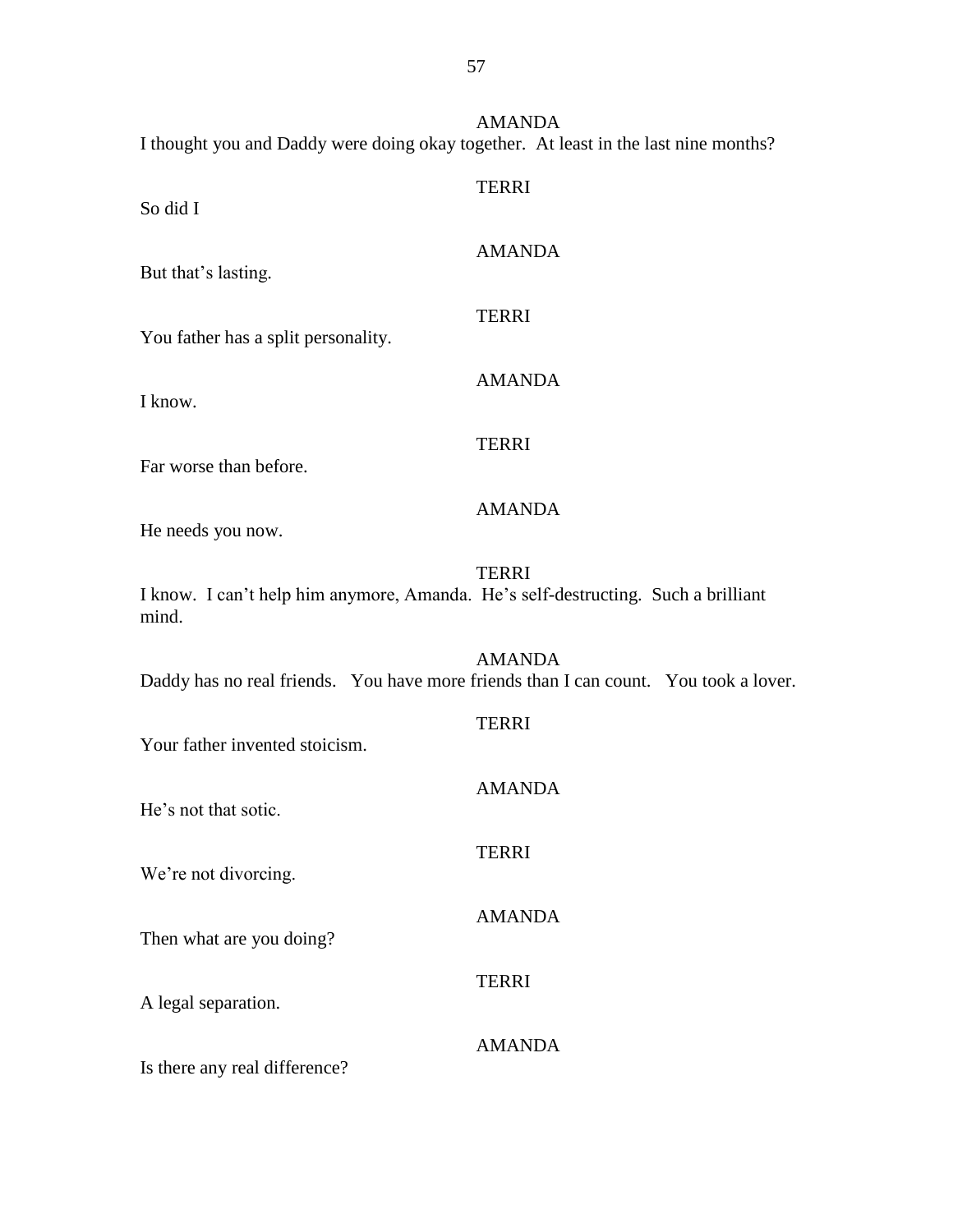| A world of difference. You know he'll end up in prison.                   | <b>TERRI</b>  |
|---------------------------------------------------------------------------|---------------|
| I wish you weren't my mother. I could really get a word to you.           | <b>AMANDA</b> |
| So do I, Amanda. I never liked being your parent.                         | <b>TERRI</b>  |
| I wish Daddy could avoid prosecution.                                     | <b>AMANDA</b> |
| That's really up to him.                                                  | <b>TERRI</b>  |
| Is it?                                                                    | <b>AMANDA</b> |
| It is. He's spoiling for a big fight and the FBI knows he is withholding. | <b>TERRI</b>  |
| Daddy's not a terrorist.                                                  | <b>AMANDA</b> |
| No.                                                                       | <b>TERRI</b>  |
| Well, maybe that's the wrong word.                                        | <b>AMANDA</b> |
|                                                                           | <b>TERRI</b>  |
| He's using subterfuge in his professional dealings.                       | <b>AMANDA</b> |
| How do you know for certain?                                              |               |
| I don't know.                                                             | <b>TERRI</b>  |
| Does Daddy have a death wish?                                             | <b>AMANDA</b> |
| He has rivals in his field, Amanda. That's as bad as a death wish.        | <b>TERRI</b>  |

## AMANDA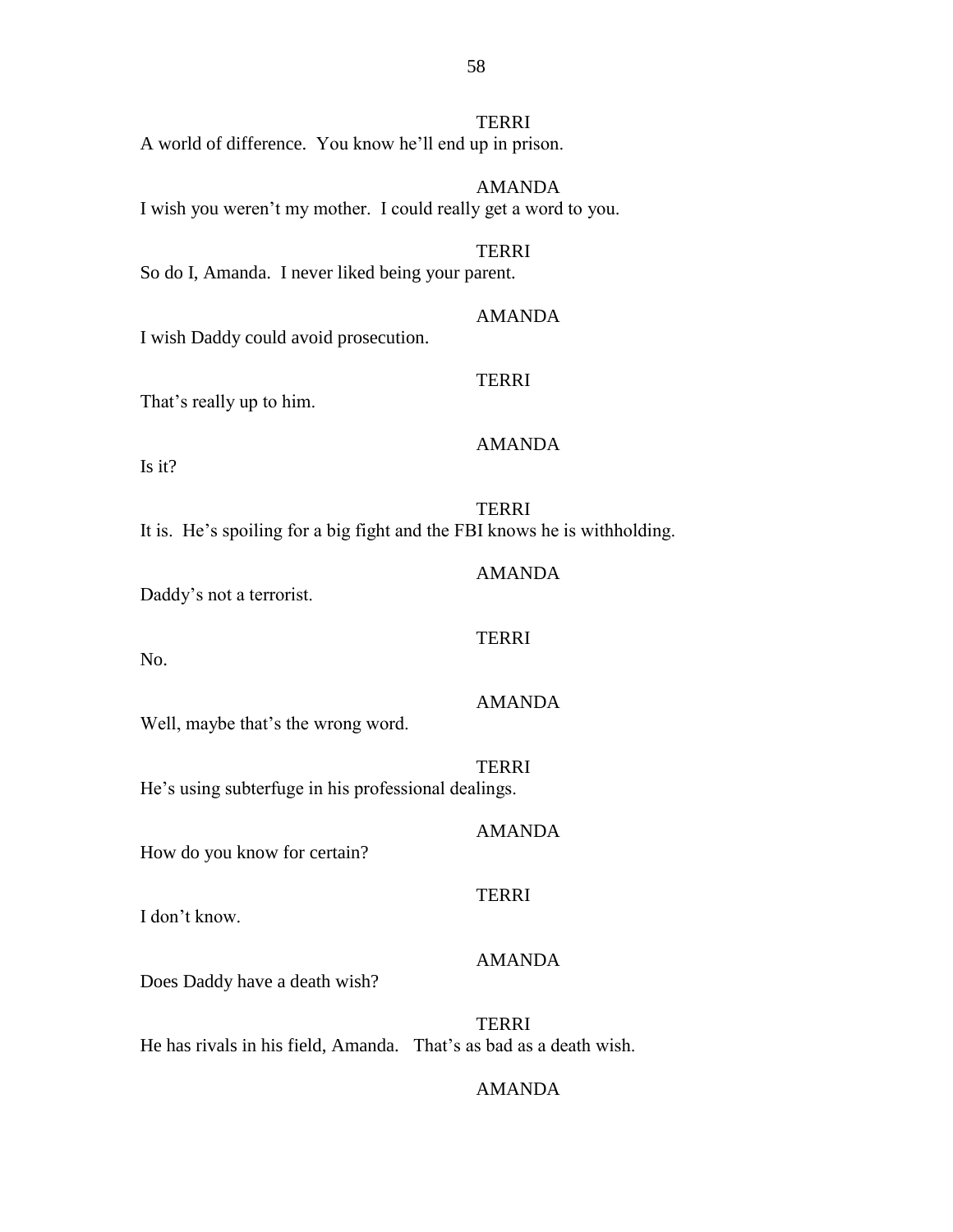What's going to happen to him?

| I don't know.                                                                                      | <b>TERRI</b>  |
|----------------------------------------------------------------------------------------------------|---------------|
| (PAUSE)<br>Prison by the end of the year.                                                          |               |
| How long?                                                                                          | <b>AMANDA</b> |
| I don't know.                                                                                      | <b>TERRI</b>  |
| Maybe if he went on one of the TV news shows and shows contrition?                                 | <b>AMANDA</b> |
| You know him. He won't.                                                                            | <b>TERRI</b>  |
| I would ask him to go on TV.                                                                       | <b>AMANDA</b> |
| He wouldn't listen to you.                                                                         | <b>TERRI</b>  |
| Would you go on TV for him?                                                                        | <b>AMANDA</b> |
| I'm not turning our private lives into a circus.                                                   | <b>TERRI</b>  |
| But Mom                                                                                            | <b>AMANDA</b> |
| No, Amanda.                                                                                        | <b>TERRI</b>  |
| I would. I'd do whatever it would take to change things.                                           | <b>AMANDA</b> |
| We'll never learn all the details behind Daddy's actions. No matter what comes out in<br>the wash. | <b>TERRI</b>  |

## AMANDA

What if he were innocent?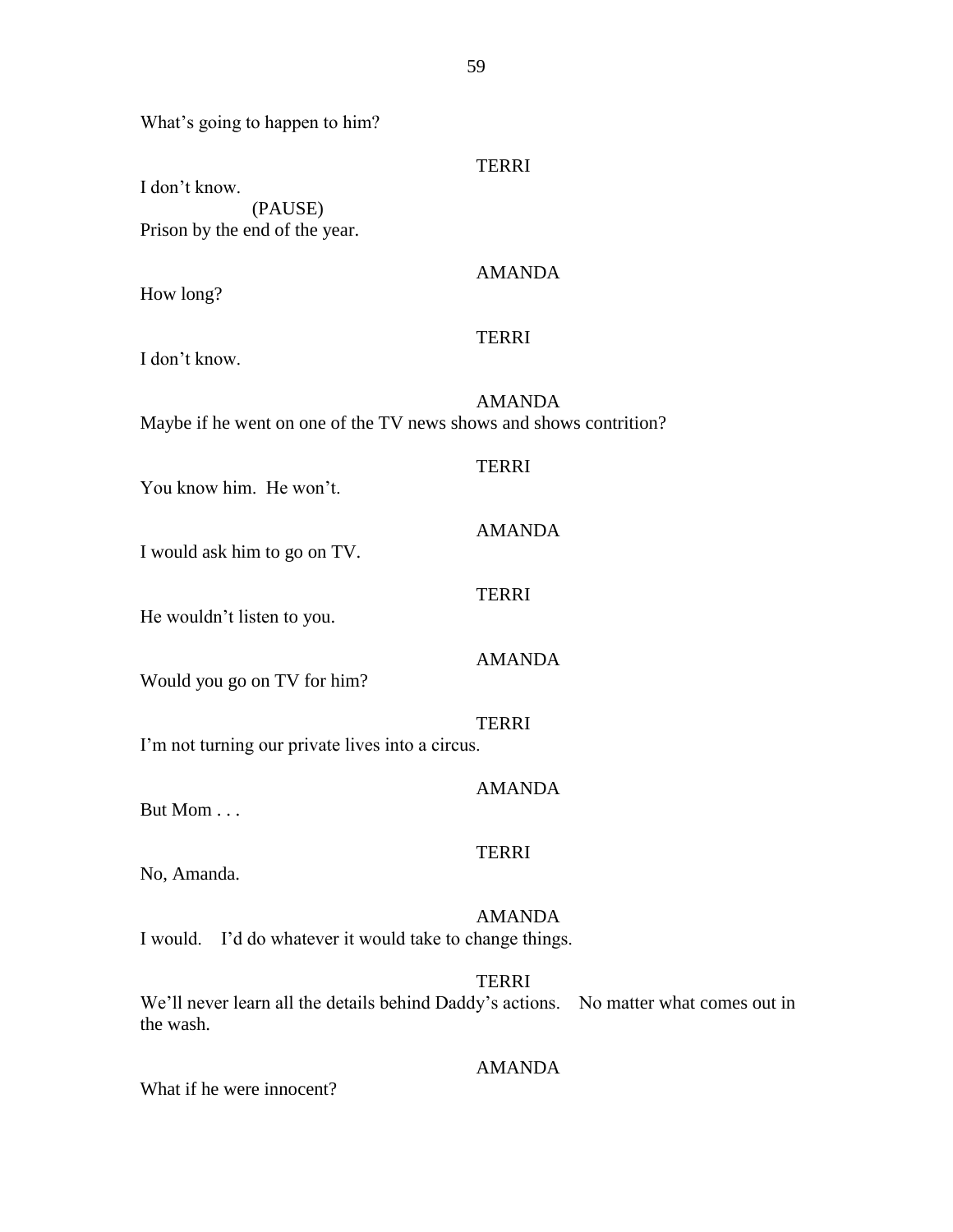## TERRI

He's still your father and therefore he's quite guilty.

## AMANDA

## What if he thought he were guilty, but really was delusional? (ENTERING FROM THE FRONT DOOR, RICHARD ASSESSES THE CONVERSATION)

### **RICHARD**

Good evening, dear ladies of my heart.

(AWKWARD SILENCE)

I know exactly what you've been saying. I am the canary in the coal mine. I am about to die. I'm mentioned in the New York Times Op/Ed pages. A woman columnist dares to say that I am the West's failed answer to Andrei Sakharov. "I shall continue to live in the hope that goodness will finally triumph."

## **TERRI**

RICHARD

AMANDA

RICHARD

RICHARD

AMANDA

TERRI

TERRI

That won't save you, Richard.

It's my fault, Amanda.

Is it?

I made a colossal mistake.

But that's not the entire story, Amanda.

Your mother's correct.

Someone's pulling your father's strings.

I don't understand.

Tell her, Richard.

RICHARD

TERRI

Someone's yanking my strings.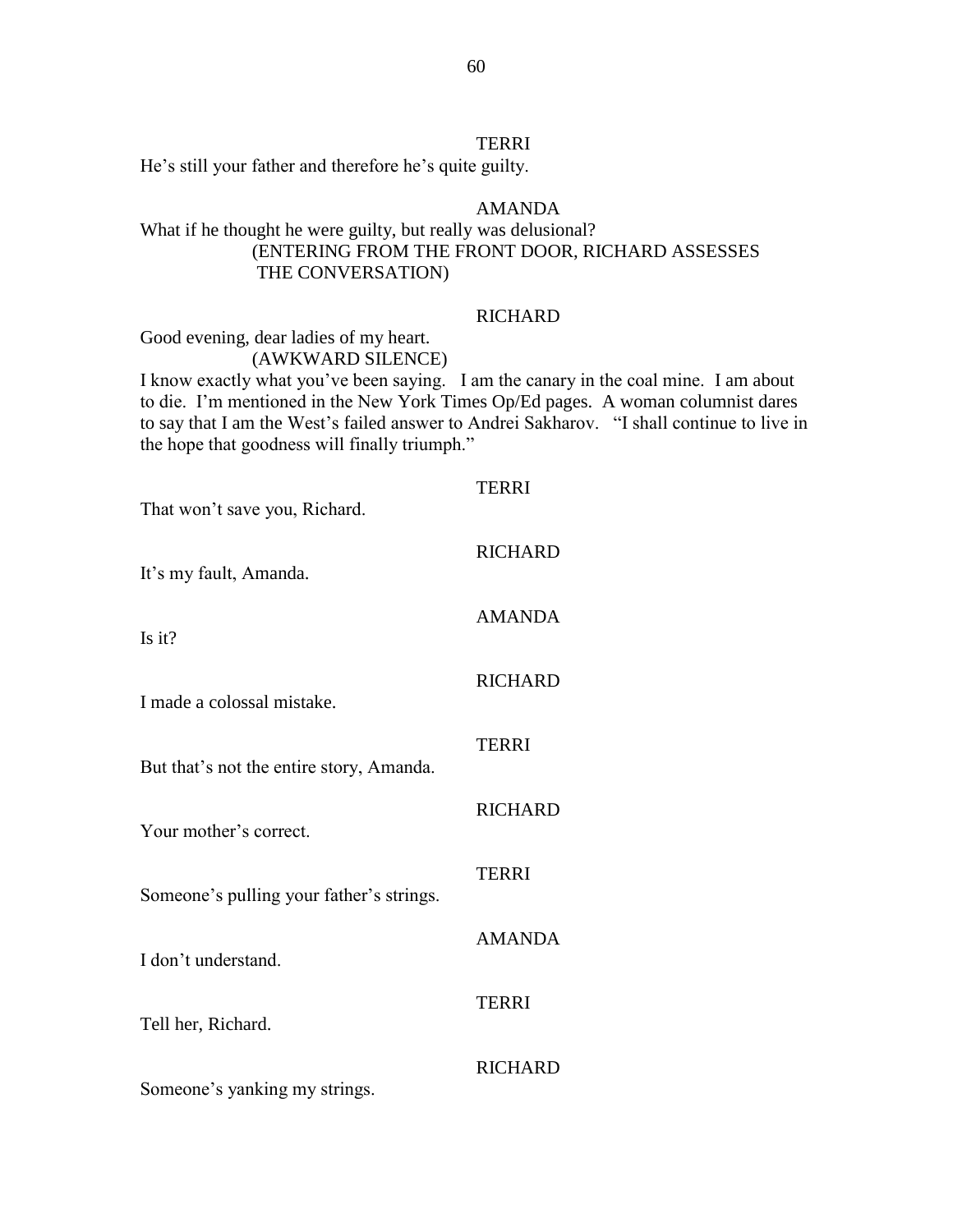## AMANDA

## TERRI

I don't know.

## AMANDA

Daddy?

Who is?

**TERRI** Tell her, Richard. You won't tell me, but you should tell your own daughter.

## RICHARD

I can't.

TERRI I'll leave the room and then you'll be free to say it.

## AMANDA

Then I don't want to know.

**TERRI** It's a rogue General from the Pentagon who served in Iraq.

### **RICHARD**

Very clever, Terri. Brilliant guess.

### TERRI

However it plays, the disaster falls only on you.

## **RICHARD**

I realize.

**TERRI** The General has phoned us at home. Just come clean to one honest reporter.

## **RICHARD**

I can't. I would have to be very specific and very thorough.

### TERRI

Then come clean to me, Richard.

## **RICHARD**

And then you'll go public with it.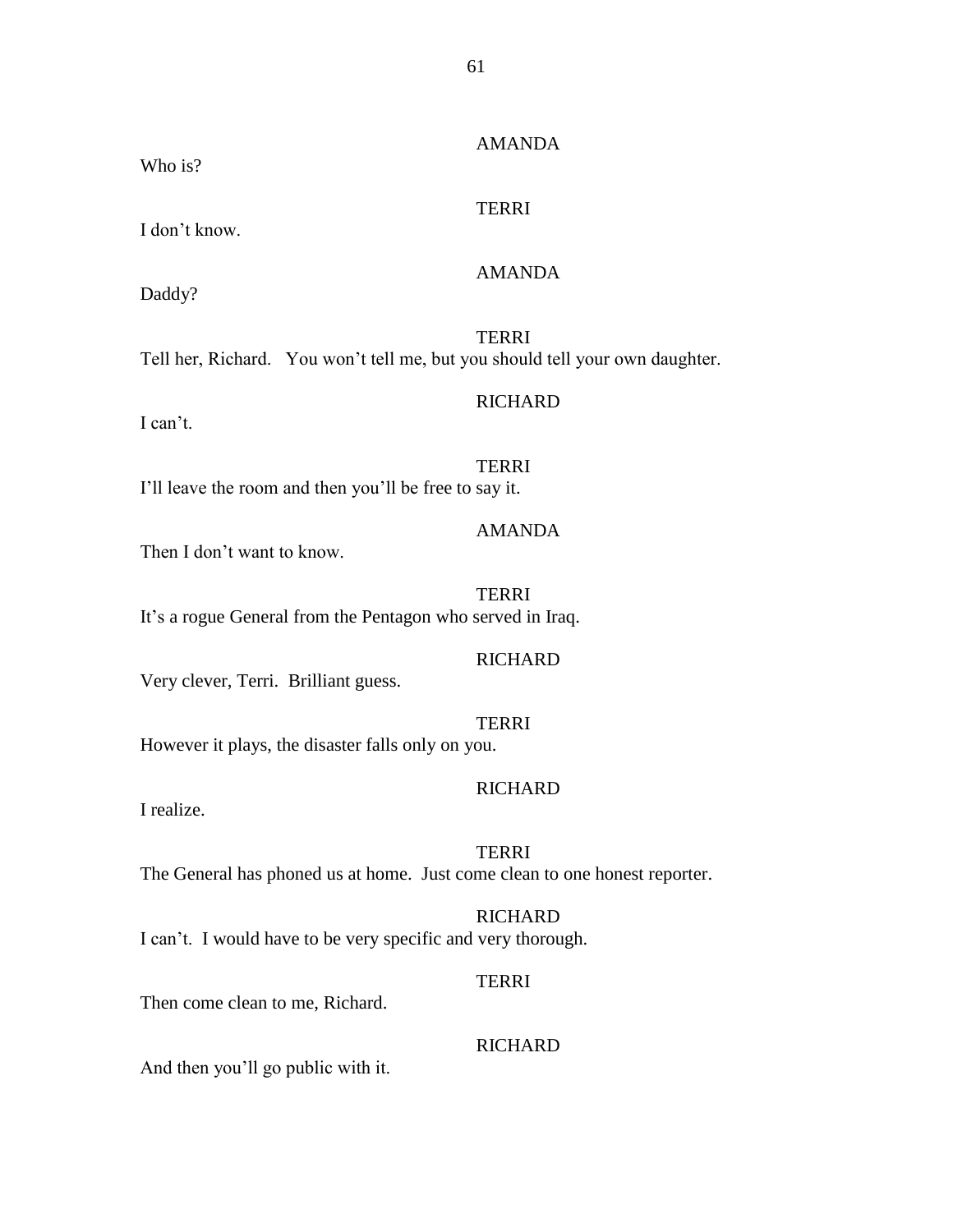| Something has to get out to the world about the secrecy.                                                    | <b>TERRI</b>   |
|-------------------------------------------------------------------------------------------------------------|----------------|
| And if there are repercussions?                                                                             | <b>RICHARD</b> |
| Like what?                                                                                                  | <b>TERRI</b>   |
| Harm to my immediate family?                                                                                | <b>RICHARD</b> |
| Who asked you to bring back vials from Kenya?                                                               | <b>TERRI</b>   |
| An American General stationed in Iraq.                                                                      | <b>RICHARD</b> |
| In secret?                                                                                                  | <b>TERRI</b>   |
| Yes.                                                                                                        | <b>RICHARD</b> |
| And then what?                                                                                              | <b>TERRI</b>   |
| I'm not certain, Terri. The NSC baited secret operatives working under the General.                         | <b>RICHARD</b> |
| Why?                                                                                                        | <b>TERRI</b>   |
| U.S. Intelligence predicted a powerful Israeli military action, just short of nuclear war,<br>against Iran, | <b>RICHARD</b> |
| And then what?                                                                                              | <b>TERRI</b>   |
| Everything leaks in due time. Iranians came to visit me about a year ago.                                   | <b>RICHARD</b> |
| This sounds fictitious, Richard.                                                                            | <b>TERRI</b>   |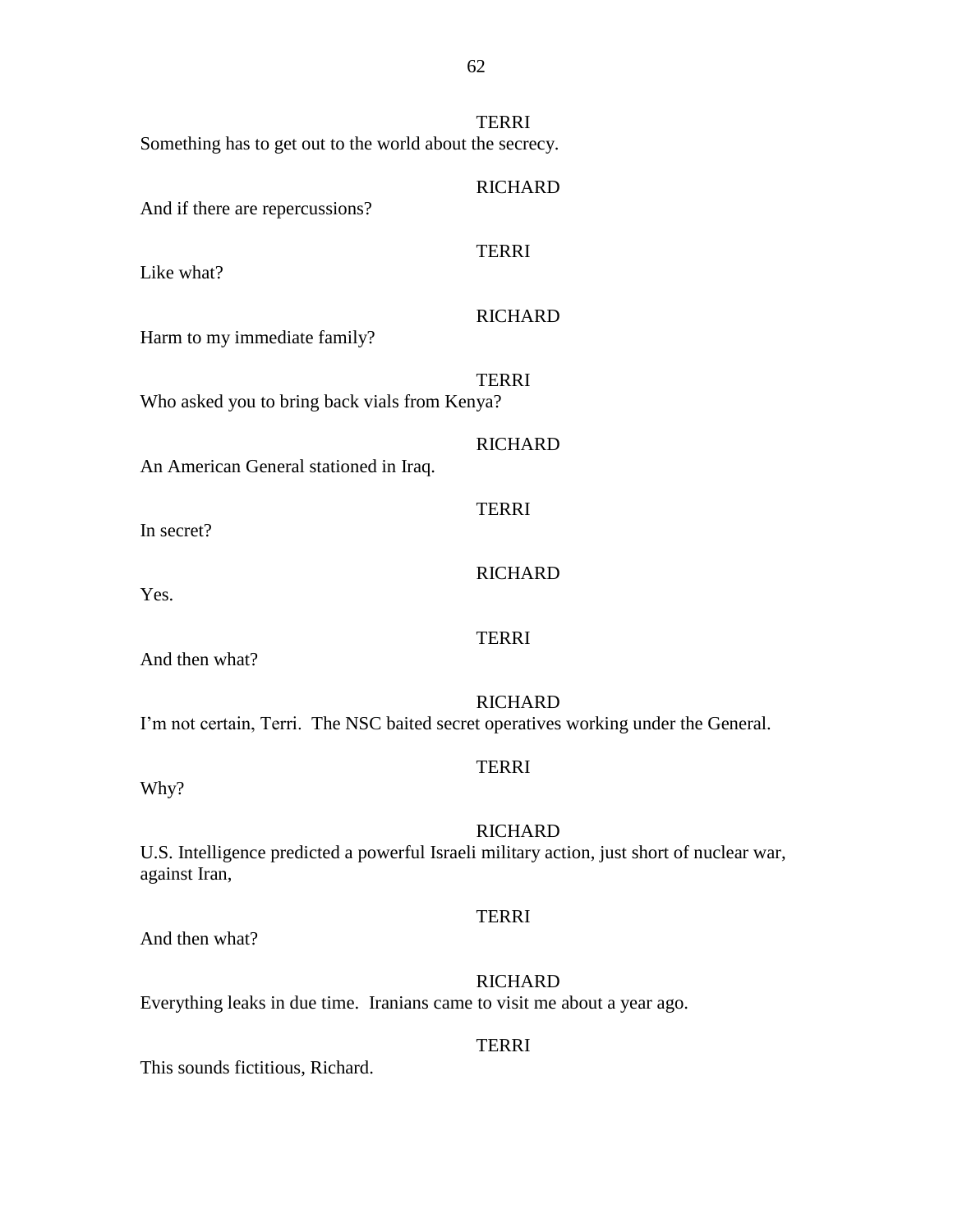#### **RICHARD**

It isn't, Terri. Everything is documented.

## TERRI

And you cooperated?

## **RICHARD**

No, not at first. I had contacted someone at the NSC. I was told to play along. But instead, I began to destroy the vials. I know my moral responsibilities. And then a certain General contacted me. It's not far out of the plotline for DR. STRANGELOVE. (PAUSE) I'm telling you the truth, Terri

### TERRI

But you didn't destroy all the vials.

### **RICHARD**

No. I have 10 secreted away. 20 were destroyed.

### **TERRI**

You had alternatives, Richard.

### **RICHARD**

I'm telling you that they had me tormented me and twisted me in every direction. Just as they did to James Wilson and his CIA wife. Plans colliding against one another. Back in 2002 the White House had many schemes about planting biological weapons. Should the White House falsify testimony from prominent Iraqi scientists? Should they pin the Intelligence failure on Britain? Should the U.S. invade Iran next? Or annihilate ISIS? Should the U.S. implicate the UN in the factious evacuation of all "level one" weaponry from terrorist states?

#### TERRI

And your hidden arsenals in your university lab?

#### **RICHARD**

I became very angry about how I was being treated. And things grew worse between O'Reilly and my staff. So I stopped cooperating with the Pentagon. This came right on the heels of the GAO investigation ordered by Congress. GAO went to a web site that sells Pentagon surplus and bought equipment that makes biological weapons. GAO purchased centrifuges, evaporators, incubators and protective gear. The Defense Department didn't give a shit as to who was buying this stuff. Deadly stuff at bargain basement prices. One third the cost billed directly to American taxpayers. Some independent brokers were then re-selling the surplus to shady gangs in Egypt, the Philippines and Malaysia.

## TERRI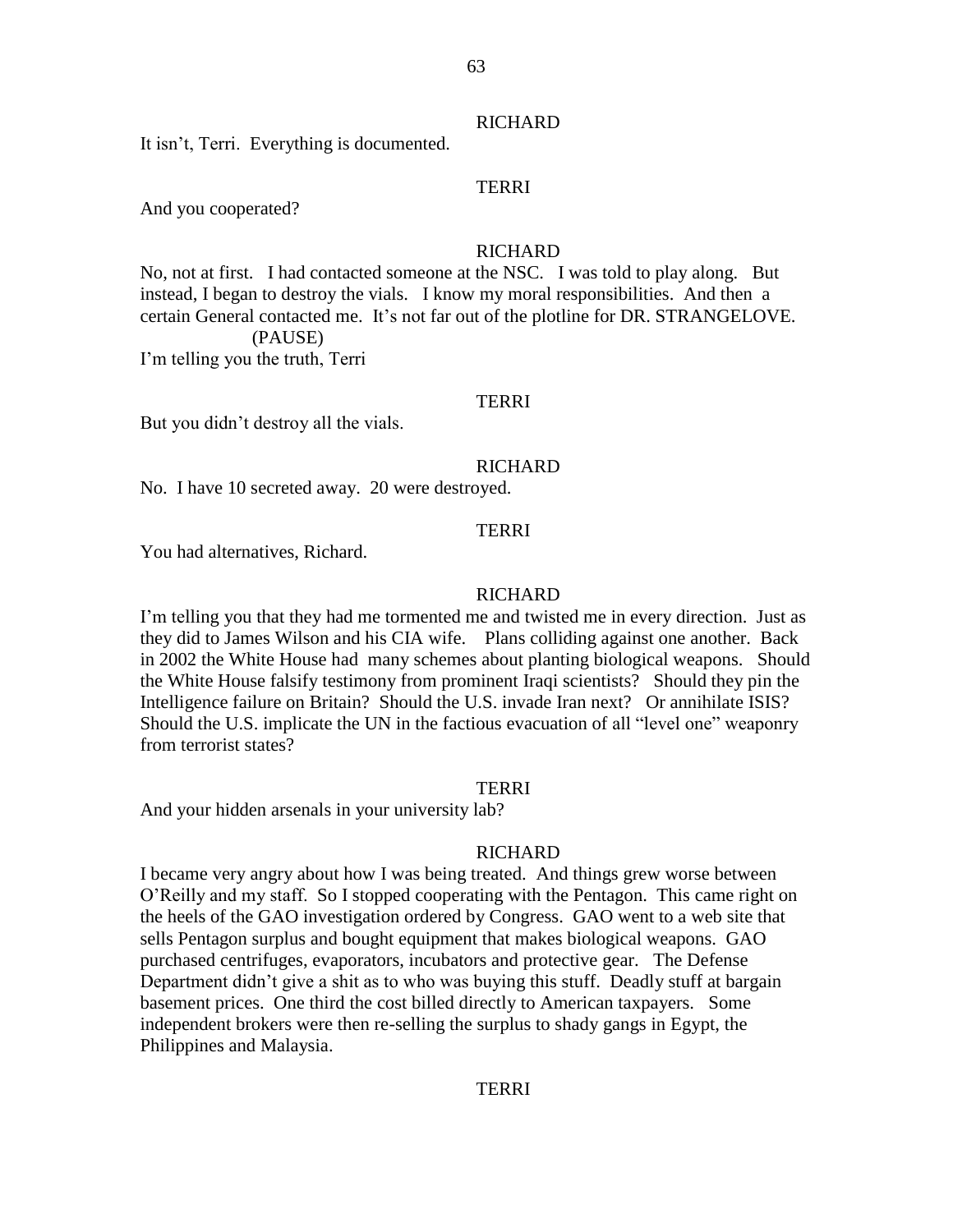So why do you come away looking like a world class fool?

**RICHARD** I was afraid that the Pentagon was trying to plant my cache in the Middle East.

AMANDA Are people forcing you to do things against your will? Daddy?

## **RICHARD**

(TO TERRI) You think I'm insane.

I do.

## TERRI

## **RICHARD**

TERRI

I'll put my plans into operation.

What the hell does that mean?

## **RICHARD**

Faust wanted ultimate knowledge. Prometheus wanted the fire of the Gods. They are wonderfully interchangeable. 30 vials.

## TERRI

And where is your soul, Richard?

END OF SCENE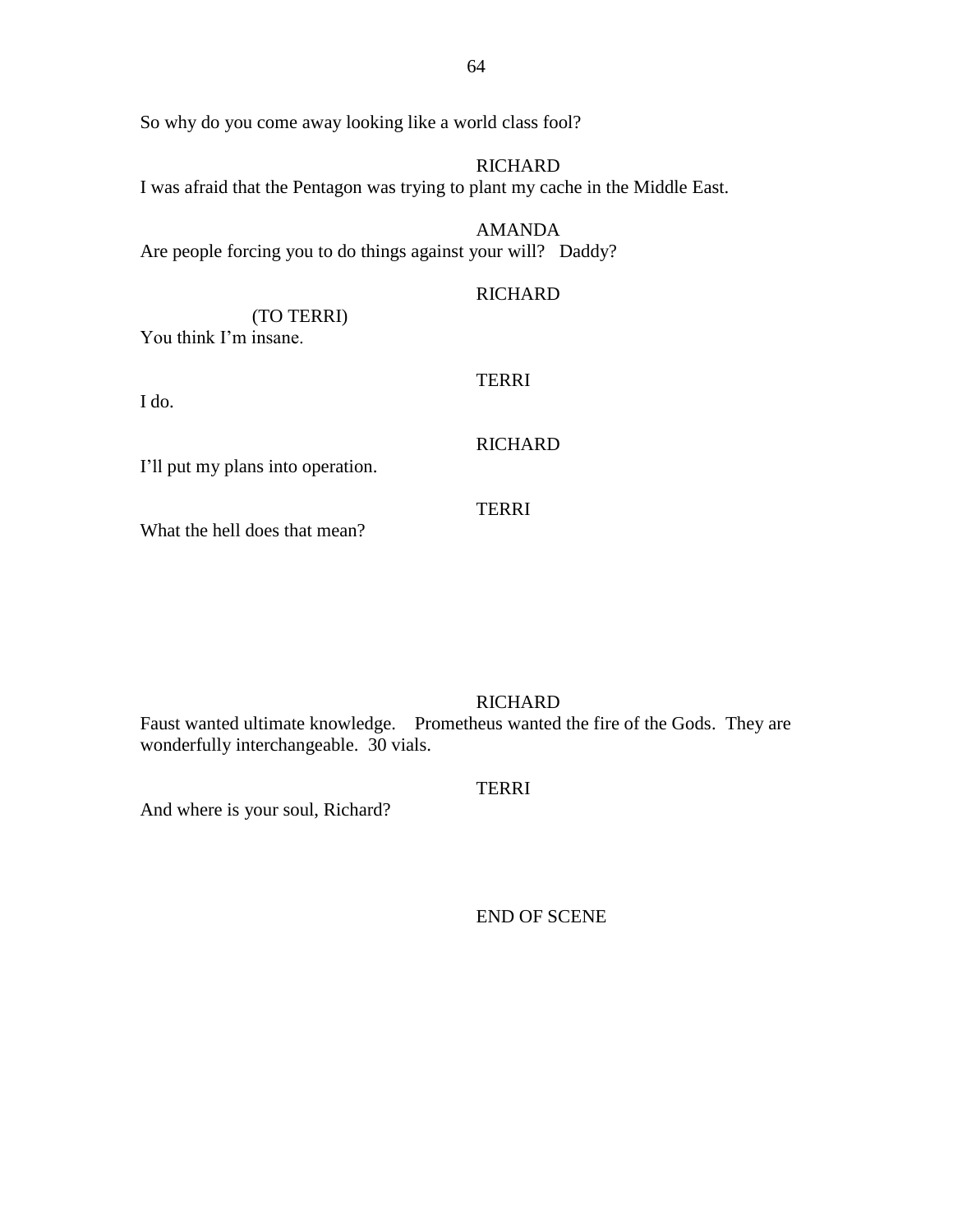SCENE NINE (SEVERAL DAYS LATER. HARLEN'S AT BRONSTEIN'S FRONT DOOR)

### **RICHARD**

I didn't hear you knock.

HARLEN You were listening to Puccini. We all love popular opera, Doctor.

## **RICHARD**

I thought you left town Monday?

**HARLEN** It wasn't time for me to go. You scare me, Doctor.

## **RICHARD**

I'm sorry if you feel that way. Please realize that I am contrite.

### HARLEN

RICHARD

Are you?

I merit punishment.

**HARLEN** 

I think you deserve jail time.

## **RICHARD**

My lab work will never be the same.

#### HARLEN

The FBI is very fallible, Doctor. We have manpower and speed, but we trip over ourselves half the time like the Keystone Cops.

### RICHARD

I know you have me cornered. But I'm a lucky guy.

### HARLEN

When we are very close to our prey, some bald overweight official yanks our strings and suddenly we have a colossal miscarriage of justice.

(PAUSE)

You lost your wife. How lucky is that?

### **RICHARD**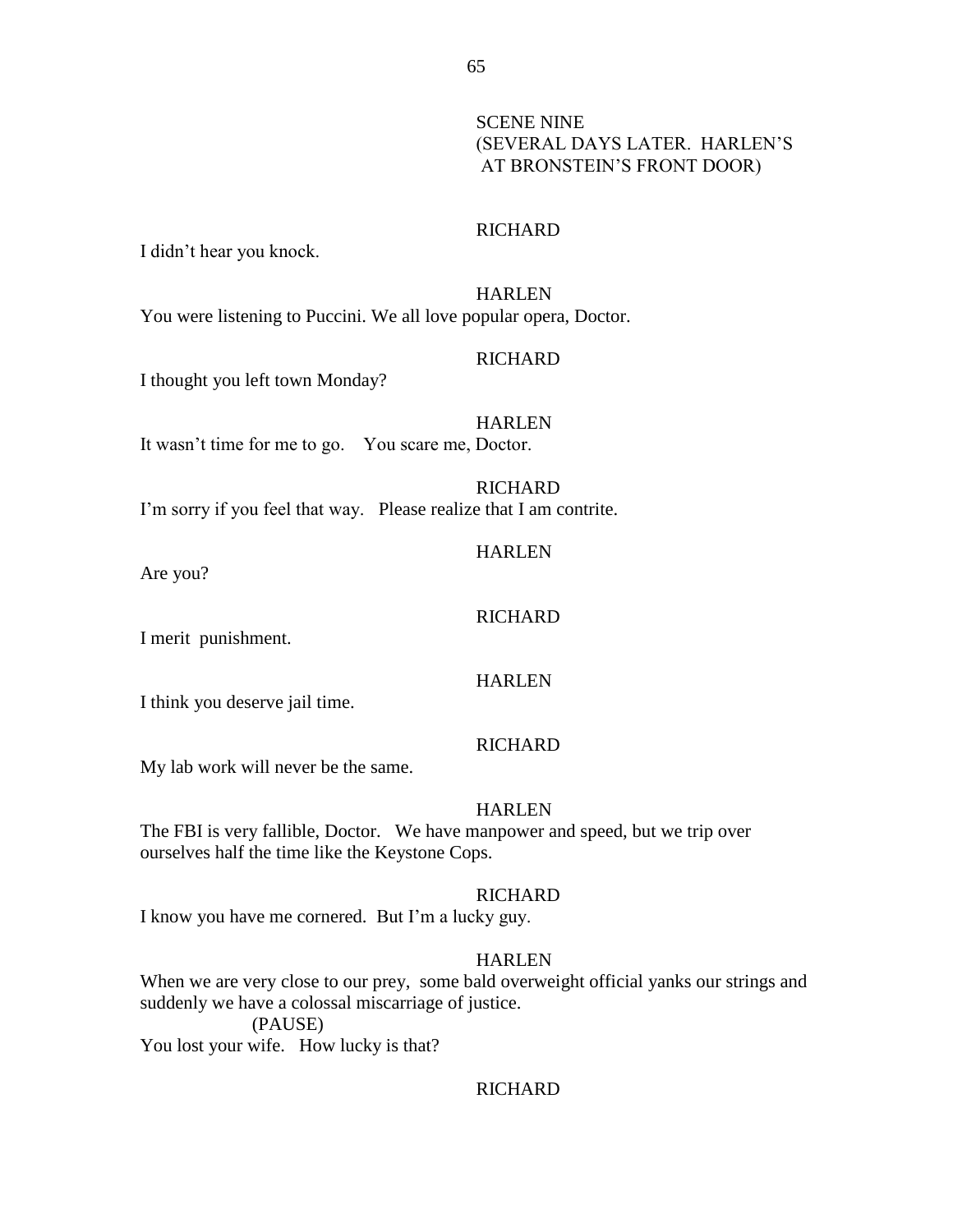Not lucky enough. I am also married to this university, Mr. Harlen. This campus is, after all, a teaching institution. My students will go far.

## HARLEN

You're right. They will go far.

## RICHARD

Thank God.

### HARLEN

You're planning something in a few days. It's time you tell me what is your plan. I know you need to prove something on a grand scale, now that you found a taste for attention. You're an angry man, Dr. Bronstein.

### **RICHARD**

And that's why you're lingering?

### HARLEN

You're not a modest man, Dr. Bronstein.

**RICHARD** Science doesn't ask for my modesty. Science only asks for an absolute.

END OF SCENE

SCENE TEN (SEVERAL DAYS LATER)

## HARLEN

Mrs. Bronstein, I know how you feel.

### TERRI

Do you?

HARLEN

I'm a very compassionate man. Your friends and neighbors don't understand.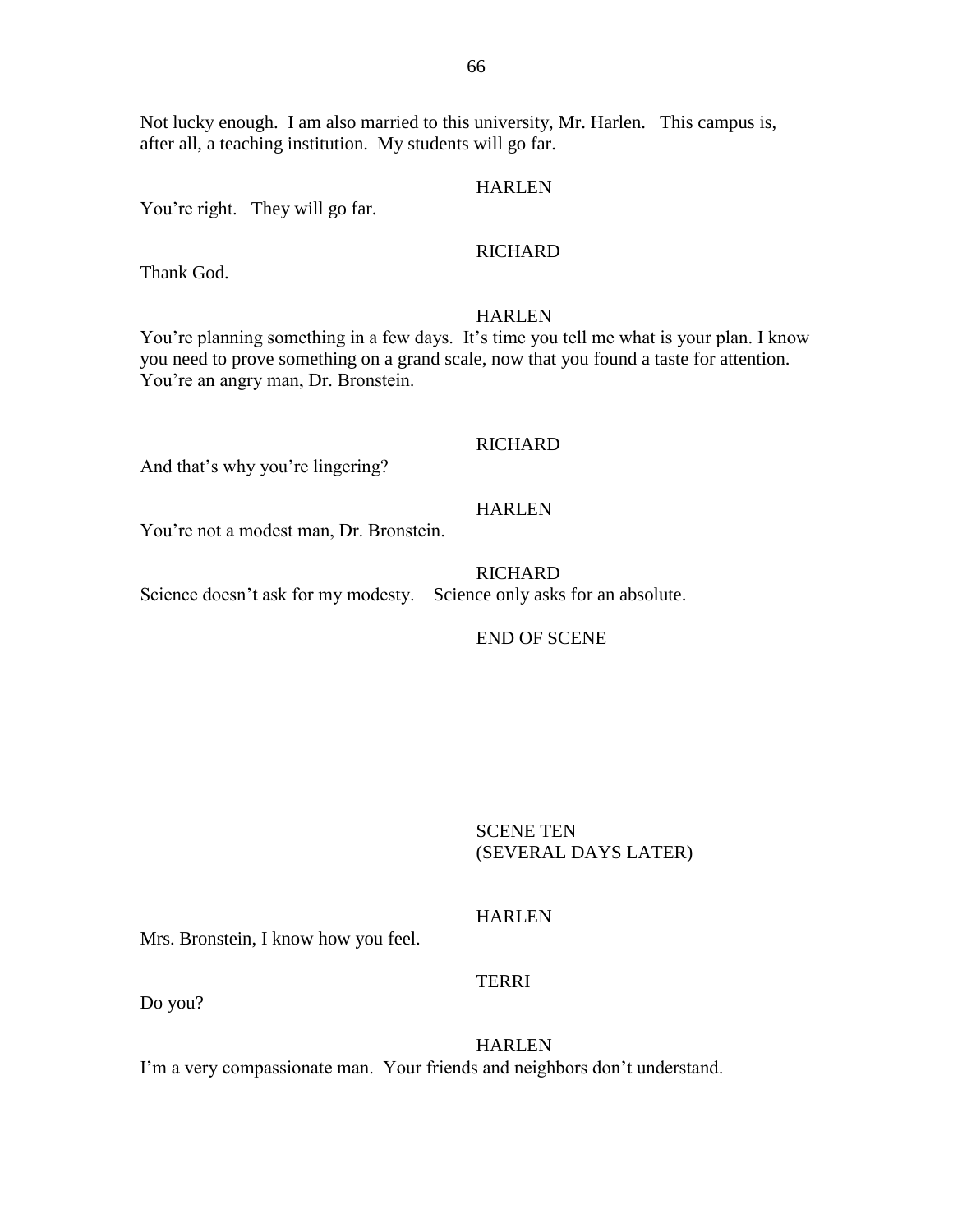## **TERRI**

Actually, they do.

HARLEN

But you can never really know for certain. And when they talk about you behind your back, can there be anything worse in life?

## **TERRI**

Is this the last interview with me?

## **HARLEN**

Yes. I feel a powerful love for you and that's so stupid. I thought you knew and I thought you would let me see you outside of this house. I thought you would meet me in my hotel.

## TERRI

**HARLEN** 

Are you going to tape this conversation?

I never taped our conversations.

## **TERRI**

My husband told me that you're married.

## **HARLEN**

Yes, for 23 magical years. But we sleep in separate beds.

**TERRI** 

O'Reilly is the man behind my husband's folly, Mr. Harlen. These two have seen rivals for almost three decades.

## **HARLEN**

That much I do know.

## **TERRI**

Does your wife approve of the work you do?

## **HARLEN**

I think she does. Why do you ask?

## TERRI

Because I don't think many married men take the matter to heart.

## HARLEN

I worship my wife dearly, Mrs. Bronstein. Her Platonic love has made me a finer investigator.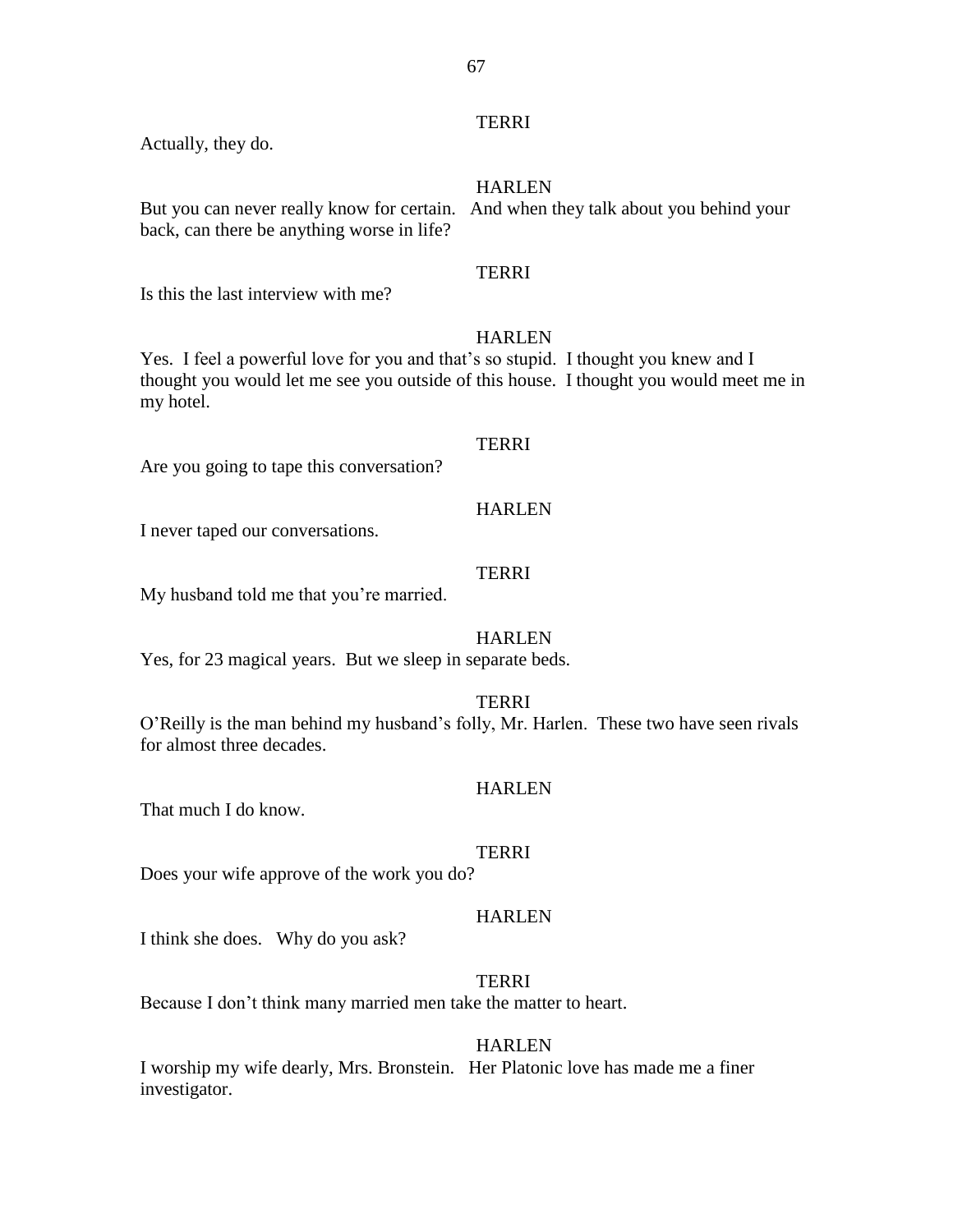TERRI My husband wouldn't say the same about me.

## HARLEN

Your husband's not an investigator.

## TERRI

Oh, but he is. (PAUSE) Do you have a photo of your wife?

## HARLEN

I do. In my wallet.

### TERRI

May I see it?

### HARLEN

No.

(SMILING)

Of course.

## (REMOVES PHOTO AND HANDS IT TO HER)

It was taken in a Red Lobster restaurant. She loves Alaskan crab legs. She always wears a long pearl necklace.

## **TERRI**

So do I.

## HARLEN

I know. Crab legs take forever to eat.

### TERRI

My husband's a superior scientist, but he's naive.

## HARLEN

I'm running out of time with your husband. (PAUSE) Sad to say, but this is my last visit. You can tell your husband that.

### TERRI

Why not tell him yourself?

## HARLEN

I've been taken off the case.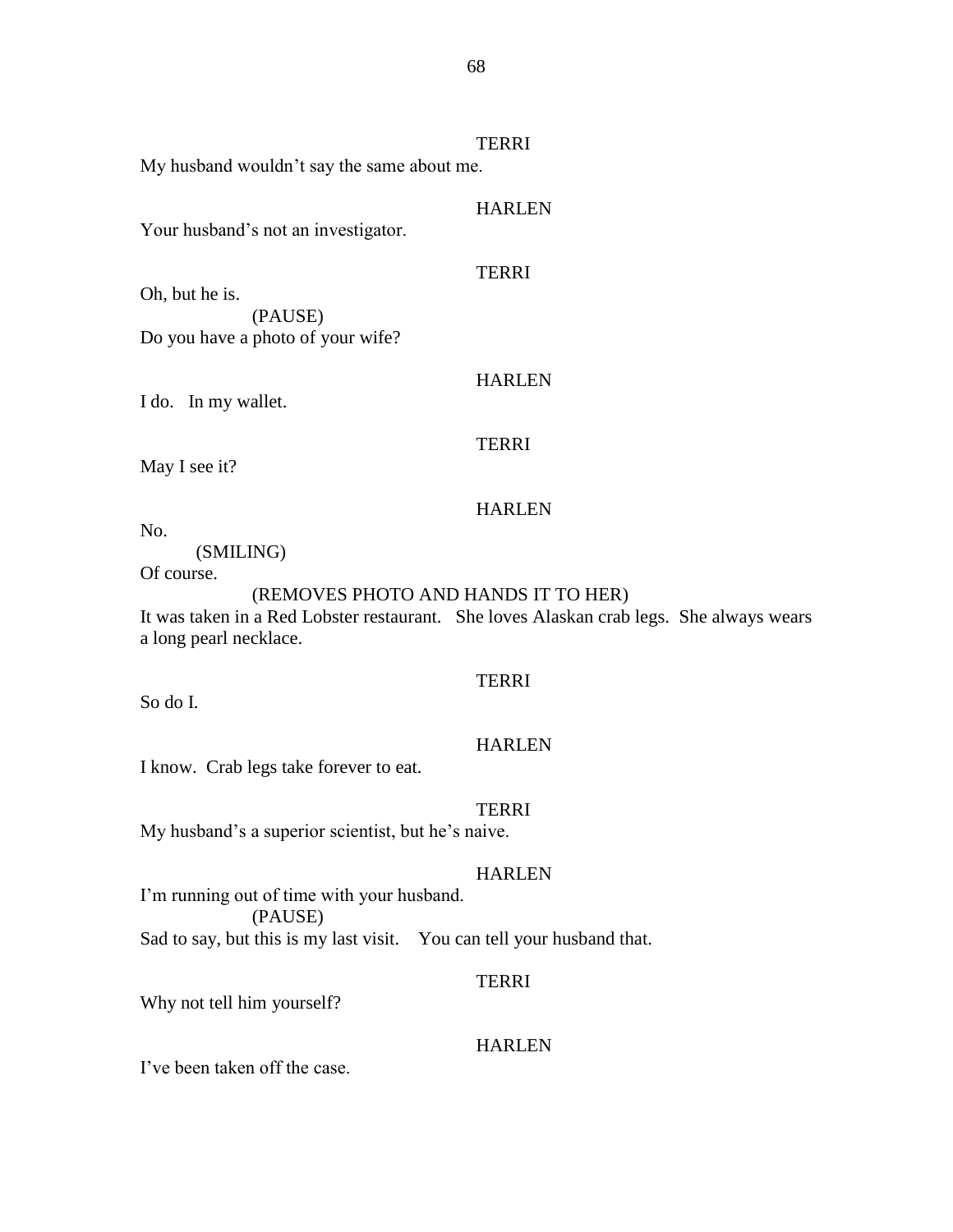## TERRI

You're kidding?

HARLEN I suppose your husband won the bigger cosmic battle.

You've managed to ruin his career.

## HARLEN

TERRI

I doubt that.

TERRI Did an Army General call? Who served in Iraq?

## HARLEN

That's right.

TERRI Richard doesn't want to stay at this lab anymore. You must already know this.

HARLEN He'll find another research university or he'll go to prison.

## TERRI

After this fiasco?

HARLEN At the very least, a commercial lab will take him. One with major government military contracts.

| Will the FBI drop the case?       | <b>TERRI</b>  |
|-----------------------------------|---------------|
| Mrs. Bronstein                    | <b>HARLEN</b> |
| Please tell me.                   | <b>TERRI</b>  |
| I can't say one way or the other. | <b>HARLEN</b> |
|                                   | TERRI         |

Then it was *your* loss.

69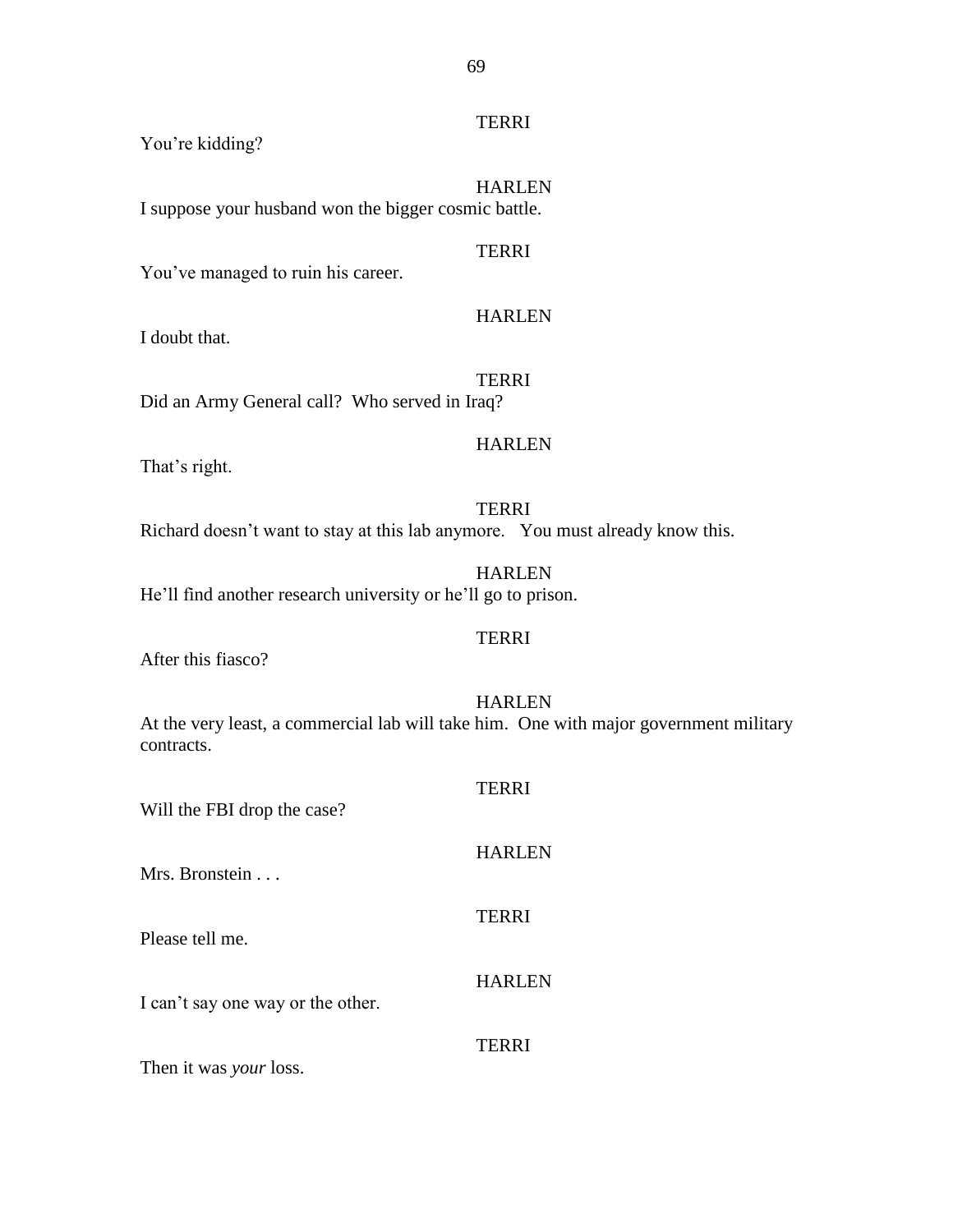## HARLEN

I guess it was *our* loss. (PAUSE) Your husband shouldn't gloat about any possible turn of events, Mrs. Bronstein.

### **TERRI**

He won't be gloating.

## HARLEN

I'm always wrong. (PAUSE) Are you leaving him?

TERRI I don't think that's any of your business, Mr. Harlen.

**HARLEN** 

You're right.

### TERRI

Why are you smiling?

## TERRI

HARLEN

Security is a commodity.

Beauty is a commodity.

### HARLEN

Yes, Mrs. Bronstein, indeed it is. One day Dr. Bronstein might lose his temper in a big way. And that would be a national tragedy. (PAUSE)

My men just arrested Norton Frome. The car mechanic.

## TERRI

Today?

### **HARLEN**

He rigged something under the car of one of our agents – in the exhaust pipe. The agent escaped unharmed.

#### (PAUSE)

I worry for your safety. Your husband inspired this poor sap. At any rate, Norton Frome is talking to us. We'll get to the bottom of this.

### TERRI

Should I be worried for my daughter?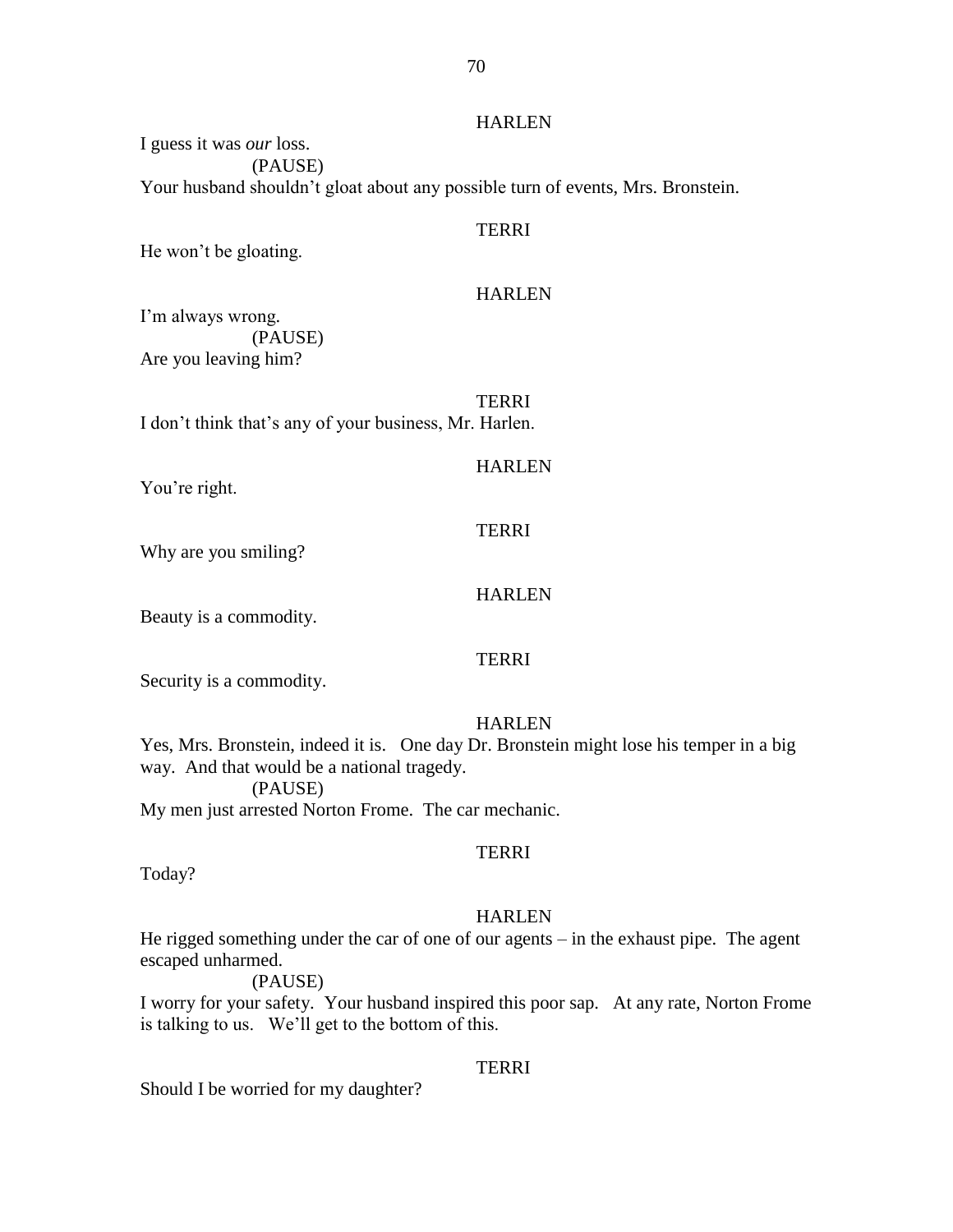## **HARLEN**

I like the honesty we share, Mrs. Bronstein.

## TERRI

So do I, Mr. Harlen.

## HARLEN

Well then . . .

(PAUSE)

Your husband won't hurt your daughter. And, even if I am wrong, there are other agents that will step in immediately - in an emergency.

## TERRI

Thank you, Mr. Harlen.

## HARLEN

You're very welcome, Mrs. Bronstein.

### END OF SCENE

## SCENE ELEVEN (LATER THAT DAY)

### AMANDA

Mom left a long rambling voice mail on my cell. This is the most sick she's ever been. Like a clinical depression, Dad.

## **RICHARD**

I know she left town.

## AMANDA

It's dire, you've got to do something.

### RICHARD

I've tremendous pain inside me, darling. I had bouts of depression in my life, but the last two weeks have been worse than death. There's a monster inside me. How do I know this? When I feel a certain rage, I might as well believe in the Devil. I might as well surrender. I tried talking this over with your mother, but the very idea scares the shit out of her. She cannot handle grief. She denies pain and pretends that life has only rewards.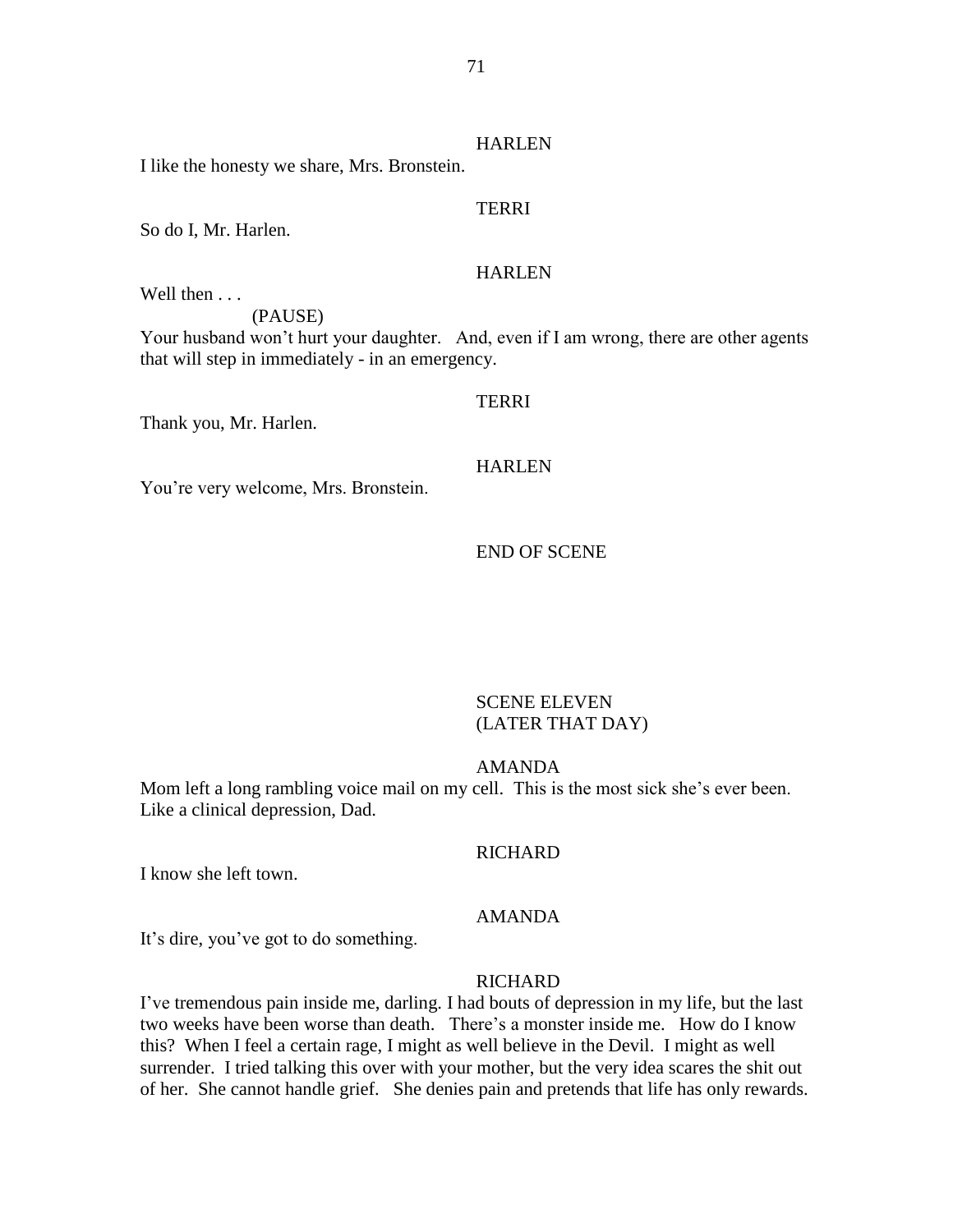When I see you back home again, when I study the lines of your face, my emotional swelling is unstoppable. You are my only child. You are my flesh. It's the beauty of your eyes and the intelligence of your . . .

(PAUSE) But I can't help the situation. And I won't.

| You're subversive.                   | <b>AMANDA</b>                                                                                          |
|--------------------------------------|--------------------------------------------------------------------------------------------------------|
| I know.                              | <b>RICHARD</b>                                                                                         |
| You are out to hurt people.          | <b>AMANDA</b>                                                                                          |
| I wouldn't kill a soul.              | <b>RICHARD</b>                                                                                         |
| But how do you explain Norton Frome? | <b>AMANDA</b>                                                                                          |
| I can't.                             | <b>RICHARD</b>                                                                                         |
| Did you push him?                    | <b>AMANDA</b>                                                                                          |
| No.                                  | <b>RICHARD</b>                                                                                         |
| Don't lie to me, Daddy.              | <b>AMANDA</b>                                                                                          |
| the FBI.                             | <b>RICHARD</b><br>I'm not lying, Amanda. Despite what your mother's telling. Terri spoke too much with |
| Mom had to. It was from fear.        | <b>AMANDA</b>                                                                                          |
| She has a lover.                     | <b>RICHARD</b>                                                                                         |
| I know.                              | <b>AMANDA</b>                                                                                          |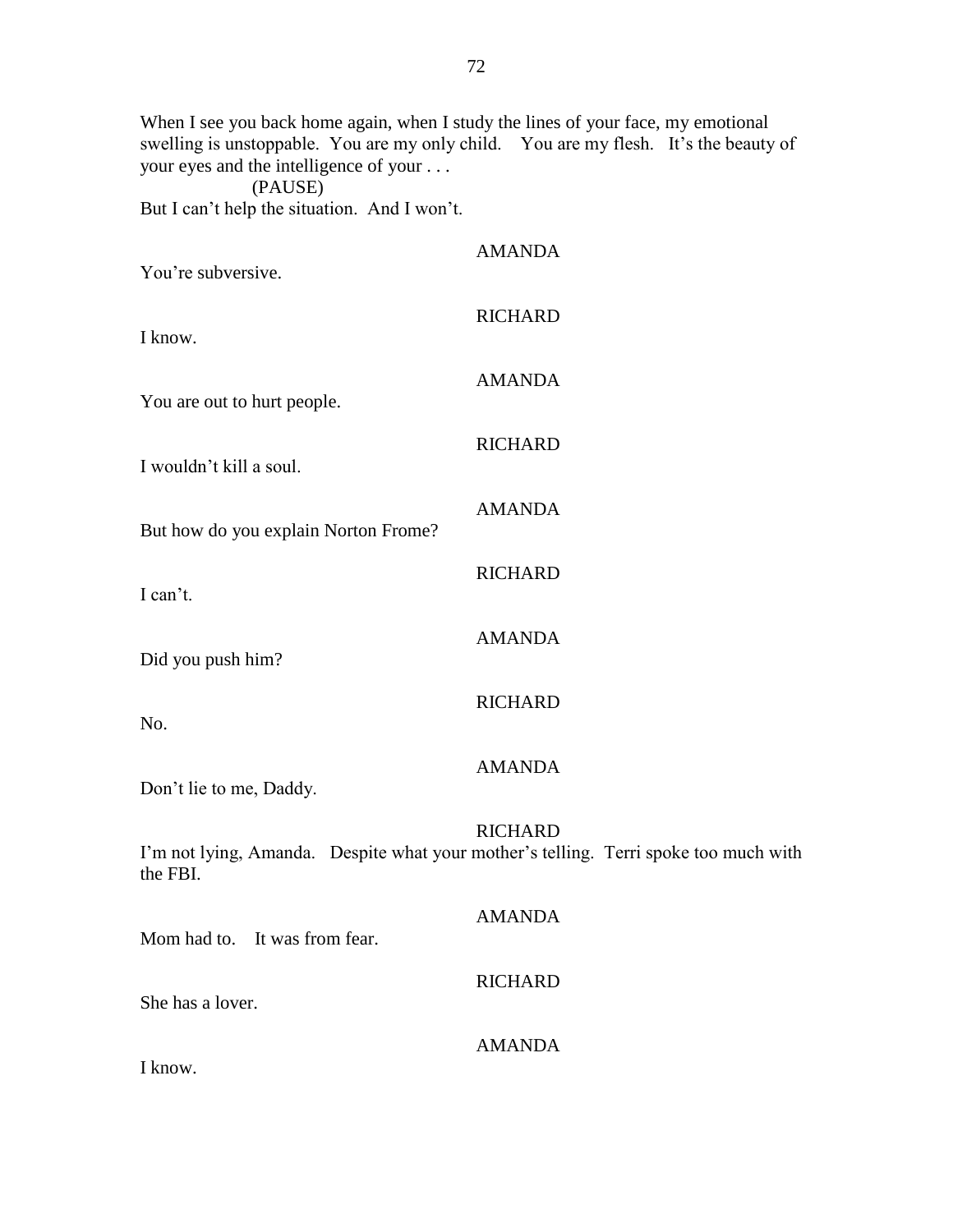| How long have you known?                                                       | <b>RICHARD</b> |
|--------------------------------------------------------------------------------|----------------|
| Longer than you.                                                               | <b>AMANDA</b>  |
| But you don't judge her?                                                       | <b>RICHARD</b> |
| I do judge her.                                                                | <b>AMANDA</b>  |
| But you judge me harder.                                                       | <b>RICHARD</b> |
| I do. There's more of you inside me.                                           | <b>AMANDA</b>  |
| Only if you think that.                                                        | <b>RICHARD</b> |
| Mom's not insane.                                                              | <b>AMANDA</b>  |
| I never said she was.                                                          | <b>RICHARD</b> |
| Her insight makes her insane. I think you could have gone mad inside your lab. | <b>AMANDA</b>  |
| Yes. I have gone mad.                                                          | <b>RICHARD</b> |
| You despise yourself.                                                          | <b>AMANDA</b>  |
|                                                                                | <b>RICHARD</b> |
| Yes.                                                                           | <b>AMANDA</b>  |
| And you despise the government.                                                | <b>RICHARD</b> |
| I can't help that.                                                             | <b>AMANDA</b>  |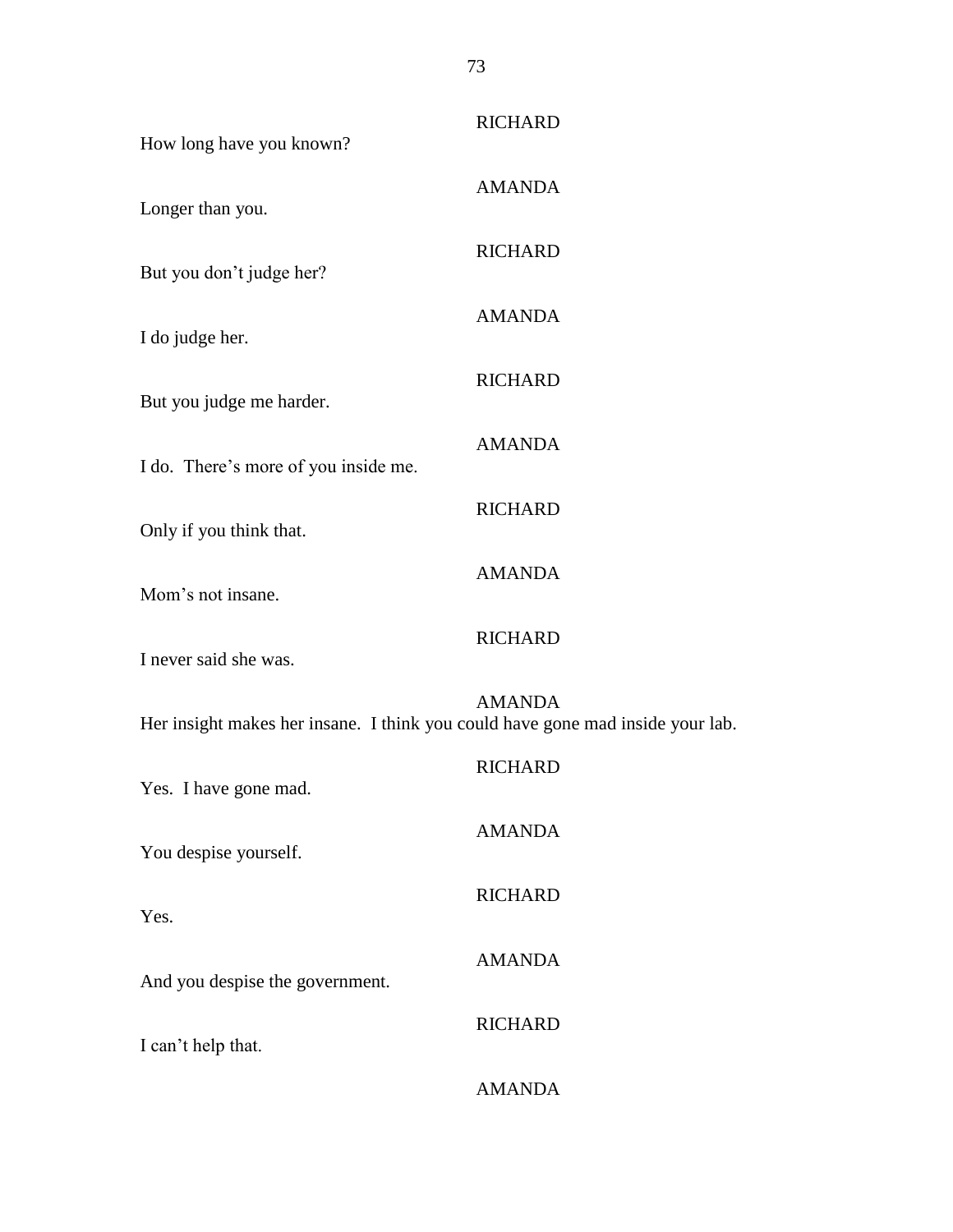You think you're smarter than Jonas Salk. You've said that to me so many times.

## **RICHARD**

It was our joke.

## (PAUSE)

I'm not a spy. I'm not an enemy. But the media is painting me like a monster. I had an opportunity to work with the Pentagon. I saved my correspondence with them. I want this country to be safe and healthy for you and your children. Our universities have whored themselves to the military. Our labs aren't racing toward cures. We're building weapons. That has to change right away.

| By resorting to terrorism?                                                                                   | <b>AMANDA</b>  |
|--------------------------------------------------------------------------------------------------------------|----------------|
| Is that your mother talking?                                                                                 | <b>RICHARD</b> |
| What the fuck are you talking about?                                                                         | <b>AMANDA</b>  |
| There is an old bubonic plague with a very new antidote. It is my invention and I will<br>make war obsolete. | <b>RICHARD</b> |
| Stop it.                                                                                                     | <b>AMANDA</b>  |
| I can't.                                                                                                     | <b>RICHARD</b> |
| Who did you target?                                                                                          | <b>AMANDA</b>  |
| A few American hawks.                                                                                        | <b>RICHARD</b> |
| Who???                                                                                                       | <b>AMANDA</b>  |
| The Joint Chiefs of Staff. Top brass. A General from Baghdad.                                                | <b>RICHARD</b> |
| I'll warn the FBI.                                                                                           | <b>AMANDA</b>  |
|                                                                                                              | <b>RICHARD</b> |